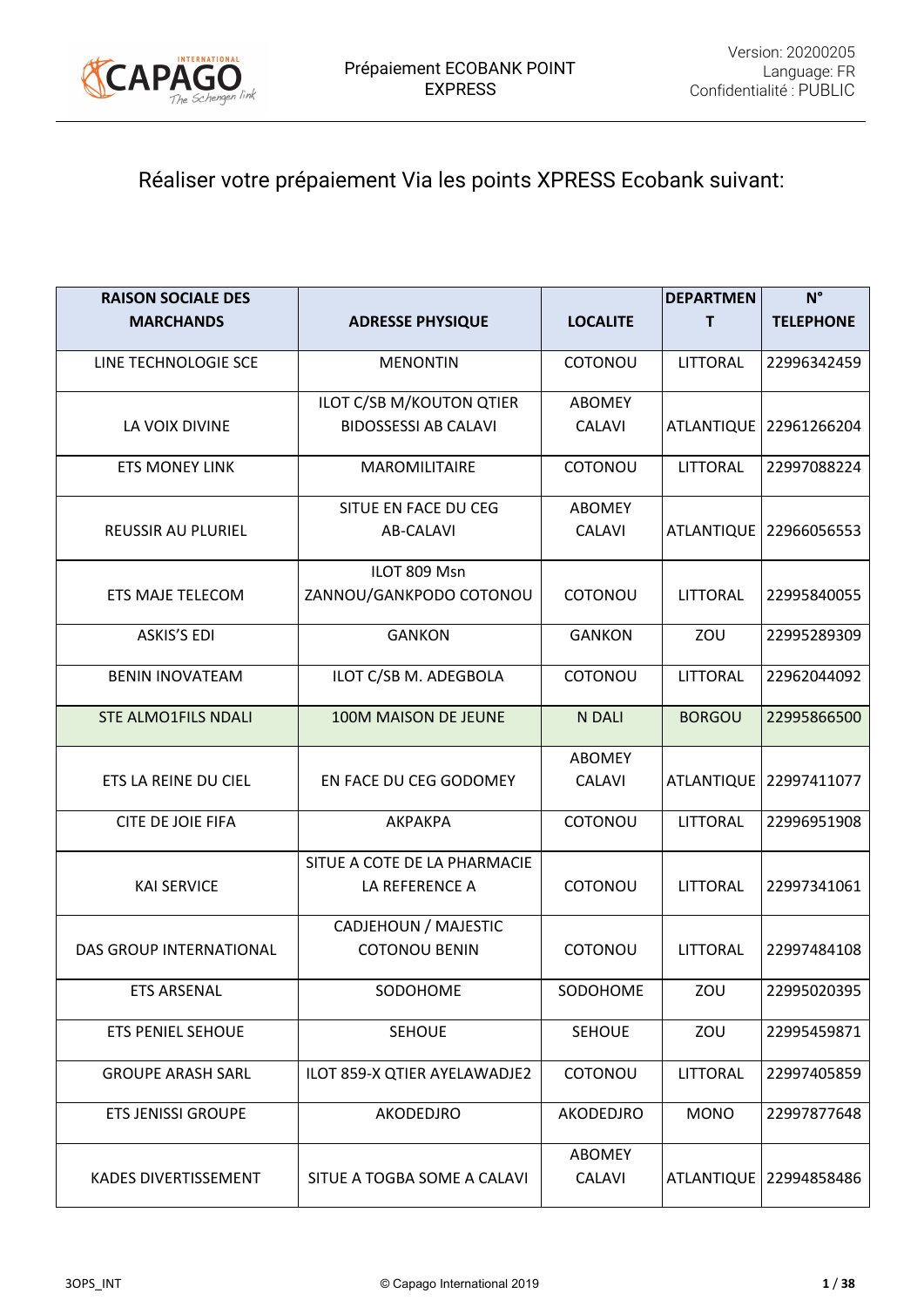

| <b>ETS MIVODE</b>                | ILOT C/SB-M/AKPO BORCAS                           | COTONOU                        | LITTORAL          | 22995737431 |
|----------------------------------|---------------------------------------------------|--------------------------------|-------------------|-------------|
| LA PIERRE VICTORIEUSE FIFADJI    | <b>FIFADJI</b>                                    | COTONOU                        | LITTORAL          | 22997137779 |
| AMOUSSOU R. GRIFFITH             | 01BP1280 COTONOU BENIN                            | COTONOU                        | LITTORAL          | 22997967271 |
| <b>ETS PENIEL .COM</b>           | SITUE A 50 M DE MOCAS A<br><b>BOHICON</b>         | <b>BOHICON</b>                 | ZOU               | 22995459871 |
| ETS TECHNOLOGIE NVL              | <b>VEDOKO</b>                                     | COTONOU                        | <b>LITTORAL</b>   | 22995575478 |
| <b>ETS IMMEDIAT PLUS</b>         | 01BP7268 RP cotonou                               | COTONOU                        | <b>LITTORAL</b>   | 22997011339 |
| AMA SERVICES EXPRESS             | <b>GBEDJROMEDE</b>                                | COTONOU                        | LITTORAL          | 22997594021 |
| AGCE IMMOB MAIN DIVINE           | ILOT 0156 QUARTIER AGLA                           | COTONOU                        | <b>LITTORAL</b>   | 22966262675 |
| <b>ETS APEALCA</b>               | <b>GBEGAMEY</b>                                   | COTONOU                        | LITTORAL          | 22997245710 |
| <b>CPS BENIN</b>                 | <b>FIDJROSSE</b>                                  | COTONOU                        | LITTORAL          | 22997920446 |
| <b>ETS THEOPHANIE</b>            | <b>BANIKANNI</b>                                  | PARAKOU                        | <b>BORGOU</b>     | 22997112950 |
| <b>ETS TOUTESTPOSSIBLE</b>       | 01 BP 5208 RP COTONOU BENIN                       | COTONOU                        | LITTORAL          | 22964603074 |
| <b>TVG ET FILS</b>               | <b>BP337 AB CALAVI</b>                            | COTONOU                        | <b>LITTORAL</b>   | 22997474909 |
| <b>FULL SECURITY &amp; SCES</b>  | SITUE EN FACE<br>ARRONDISSEMENT DE HEVIE          | <b>ABOMEY</b><br><b>CALAVI</b> | <b>ATLANTIQUE</b> | 22966460505 |
| <b>STE ALMO&amp;FILS Miville</b> | SITUE EN FACE DU COMMIS                           | MALANVILLE                     | <b>ALIBORI</b>    | 22995866500 |
| <b>STE AGSI LEEN SARL</b>        | <b>CARREFOUR PK18</b>                             | <b>SEME</b>                    | <b>OUEME</b>      | 22997089063 |
| <b>ETS BENSON</b>                | ILOT 857 A QTIER AIDJEDO                          | COTONOU                        | <b>LITTORAL</b>   | 22997481031 |
| <b>MOCTAR TECHNOLOGIE</b>        | <b>DJOUGOU</b>                                    | <b>DJOUGOU</b>                 | <b>DONGA</b>      | 22996315593 |
| <b>OUNTIN ALEXIS</b>             | 01BP1280 COTONOU BENIN                            | COTONOU                        | <b>LITTORAL</b>   | 22997823335 |
| <b>MATH ET MAX</b>               | 01BP390 COTONOU BENIN                             | COTONOU                        | <b>LITTORAL</b>   | 22996211540 |
| <b>ETS AGENCE VITALE</b>         | <b>RUE PAVEE DJINDJIRE</b>                        | <b>NATITINGOU</b>              | <b>ATACORA</b>    | 22997495937 |
| <b>CASHZONE WOMEY</b>            | ILOT 1285 QTIER VODJE AYIDTE<br><b>COTONOU</b>    | COTONOU                        | <b>LITTORAL</b>   | 22997884029 |
| T.B.S                            | <b>WADON</b>                                      | <b>WADON</b>                   | ZOU               | 22997197063 |
| LE RETOUR DE L'ESPOIR            | ILOT 401 Maison DJEKETE /<br><b>KPONDEHOU COT</b> | COTONOU                        | <b>LITTORAL</b>   | 22995061449 |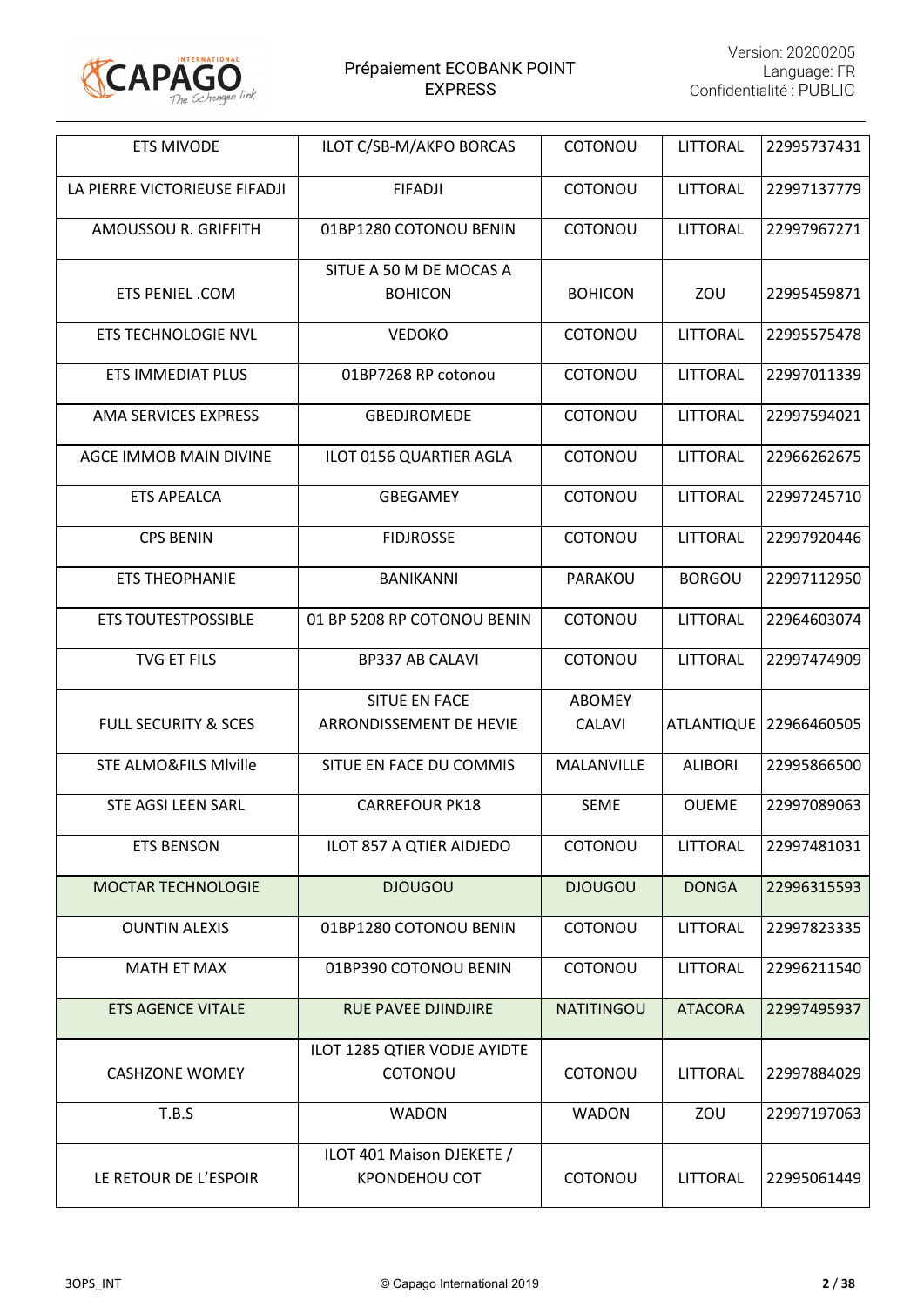

| <b>ETS NICE GSM</b>        | <b>ST MICHEL</b>                                       | COTONOU                        | <b>LITTORAL</b>   | 22997074607                |
|----------------------------|--------------------------------------------------------|--------------------------------|-------------------|----------------------------|
| ETS VAL2 L OR              | <b>DJIDJE</b>                                          | COTONOU                        | <b>LITTORAL</b>   | 22996797905                |
| <b>ETS GRACE GOD S</b>     | AKPAKPA DERRIERE LE LYCEE<br><b>TECHNIQUE DE KPOND</b> | COTONOU                        | <b>LITTORAL</b>   | 22997907601                |
| <b>R-SUD SARL</b>          | <b>DEPOT</b>                                           | PARAKOU                        | <b>BORGOU</b>     | 22999512552<br>$\mathbf 0$ |
| HOUNSAMENOU DIANE Y.       | 01BP1280 COTONOU BENIN                                 | COTONOU                        | <b>LITTORAL</b>   | 22996723913                |
| PARACLET COM               | 02BP817 COTONOU                                        | COTONOU                        | <b>LITTORAL</b>   | 22997759486                |
| <b>ETS TOGNI J ET FILS</b> | En face du tribunal de Lokossa                         | <b>LOKOSSA</b>                 | <b>MONO</b>       | 22997637623                |
| <b>ETS LES SOLUTIONS</b>   | <b>ZOGBADJE</b>                                        | <b>ABOMEY</b><br><b>CALAVI</b> | <b>ATLANTIQUE</b> | 22997883395                |
| ETS CANDOVICO FAMI         | <b>GODOMEY</b>                                         | <b>GODOMEY</b>                 | <b>ATLANTIQUE</b> | 22995266804                |
| <b>ETS SR</b>              | <b>GBEGAMEY</b>                                        | COTONOU                        | <b>LITTORAL</b>   | 22997965597                |
| AFODARA SOFIATH            | 01BP1280 COTONOU BENIN                                 | COTONOU                        | LITTORAL          | 22966110711                |
| SAFA ET MARWA CIE          | 02 BP631 COTONOU                                       | COTONOU                        | <b>LITTORAL</b>   | 22996993171                |
| TRINITE SERVICES TAN       | 150M DE ATAO                                           | COTONOU                        | <b>LITTORAL</b>   | 22997144166                |
| <b>ETS ADISSONS</b>        | SITUE A COTE DE LA MOSQUEE<br><b>TANKPE A CALAVI</b>   | <b>ABOMEY</b><br><b>CALAVI</b> | <b>ATLANTIQUE</b> | 22995260303                |
| <b>ALLIANCE F</b>          | <b>BANIKANNI</b>                                       | PARAKOU                        | <b>BORGOU</b>     | 22995824299                |
| <b>IRE COMPANY</b>         | 072BP0153 COTONOU                                      | COTONOU                        | <b>LITTORAL</b>   | 22996319094                |
| ETS E FOR WORLD            | <b>GODOMEY TOGOUDO GB</b>                              | <b>ABOMEY</b><br><b>CALAVI</b> |                   | ATLANTIQUE   22964912130   |
| <b>STE WIFI GBEDJROMED</b> | <b>GBEDJROMEDE</b>                                     | COTONOU                        | LITTORAL          | 22997276188                |
| ETS D SEBASTIEN ET FILS    | ILOT CSB M/DHOSSA / Cococodji<br>Ab-calavi             | <b>ABOMEY</b><br><b>CALAVI</b> |                   | ATLANTIQUE   22996828655   |
| ETS RIDWAN LAHI            | <b>ST MICHEL</b>                                       | COTONOU                        | LITTORAL          | 22997768885                |
| PROVIDENCE ALICE GDM       | ILOT 3887 AGLA HLAZOUNTO<br>COTONOU                    | COTONOU                        | LITTORAL          | 22997407855                |
| <b>ETS RAFAZ</b>           | <b>BASSILA</b>                                         | <b>DJOUGOU</b>                 | <b>DONGA</b>      | 22997630099                |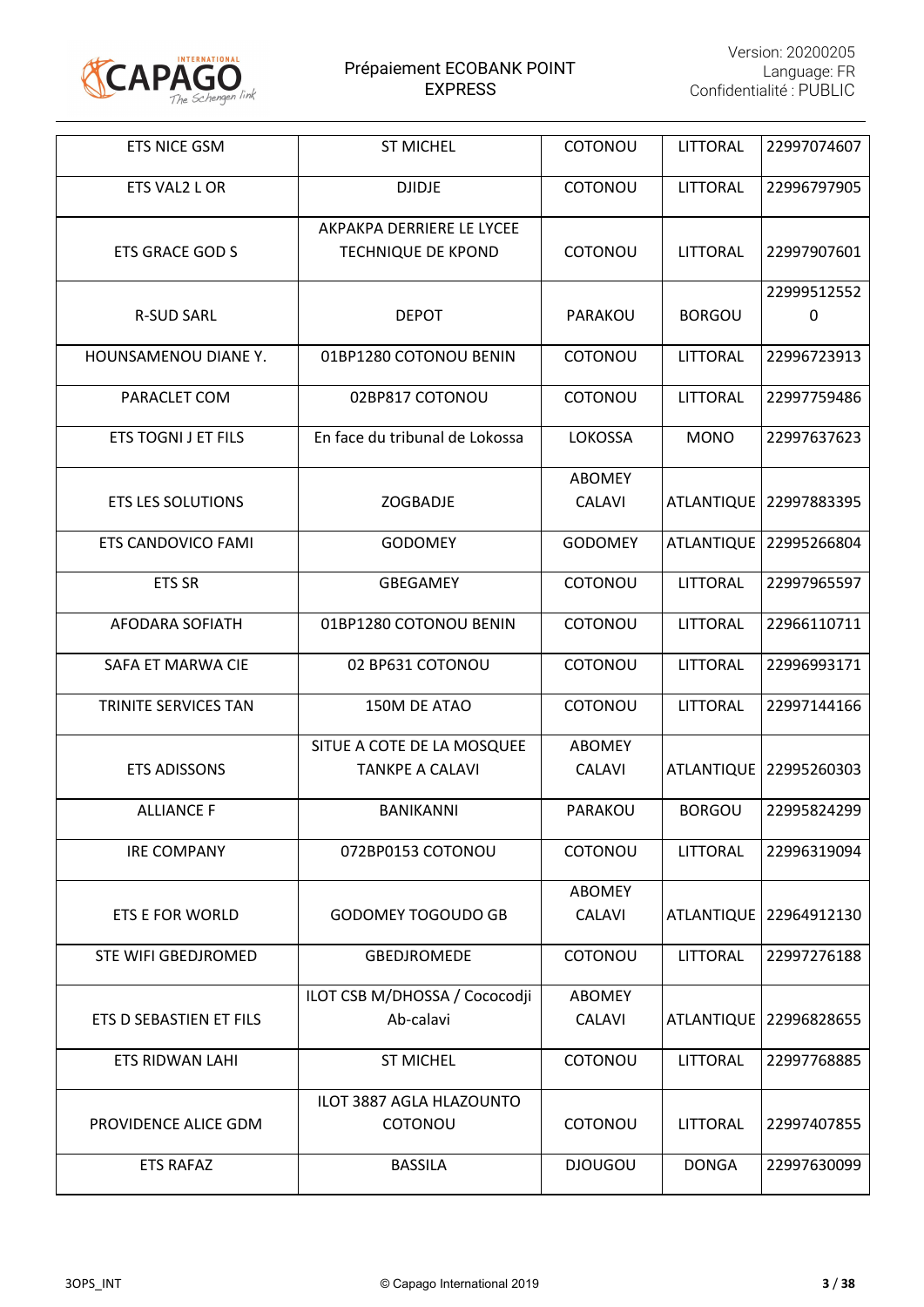

|                                | SODJEATINME DANS LA RUE DE          |                   |                   |             |
|--------------------------------|-------------------------------------|-------------------|-------------------|-------------|
| <b>ETS NAUTICA CENTER</b>      | <b>BOKO ET FILS</b>                 | COTONOU           | <b>LITTORAL</b>   | 22996000093 |
| <b>INOUA JOELLE LOISE</b>      | 01BP1280 COTONOU BENIN              | COTONOU           | LITTORAL          | 22964675792 |
| <b>MAYO SERVICE</b>            | <b>FACE DU CEG NOKOUE</b>           | COTONOU           | LITTORAL          | 22966367691 |
|                                | SITUE DANS LA RUE DE FILAO A        |                   |                   |             |
| <b>HAPPINESS TRADE SRV</b>     | <b>GODOMEY MAGASIN</b>              | COTONOU           | <b>LITTORAL</b>   | 22997173322 |
| <b>ETS ARNAUD SERVICE</b>      | <b>FACE PROJET SONGHAI</b>          | PORTO NOVO        | <b>OUEME</b>      | 22994986053 |
| <b>AYIKI ADO ET FILS</b>       | <b>BANIKANNI</b>                    | PARAKOU           | <b>BORGOU</b>     | 22996374507 |
|                                | ILOT 98 Maison HAZOUME, Qtier       |                   |                   |             |
| LANGUAGE& MARKETING SCE        | Gbedjehouin                         | COTONOU           | <b>LITTORAL</b>   | 22962324242 |
|                                | SITUE EN FACE DE LA PHARMACIE       |                   |                   |             |
| LA MARQUISE                    | <b>GBEDJROMEDE</b>                  | COTONOU           | <b>LITTORAL</b>   | 22995952886 |
|                                | LOT N°1400 VEDOKO 07BP404           |                   |                   |             |
| <b>LINARCEL SARL</b>           | COTONOU                             | COTONOU           | <b>LITTORAL</b>   | 22995288300 |
| M2B                            | <b>KPONDEHOU</b>                    | COTONOU           | LITTORAL          | 22967199683 |
|                                | <b>QTIER AITCHEDJI AB CALAVI Ms</b> | <b>ABOMEY</b>     |                   |             |
| <b>ETS IDRISSOU TRAORE</b>     | <b>IDRISSOU</b>                     | <b>CALAVI</b>     | <b>ATLANTIQUE</b> | 22961944491 |
|                                |                                     | <b>ABOMEY</b>     |                   |             |
| <b>ETS VILLAFLOR BENIN</b>     | CALAVI-KPOTA                        | <b>CALAVI</b>     | <b>ATLANTIQUE</b> | 22966255470 |
|                                |                                     |                   |                   |             |
| <b>GOD ALMIGHTY KANDI</b>      | <b>FACE DE LA CLINIQUE</b>          | <b>KANDI</b>      | <b>ALIBORI</b>    | 22964279000 |
|                                | SITUE dans les feux tricolores de   |                   |                   |             |
| <b>SIGIF BENIN</b>             | Vèdoko                              | COTONOU           | <b>LITTORAL</b>   | 22997293125 |
|                                | ILOT 1285 QTIER VODJE AYIDTE        |                   |                   |             |
| <b>CASHZONE SODOME</b>         | COTONOU                             | COTONOU           | <b>LITTORAL</b>   | 22997884029 |
| <b>ETS KPOLIGBE M&amp;FILS</b> | <b>ADJAHONMEY</b>                   | <b>ADJAHONMEY</b> | <b>COUFFO</b>     | 22996914891 |
|                                | SITUE A 150 M DE LA LA              |                   |                   |             |
| <b>PEXA SERVICES</b>           | PHARMACIE LA MADONE                 | COTONOU           | <b>LITTORAL</b>   | 22961657303 |
|                                | A 100 m de l'école les califosses à |                   |                   |             |
| ETS GBM ET FILS                | <b>AGLA</b>                         | COTONOU           | <b>LITTORAL</b>   | 22960005153 |
| <b>BENCHMARK OSP-INC</b>       | <b>SURU LERE</b>                    | COTONOU           | LITTORAL          | 22996567909 |
| ETS 3CO                        | <b>AGLA</b>                         | COTONOU           | <b>LITTORAL</b>   | 22997123658 |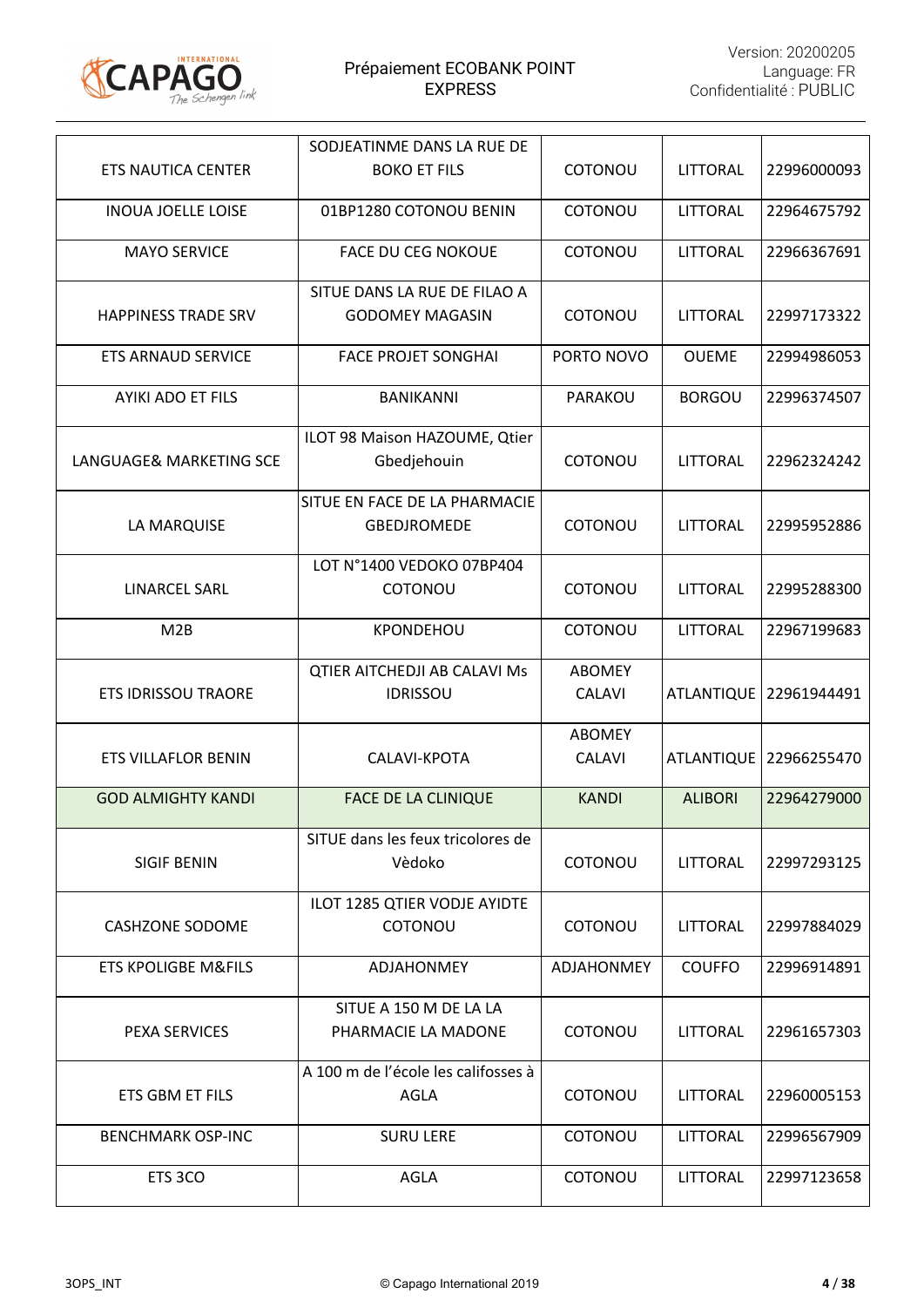

|                               | ILOT CSB Qtier TOGOUDO        | <b>ABOMEY</b>     |                   |                          |
|-------------------------------|-------------------------------|-------------------|-------------------|--------------------------|
| <b>ETS BISSOLA SERVICES</b>   | <b>AB-CALAVI BENIN</b>        | <b>CALAVI</b>     |                   | ATLANTIQUE   22996456971 |
| <b>IMPRIMERIE DON DE DI</b>   | SINAGOUROU                    | PARAKOU           | <b>BORGOU</b>     | 22997491427              |
|                               | SITUE A CALAVI KPOTA 1KM DE   | <b>ABOMEY</b>     |                   |                          |
| <b>JUJU DU MONDE</b>          | AFRICAFINANCE                 | <b>CALAVI</b>     |                   | ATLANTIQUE   22997059980 |
| <b>ETS STOP AFFAIRES</b>      | <b>DERRIERE ECOBANK</b>       | <b>NATITINGOU</b> | <b>ATACORA</b>    | 22997596003              |
|                               | ILOT 3904 M SOGLO HONORE      |                   |                   |                          |
| DG ET FILS                    | <b>QTIER AGLA CTN</b>         | COTONOU           | LITTORAL          | 22996265633              |
| <b>ETS SAKO CONFIANCE</b>     | <b>DJAKOTOMEY</b>             | <b>DJAKOTOMEY</b> | <b>MONO</b>       | 22997394035              |
| <b>CABINET FISCOMPTA 2</b>    | AGBLANGANDAN                  | COTONOU           | <b>LITTORAL</b>   | 22997136641              |
|                               | SIS A AB-CALAVI PAVE DE       | ABOMEY            |                   |                          |
| <b>DODYNE CENTER</b>          | <b>BIDOSSESSI</b>             | <b>CALAVI</b>     | <b>ATLANTIQUE</b> | 22997886725              |
| ETS BOSS-DIEU SEUL S          | <b>KRAKE</b>                  | <b>SEME</b>       | <b>OUEME</b>      | 22997887181              |
| <b>ETS BONEL</b>              | 03BP0410 COTONOU BENIN        | COTONOU           | LITTORAL          | 22996124138              |
| <b>ETS SMART BRAIN</b>        | <b>AKOGBATO</b>               | COTONOU           | <b>LITTORAL</b>   | 22995397936              |
|                               |                               |                   |                   |                          |
|                               |                               |                   |                   |                          |
| <b>ETS AVEP</b>               | <b>FACE DE LA MAIRIE</b>      | <b>BANIKOARA</b>  | <b>ALIBORI</b>    | 22999658592<br>0         |
|                               | LOT 129 Rue ANANI COTONOU     |                   |                   |                          |
| <b>FASTEL GROUP 1</b>         | <b>BENIN</b>                  | COTONOU           | <b>LITTORAL</b>   | 22997583133              |
|                               | SITUE A 200 M DE L'ECOLE      | <b>ABOMEY</b>     |                   |                          |
| <b>ETS MEDCORP</b>            | <b>BAKITA A CALAVI</b>        | <b>CALAVI</b>     |                   | ATLANTIQUE 22966653314   |
|                               |                               | <b>ABOMEY</b>     |                   |                          |
| <b>BAKITA BUSINESS CENT</b>   | <b>ABOMEY CALAVI</b>          | <b>CALAVI</b>     |                   | ATLANTIQUE   22997346410 |
|                               | 08BP0432 TRI POSTAL LOT1079   |                   |                   |                          |
| FISH DE L'ETOILE              | <b>ETOILE COTONOU</b>         | COTONOU           | <b>LITTORAL</b>   | 22996347582              |
|                               | ILOT C/SB M/ZOHOUN/           | <b>ABOMEY</b>     |                   |                          |
| <b>BENIN SERVICES EXPRESS</b> | <b>ZOGBADJE Abomey Calavi</b> | <b>CALAVI</b>     |                   | ATLANTIQUE   22996962050 |
|                               | ILOT 1842 M. HOSSOU Qtier     |                   |                   |                          |
| <b>DEVYSTONNE BUSINESS</b>    | FIFADJI 09BP451               | COTONOU           | LITTORAL          | 22997139326              |
|                               | AGLA NON LOIN DE LA MAISON    |                   |                   |                          |
| <b>HKR TRANS SARL</b>         | <b>DES JEUNES</b>             | COTONOU           | LITTORAL          | 22996510066              |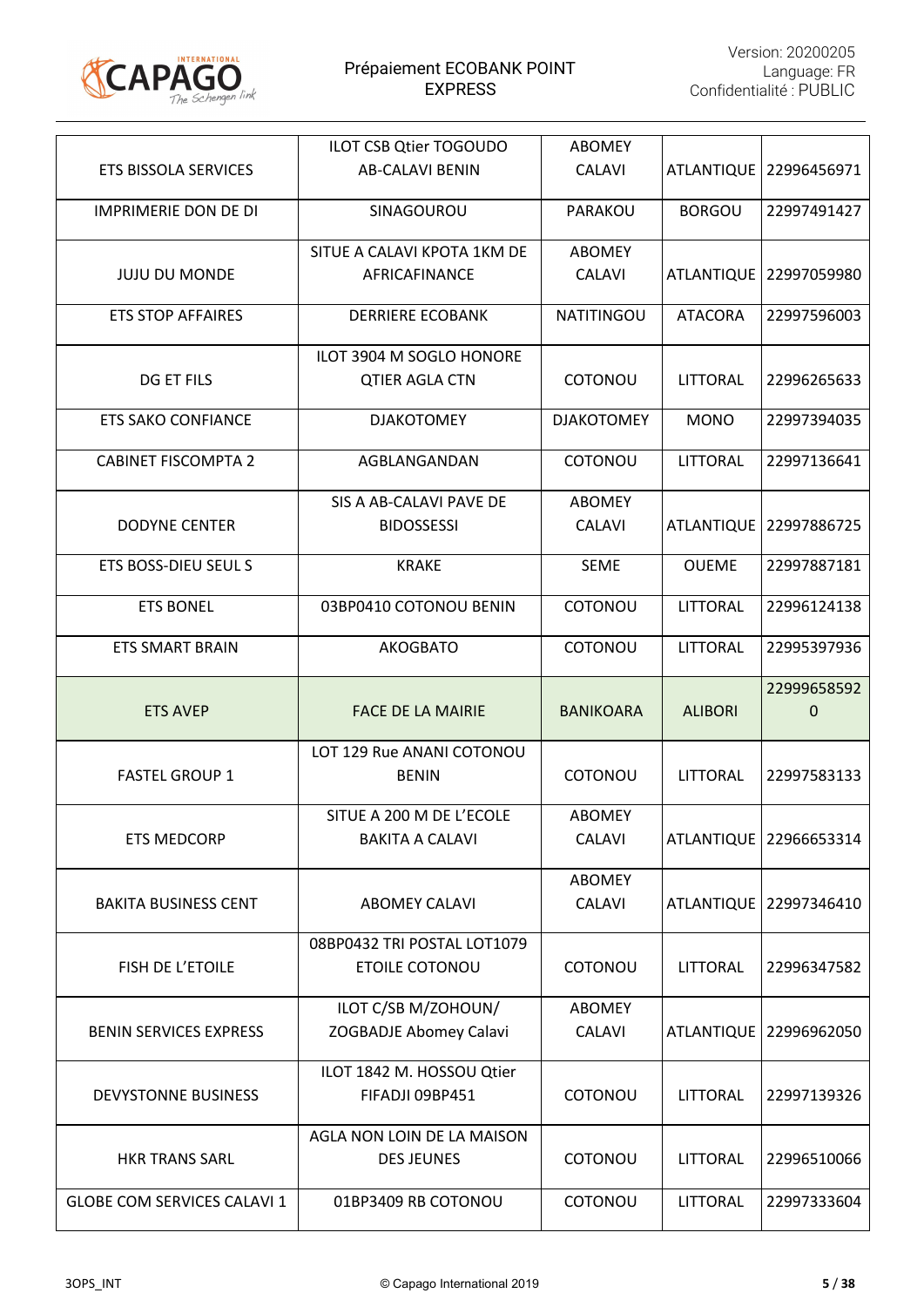

|                              | ILOT 183 MSN AGBOTON /       |                         |                   |                        |
|------------------------------|------------------------------|-------------------------|-------------------|------------------------|
| LESACRIMULE SARL             | SODJEATIME COT               | COTONOU                 | LITTORAL          | 22996984396            |
|                              | ILOT 421 Ms OKETOKOUN Qtier  |                         |                   |                        |
| <b>OKETRAF</b>               | KPONDEHOU                    | COTONOU                 | LITTORAL          | 22997736666            |
| <b>KODAFE ET FILS</b>        | Ilot 0391 SEKANDJI           | <b>SEME</b>             | <b>OUEME</b>      | null                   |
| <b>AMDG SARL</b>             | <b>FACE BEAU RIVAGE</b>      | PORTO NOVO              | <b>OUEME</b>      | 22996969650            |
| <b>KASAB SARL GUICHET 2</b>  | <b>AVOTROU</b>               | COTONOU                 | <b>LITTORAL</b>   | 22997088928            |
|                              | SITUE A GBODJE A 500M DE LA  | <b>ABOMEY</b>           |                   |                        |
| ETS FINANCIAL MAHUWENA       | PHARMACIE DE GBODJE          | <b>CALAVI</b>           | <b>ATLANTIQUE</b> | 22996689662            |
| ETS WABILAHI TAOFIQ          | <b>FACE DE ECOBANK</b>       | <b>NATITINGOU</b>       | <b>ATACORA</b>    | 22997326967            |
|                              | DERRIERE LE STADE DE LAMITIE |                         |                   |                        |
| <b>SPRIT GROUPE ET FRERE</b> | EN ALLANT CHEZ               | COTONOU                 | LITTORAL          | 22997213379            |
| <b>CFDI</b>                  | 01 BP3960 RP COTONOU BENIN   | COTONOU                 | <b>LITTORAL</b>   | 22995454558            |
| <b>MONLADE GWLADYS</b>       | 01BP1280 COTONOU BENIN       | COTONOU                 | LITTORAL          | 22962392122            |
| <b>ETS SATIAM</b>            | <b>GBEDJROMEDE</b>           | COTONOU                 | LITTORAL          | 22966367936            |
| <b>OKMAN SERVICES</b>        | <b>TITIROU</b>               | PARAKOU                 | <b>BORGOU</b>     | 22997737574            |
| ETS PENIEL ZOGBODOME         | <b>ZOGBODOMEY</b>            | <b>ZOGBODOMEY</b>       | ZOU               | 22995459871            |
| <b>ETS SUZY YENAWA</b>       | <b>DJEREGBE</b>              | <b>DJEREGBE</b>         | <b>OUEME</b>      | 22997570166            |
|                              |                              | <b>ABOMEY</b>           |                   |                        |
| <b>STE MAEV BENIN</b>        | <b>TANKPE FACE MOSQEE</b>    | <b>CALAVI</b>           |                   | ATLANTIQUE 22996095594 |
| YET LOCAGEST SARL            | 05BP9021 COTONOU             | COTONOU                 | LITTORAL          | 22960072222            |
| <b>SKY PLUS SARL</b>         | <b>MAROMILITAIRE</b>         | COTONOU                 | <b>LITTORAL</b>   | 22995969432            |
| <b>ETS GODEN COOL</b>        | <b>BOA DASSA</b>             | <b>DASSA</b>            | <b>COLLINES</b>   | 22996010513            |
| ETS AMJE ET FILS             | YENAWA                       | COTONOU                 | LITTORAL          | 22997607838            |
|                              | SITUE DANS LA RUE EN FACE DE |                         |                   |                        |
| ETS CHEZ MAMAN BENY          | L'EGLISE SAI                 | COTONOU                 | <b>LITTORAL</b>   | 22967590652            |
| ROYAL BUSINESS CENTER        | BP 15 DJOUGOU BENIN          | <b>DJOUGOU</b>          | <b>DONGA</b>      | 22995373743            |
| ETS MA RECONNAISSAN          | PARANA                       | <b>ABOMEY</b><br>CALAVI | <b>ATLANTIQUE</b> | 22994065962            |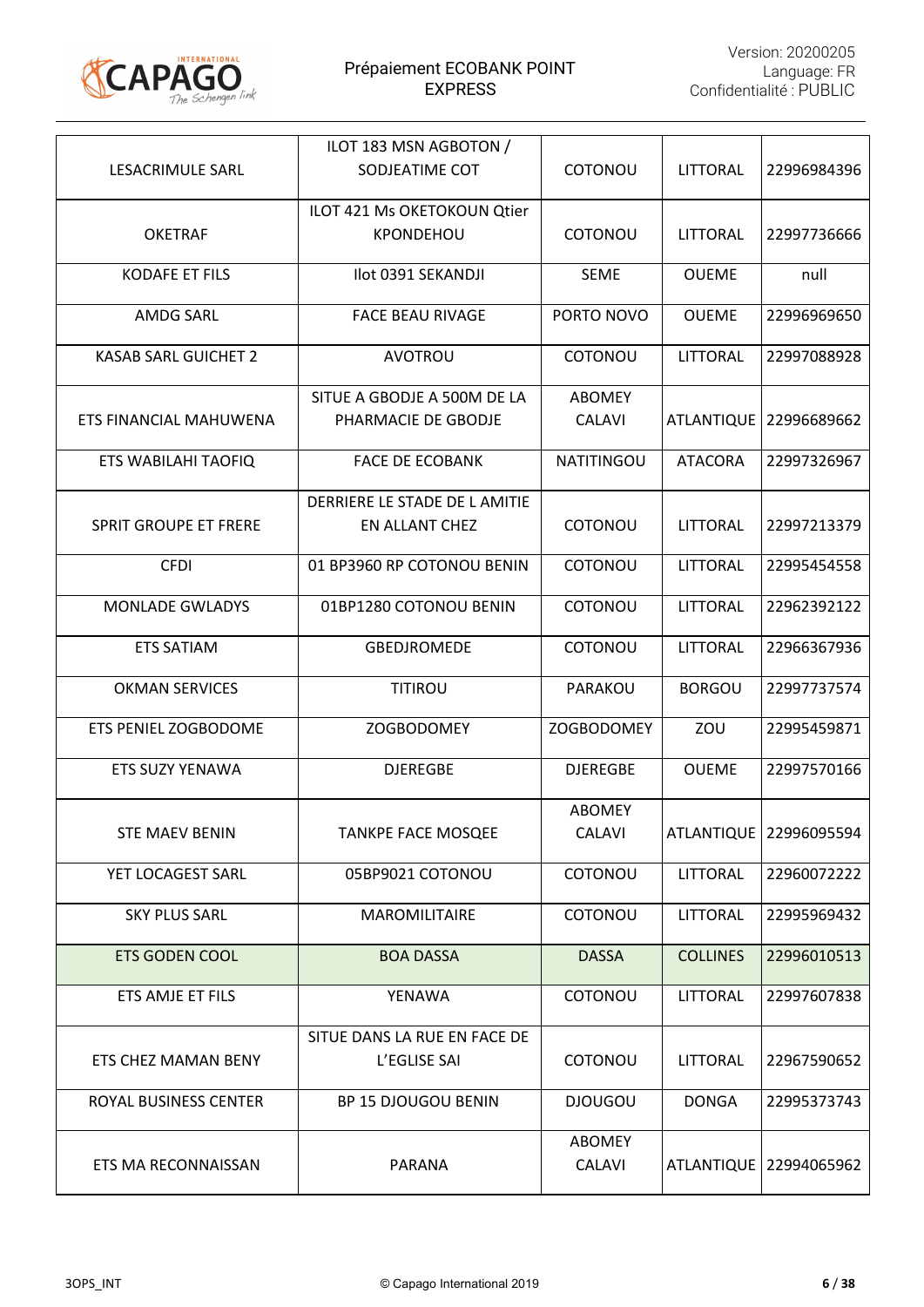

|                                           | SITUE A 300 M DE                                         |                                |                   |             |
|-------------------------------------------|----------------------------------------------------------|--------------------------------|-------------------|-------------|
| <b>DESTINATION SUCCES</b>                 | L'ARRONDISSEMENT DE HEVIE                                | <b>HEVIE</b>                   | <b>ATLANTIQUE</b> | 22961707070 |
| <b>LEOWORLD GROUP SARL</b>                | <b>AGLA</b>                                              | COTONOU                        | LITTORAL          | 22995458708 |
| STE ALMO&FILS BOUTIQUE                    | SITUE EN FACE DE L'EGL                                   | COTONOU                        | <b>LITTORAL</b>   | 22995866500 |
| PERFORMANCE ENTREPRI                      | <b>KOWEGBO</b>                                           | COTONOU                        | <b>LITTORAL</b>   | 22995063859 |
| <b>ETS ADONAI SHOP</b>                    | ILOT 1397 Maison FANDY Qtier<br>Sainte RITA              | COTONOU                        | LITTORAL          | 22995155565 |
| SETONDJI CATHERINE                        | 01BP1280 COTONOU BENIN                                   | COTONOU                        | LITTORAL          | 22996196514 |
| <b>FIETS OWODE</b>                        | 06 BP1342 COTONOU                                        | COTONOU                        | <b>LITTORAL</b>   | 22995063975 |
| <b>STE SOROC SARL</b>                     | ZOGBO A 200M DU CEG                                      | COTONOU                        | LITTORAL          | 22995414150 |
| AIMERIDWANE                               | <b>VODJE</b>                                             | COTONOU                        | LITTORAL          | 22997690102 |
| LA PIERRE VICTORIEUSE<br><b>COCOCODJI</b> | A 400 M DU NOUVEAU PONT DE<br><b>HEVIE</b>               | <b>ABOMEY</b><br><b>CALAVI</b> | <b>ATLANTIQUE</b> | 22997137779 |
| <b>RESIT TECHNOLOGIES</b>                 | <b>DJADJO</b>                                            | <b>ABOMEY</b><br><b>CALAVI</b> | <b>ATLANTIQUE</b> | 22997886238 |
| PERFECT SPHERE                            | WOLOGUEDE 06BP3968<br>COTONOU                            | COTONOU                        | <b>LITTORAL</b>   | 22962711771 |
| <b>CHALLENGE PLUS GROUP</b>               | ILOT CSB Msn AGBAKA / AGORI<br>Abomey Calavi             | <b>ABOMEY</b><br><b>CALAVI</b> | <b>ATLANTIQUE</b> | 22997955338 |
| <b>CHERITUS INTER</b>                     | ILOT 75 Maison ADEBO /<br>Tokplegbé Cotonou              | COTONOU                        | <b>LITTORAL</b>   | 22961723204 |
| <b>STE BENTION FINANCES</b>               | ILOT 1576 M KINDJI, QTIER<br><b>AIBATIN COTONOU</b>      | COTONOU                        | <b>LITTORAL</b>   | 22997987264 |
| <b>ETS ADIGLA SERVICE</b>                 | <b>TCHETTI MAISON AD</b>                                 | <b>TCHETTI</b>                 | ZOU               | 22994399756 |
| STE AJR MULTISERVICES                     | <b>600M DU GUICHET</b><br>AUTOMATIQUE DE GODOMEY<br>GARE | <b>GODOMEY</b>                 | <b>ATLANTIQUE</b> | 22996729998 |
| <b>MIKAGIB</b>                            | ILOT 2322 Ms AKPOVO/<br><b>MENONTIN COTONOU</b>          | COTONOU                        | <b>LITTORAL</b>   | 22994287722 |
| <b>RESIT TECHNOLOGIES</b>                 | <b>KPOTA A CALAVI</b>                                    | <b>ABOMEY</b><br><b>CALAVI</b> | <b>ATLANTIQUE</b> | 22997886238 |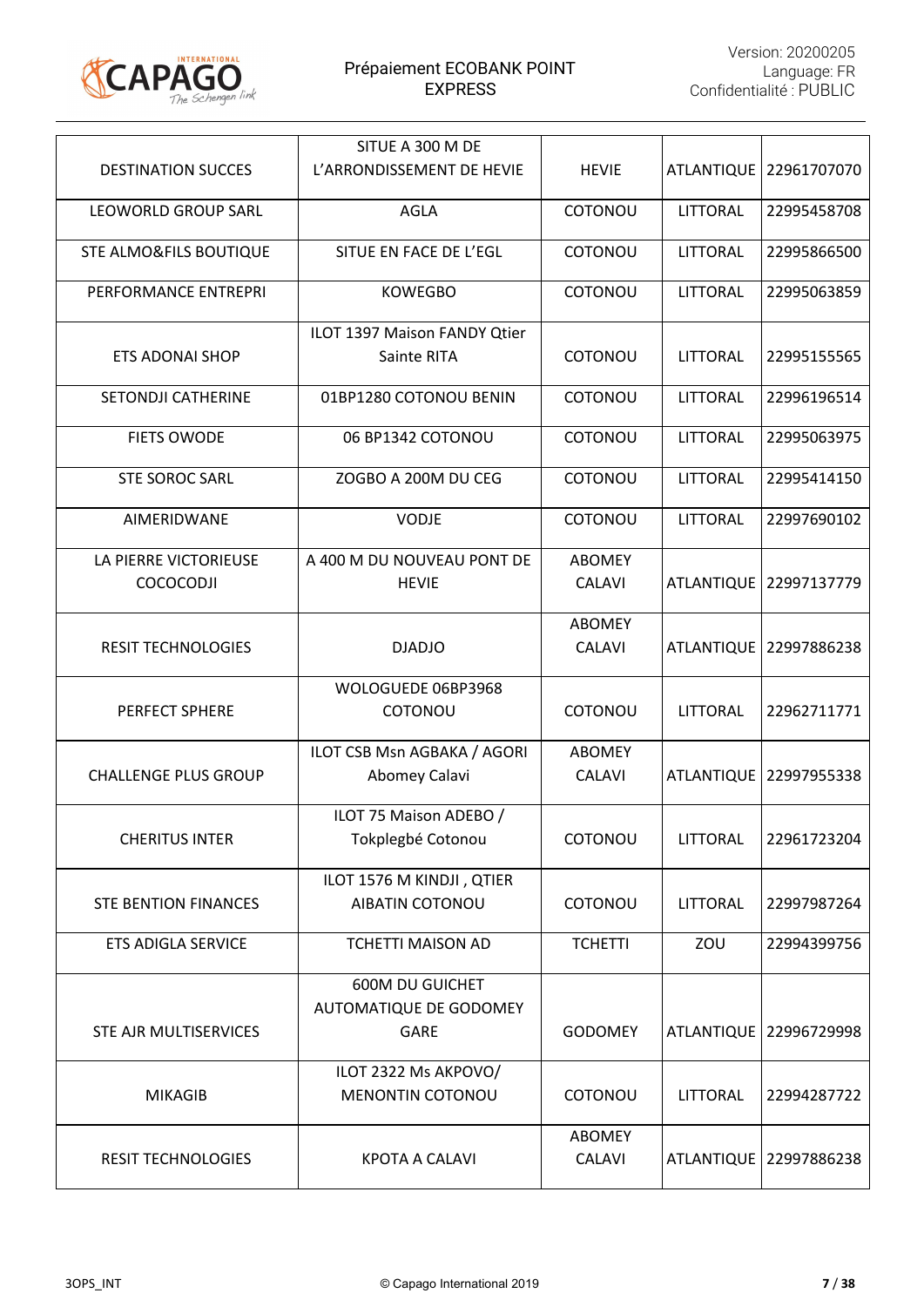

|                                 | ILOT 1163 QUARTIER CADJEHOUN                        |                                |                   |                          |
|---------------------------------|-----------------------------------------------------|--------------------------------|-------------------|--------------------------|
| ETS LES CHELLES AGENT           | M/KOMACLO                                           | COTONOU                        | LITTORAL          | 22997665022              |
| <b>KEVIN&amp;TEVSON AGONTIK</b> | EN FACE DU PIGIET                                   | COTONOU                        | <b>LITTORAL</b>   | 22997891753              |
| <b>CHLOE BUSINESS CENTE</b>     | GODOMEY-SEDOMEY                                     | <b>ABOMEY</b><br><b>CALAVI</b> |                   | ATLANTIQUE   22995622895 |
| <b>ETS FOUTA</b>                | <b>DJOUGOU</b>                                      | <b>DJOUGOU</b>                 | <b>DONGA</b>      | 22967593839              |
| <b>STE GROUPE KEBROL</b>        | <b>AKPAKPA</b>                                      | COTONOU                        | LITTORAL          | 22996006868              |
| <b>SAINT NEMAMIAH</b>           | <b>EKPE</b>                                         | <b>SEME</b>                    | <b>OUEME</b>      | 22996116998              |
| <b>DOMINION BUSINESS C</b>      | <b>COTONOU DE LHOTEL LE</b><br>SENATEUR A CADHEHOUN | COTONOU                        | <b>LITTORAL</b>   | 22997984917              |
| <b>ETS NDATEC BENIN</b>         | 03 BP 650                                           | COTONOU                        | <b>LITTORAL</b>   | 22997986577              |
| <b>CAMPAGNE D'AUTHENTICITE</b>  | <b>FACE DE LA BOULANGERIE</b><br>PARRANA            | <b>ABOMEY</b><br><b>CALAVI</b> |                   | ATLANTIQUE   22964958601 |
| <b>ESPERANZA MAS</b>            | 04BP489 ABOMEY CALAVI                               | <b>ABOMEY</b><br><b>CALAVI</b> | <b>ATLANTIQUE</b> | 22997759941              |
| <b>ESPERANZA MAS</b>            | 04BP489 ABOMEY CALAVI                               | ABOMEY<br><b>CALAVI</b>        | <b>ATLANTIQUE</b> | 22997759941              |
| 2A SEDJRONOU                    | SITUE A PAHOU DANS LES FEUX<br><b>TRICOLORES</b>    | COTONOU                        | <b>LITTORAL</b>   | 22997768632              |
| <b>PAMOK</b>                    | <b>KRAKE GLOGBO1</b>                                | <b>SEME</b>                    | <b>OUEME</b>      | 22997871451              |
| <b>FIRST LINE TRADING C</b>     | <b>CARREFOUR AGLOUZA</b>                            | <b>ABOMEY</b><br><b>CALAVI</b> |                   | ATLANTIQUE   22965286060 |
| <b>ETS SEDJRO INFORMATI</b>     | <b>DJOUGOU</b>                                      | <b>DJOUGOU</b>                 | <b>DONGA</b>      | 22967245209              |
| <b>KPLANET</b>                  | ILOT 45 Ms FAGBEMI QTIER<br>MISSESSIN CTN           | COTONOU                        | <b>LITTORAL</b>   | 22997844832              |
| ETS EDOLEY CONSULTIN            | Lokossa derière CEG1                                | LOKOSSA                        | <b>MONO</b>       | 22997642823              |
| <b>RESIT TECHNOLOGIES</b>       | CABOMA                                              | COTONOU                        | <b>LITTORAL</b>   | 22997886238              |
| ETS DGM                         | <b>VERS PCIE ESPACE STE</b>                         | COTONOU                        | <b>LITTORAL</b>   | 22966030094              |
| <b>FAGLA K.TRAORE</b>           | <b>WOMEY</b>                                        | <b>GODOMEY</b>                 | <b>ATLANTIQUE</b> | 22966016101              |
| <b>JESUS EST LE MAITRE</b>      | LOT 13 QT MISSESSIN MS<br><b>LATOUNDJI</b>          | COTONOU                        | <b>LITTORAL</b>   | 22996389358              |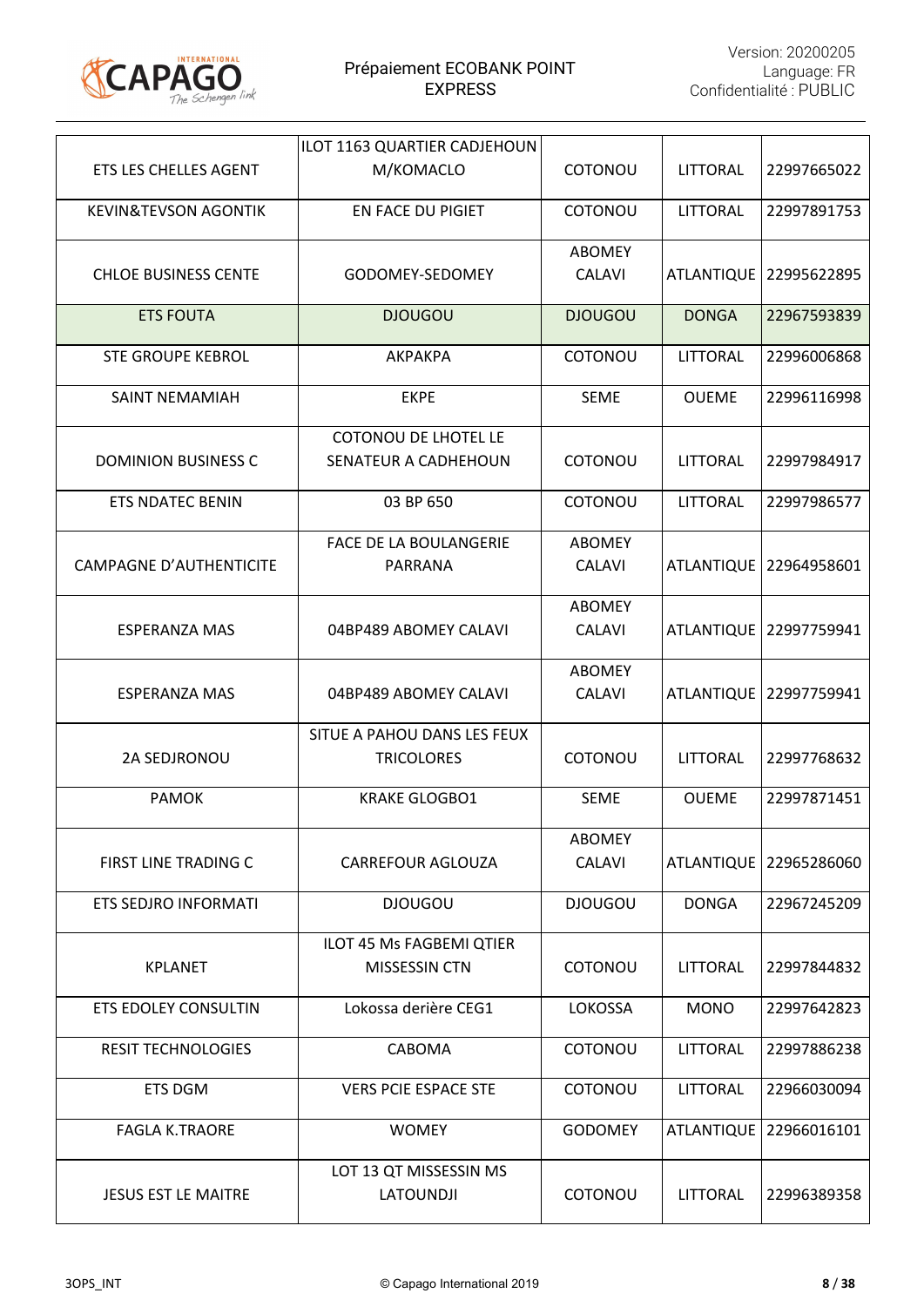

|                                 | <b>BOUTIQUE DANS L'ENCEINTE DE</b> |                |                   |             |
|---------------------------------|------------------------------------|----------------|-------------------|-------------|
| ETS MAISON DE REVE              | SINAPOSTEL A AKPAK                 | <b>COTONOU</b> | <b>LITTORAL</b>   | 22997882397 |
|                                 | SITUE DANS LA RUE DU COLLEGE       |                |                   |             |
| LA VICTOIRE MENONTIN            | <b>MARTIN LUTHER K</b>             | COTONOU        | <b>LITTORAL</b>   | 22995193823 |
| LAWNAB                          | LOT 633 TANTO MS AMADE             | COTONOU        | <b>LITTORAL</b>   | 22967104040 |
|                                 | 01 BP 1618 RP LOT 2356 MS          |                |                   |             |
| <b>GLORIA DEI S SERVICE</b>     | <b>KOTOKOUN</b>                    | COTONOU        | LITTORAL          | 22997447504 |
|                                 | AKPAKPA SURU LERE A COTE           |                |                   |             |
| <b>GBI EXCHANGE&amp;TRADING</b> | <b>BENIN MARCHE</b>                | COTONOU        | LITTORAL          | 22997271410 |
| <b>ETS AMBMS</b>                | 06 BP 3966 PK3 COTONOU BENIN       | COTONOU        | LITTORAL          | 22966523700 |
| <b>ETS OLAOLUWA PARAIS</b>      | <b>AIDJEDO</b>                     | COTONOU        | LITTORAL          | 22997365888 |
| <b>STE NICE DREAM</b>           | <b>AHOSSEDO</b>                    | SAVALOU        | <b>COLLINES</b>   | 22996864963 |
| <b>CHRISTLAND</b>               | <b>GBEDJROMEDE</b>                 | COTONOU        | <b>LITTORAL</b>   | 22997000087 |
| <b>CONEDIS</b>                  | 01BP4098 COTONOU                   | COTONOU        | <b>LITTORAL</b>   | 22997174111 |
| <b>CONCEPTUEL IRANUS</b>        | <b>AGLA</b>                        | COTONOU        | LITTORAL          | 22997196070 |
|                                 | SITUE A GODOMEY MAGASIN            |                |                   |             |
| ETS OLUWAFEMI ET FILS           | <b>VON FILAO</b>                   | COTONOU        | LITTORAL          | 22996754417 |
| <b>IDEAL FINANCE ABATOI</b>     | <b>SITUE A ABATTOIR</b>            | COTONOU        | <b>LITTORAL</b>   | 22997550724 |
|                                 | SITUE DANS LA RUE DE LINO          |                |                   |             |
| STE MVT BEGA SARL               | DIFFUSION A STEIMEZ                | <b>COTONOU</b> | <b>LITTORAL</b>   | 22997195414 |
| TIAMIYOU MOHAMED K.             | 01BP1280 COTONOU BENIN             | COTONOU        | <b>LITTORAL</b>   | 22964981029 |
| <b>CASH ZONE</b>                | 03BP3631 COTONOU                   | COTONOU        | <b>LITTORAL</b>   | 22997884029 |
| <b>KASAB SARL GUICHET</b>       | AVOTROU                            | COTONOU        | LITTORAL          | 22997088928 |
|                                 | SITUE A GUINKOMEY DANS LES         |                |                   |             |
| LA GENERALE DE SERVICE          | <b>FEUX TRICOLORES</b>             | COTONOU        | LITTORAL          | 22997084576 |
| <b>TSISEGLO YAWA AKOFA</b>      | 01BP1280 COTONOU BENIN             | COTONOU        | LITTORAL          | 22996740895 |
|                                 |                                    | <b>ABOMEY</b>  |                   |             |
| <b>STE WIFI AITCHEDJI</b>       | <b>AITCHEDJI</b>                   | <b>CALAVI</b>  | <b>ATLANTIQUE</b> | 22997276188 |
| <b>GASTON KASMINE</b>           | 01BP1280 COTONOU BENIN             | <b>COTONOU</b> | LITTORAL          | 22997257329 |
|                                 |                                    | <b>ABOMEY</b>  |                   |             |
| AGe IMMOBILERE 2H +             | <b>COCOCODJI</b>                   | CALAVI         | ATLANTIQUE        | 22997888167 |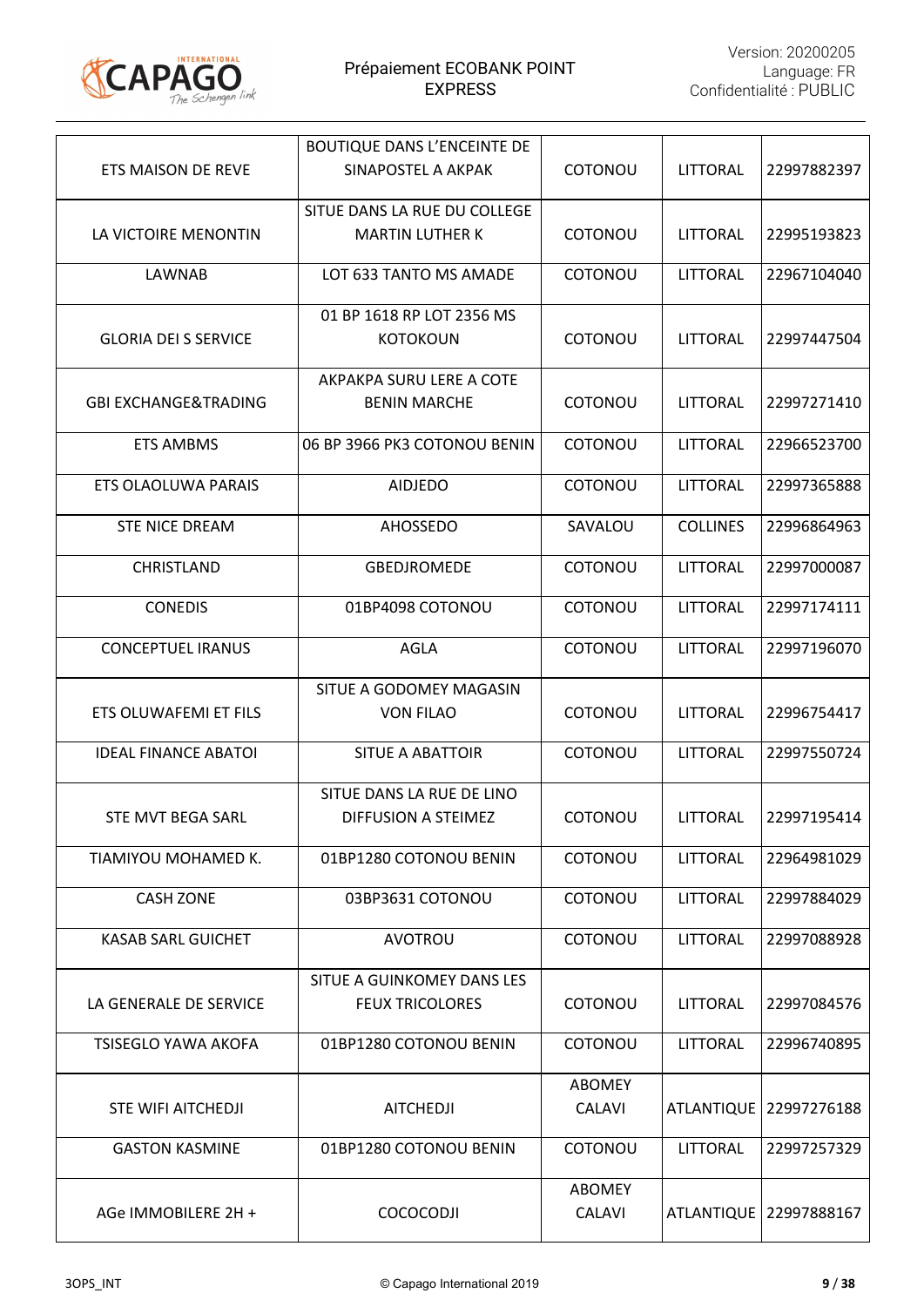

|                             | SITUE A TOGOUDO EN FACE DE    |                   |                   |                          |
|-----------------------------|-------------------------------|-------------------|-------------------|--------------------------|
| <b>2AB CONSEILS</b>         | LA CLINIQUE SAI               | COTONOU           | <b>LITTORAL</b>   | 22997401125              |
|                             | SITUE A CALAVI EN FACE DE     | <b>ABOMEY</b>     |                   |                          |
| JUBILE H. J. ET FILS        | L'HOPITAL DE ZONE             | <b>CALAVI</b>     |                   | ATLANTIQUE   22997085484 |
| <b>ETS ESP</b>              | <b>MARCHE ARZEKE</b>          | PARAKOU           | <b>BORGOU</b>     | 22997949694              |
| <b>ETS LE GRAND SERVICE</b> | ZOGBO                         | COTONOU           | LITTORAL          | 22966545876              |
|                             | SITUE A SEDEGBE NON LOIN DU   |                   |                   |                          |
| ZINZIN ET FILS              | <b>MARCHE GODOMEY</b>         | COTONOU           | <b>LITTORAL</b>   | 22997333113              |
|                             | ILOT 1083 BIS V QTIER VODJE   |                   |                   |                          |
| <b>CINERGIE SARL</b>        | RAIL                          | COTONOU           | <b>LITTORAL</b>   | 22997123919              |
|                             | ILOT 276 M/PADONOU            |                   |                   |                          |
| <b>DE JESUS STORES</b>      | <b>COTONOU BENIN</b>          | COTONOU           | <b>LITTORAL</b>   | 22996496600              |
|                             | ILOT 2119 MAISON BAKPE        |                   |                   |                          |
| ETS KOBA ET FILS            | <b>QUARTIER MENONTIN</b>      | COTONOU           | <b>LITTORAL</b>   | 22967741444              |
|                             |                               | ABOMEY            |                   |                          |
| <b>ETS KOUAKANOU ROBER</b>  | <b>HINDE</b>                  | <b>CALAVI</b>     | <b>ATLANTIQUE</b> | 22997500654              |
| <b>TOKOSS</b>               | ILOT 1906 MAISON TOGNIZOUN    | COTONOU           | LITTORAL          | 22997665564              |
|                             | A 20M DE LA LOTERIE NATIONALE |                   |                   |                          |
| LA VICTOIRE KINDONOU        | A KINDONOU                    | COTONOU           | <b>LITTORAL</b>   | 22997578350              |
|                             |                               | AGBANGNIZOU       |                   |                          |
| <b>ETS PENIEL</b>           | AGBANGNZOUN                   | N                 | ZOU               | 22995459871              |
| KEVIN ET TEVSON FDJ         | <b>FACE DE SUN BEACH</b>      | COTONOU           | <b>LITTORAL</b>   | 22997891753              |
| STE LA PERSEVERANCE         | <b>DEDOKPO</b>                | COTONOU           | <b>LITTORAL</b>   | 22997430101              |
| <b>WRZ SERVICES</b>         | <b>AGLA</b>                   | COTONOU           | <b>LITTORAL</b>   | 22962037881              |
| <b>ETS DEFI MAJEUR</b>      | RUE DU MUSSOLLEE              | <b>NATITINGOU</b> | <b>ATACORA</b>    | 22997521809              |
|                             | ILOT 19,587-Rue 1.1129 QTIER  |                   |                   |                          |
| <b>ASO GROUP SARL</b>       | <b>Tokplegbe Cot</b>          | COTONOU           | <b>LITTORAL</b>   | 22997230077              |
| <b>ETS CHRYSTANE SCE</b>    | <b>ZONGO</b>                  | COTONOU           | <b>LITTORAL</b>   | 22996116003              |
|                             | SITUE A CABOMA A 50M DE       |                   |                   |                          |
| ETS A H S ET FILS           | <b>ELLISA MEGASTORE</b>       | COTONOU           | <b>LITTORAL</b>   | 22997389887              |
| OKANLOMO MULTI-SCES         | <b>OGALA</b>                  | PORTO NOVO        | <b>OUEME</b>      | 22997234937              |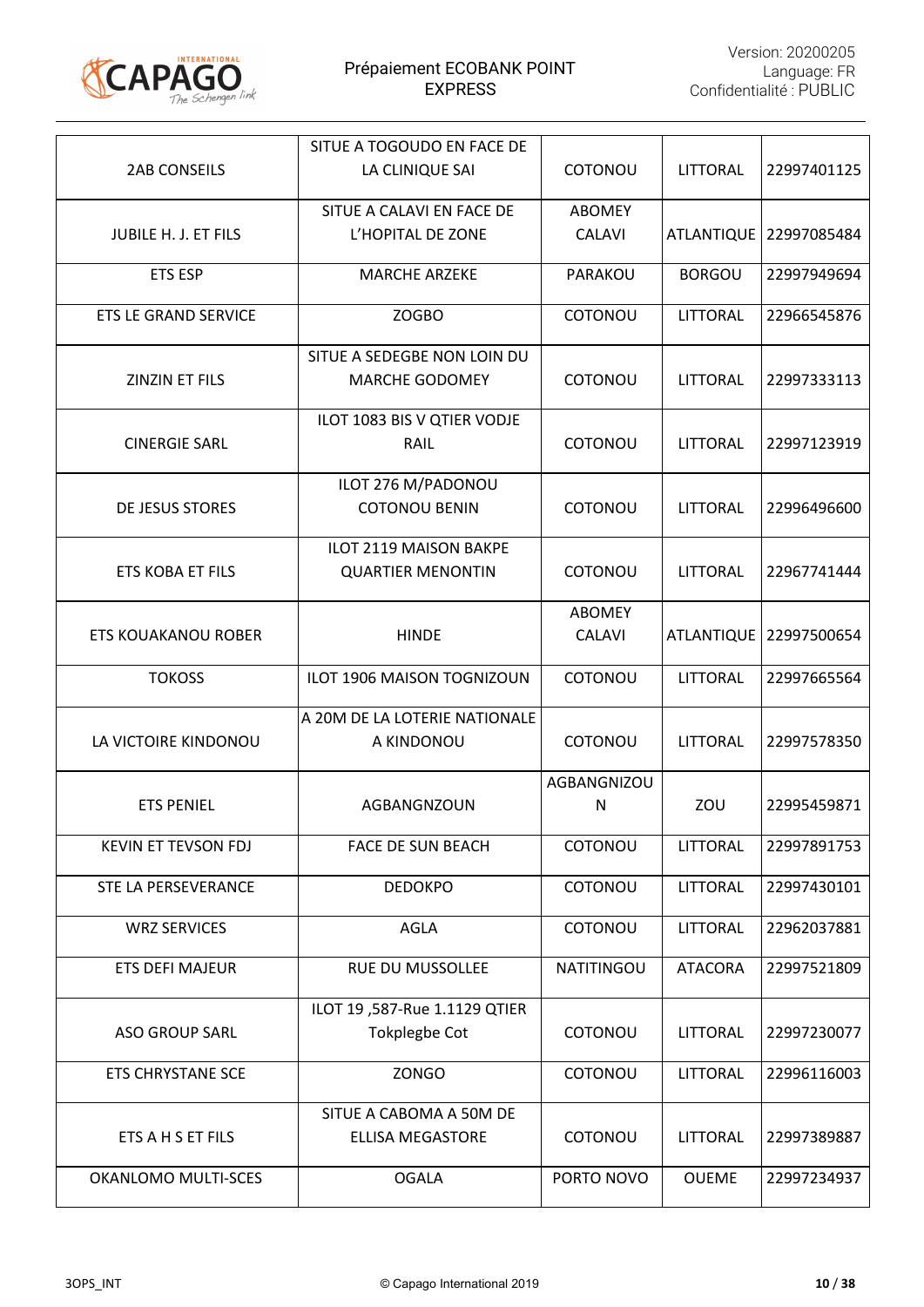

| <b>FARAT ET ASSOCIES</b>    | FACE LOLO ANDOCHE SIKECODJI                                  | COTONOU                        | <b>LITTORAL</b>   | 22997871999 |
|-----------------------------|--------------------------------------------------------------|--------------------------------|-------------------|-------------|
| <b>ETS ANIFOWOCHE</b>       | <b>SENADE</b>                                                | <b>SEME</b>                    | <b>OUEME</b>      | 22997086917 |
| <b>STE SODEFAS</b>          | SITUE A CALAVI KPOTA A 150M<br>DE L'AGENCE BSIC              | <b>ABOMEY</b><br><b>CALAVI</b> | <b>ATLANTIQUE</b> | 22997766464 |
| <b>ETS VALLE COMMUNICAT</b> | HOUEDONOU                                                    | <b>ABOMEY</b><br><b>CALAVI</b> | <b>ATLANTIQUE</b> | 22997536391 |
| <b>GBEDLE FOLL GWLADYS</b>  | 01BP1280 COTONOU BENIN                                       | COTONOU                        | LITTORAL          | 22967761625 |
| <b>ETS GERMANO BUSINESS</b> | <b>CAMPUS ZONE COMMERCIALE</b><br><b>FACE TERRAIN DE BAS</b> | COTONOU                        | <b>LITTORAL</b>   | 22966828483 |
| L IDEAL BUSINESS SCES       | SITUE A godomey dans la rue de<br>de la boula                | <b>ABOMEY</b><br><b>CALAVI</b> | <b>ATLANTIQUE</b> | 22967917669 |
| <b>NICOS HAIR DESIGN</b>    | Ilot 2054-A MENONTIN                                         | COTONOU                        | LITTORAL          | 22995718426 |
| <b>ETS JADIE BUSINESS</b>   | <b>AZOVE</b>                                                 | <b>AZOVE</b>                   | <b>MONO</b>       | 22996867571 |
| <b>JADE TECHNOLOGIE</b>     | <b>ZONGO</b>                                                 | COTONOU                        | LITTORAL          | 22996135138 |
| <b>VIA ENERGIE</b>          | AGLOUZA CARREFOUR EN FACE<br>DE PADME A COCOTOMEY            | <b>COCOTOMEY</b>               | <b>ATLANTIQUE</b> | 22997650326 |
| <b>OKMASS DEAL SARL</b>     | SITUE A 50 M DE CANAL 3 BENIN<br>A MENONTIN                  | COTONOU                        | LITTORAL          | 22996158553 |
| <b>ETS GERINOS SHOP</b>     | A COTE DE LA PHARMACIE<br>YENAWA A AKPAKPA                   | COTONOU                        | <b>LITTORAL</b>   | 22997274442 |
| <b>GSK GROUPE</b>           | entre le collège bakita et le<br>complexe CR                 | <b>ABOMEY</b><br><b>CALAVI</b> | <b>ATLANTIQUE</b> | 22995043160 |
| <b>MADYSHKA NEGOCE SARL</b> | 100M DE LA SGB PK14                                          | <b>GODOMEY</b>                 | <b>ATLANTIQUE</b> | 22997022620 |
| AWUS SARL                   | SITUE A AVOTROU EN FACE DE<br>L'EGLISE SAINTE T              | COTONOU                        | LITTORAL          | 22966367136 |
| <b>Z KAP SERVICES</b>       | SITUE A AGORI PLATEAU<br><b>CARREFOUR SEMINAIRE</b>          | <b>ABOMEY</b><br><b>CALAVI</b> | <b>ATLANTIQUE</b> | 22966340969 |
| <b>ADAMS ENTREPRISE</b>     | <b>RUE AVANT LES FEUX</b><br>TRICOLORES DE MISSEBO EN        | COTONOU                        | LITTORAL          | 22997155218 |
| ETS CHEMIN DE REUSSITE      | SITUE A 300M DU CEG PAHOU                                    | COTONOU                        | <b>LITTORAL</b>   | 22997984709 |
| <b>ETS RAZACK ET FILS</b>   | <b>DJOUGOU</b>                                               | <b>DJOUGOU</b>                 | <b>DONGA</b>      | 22964335887 |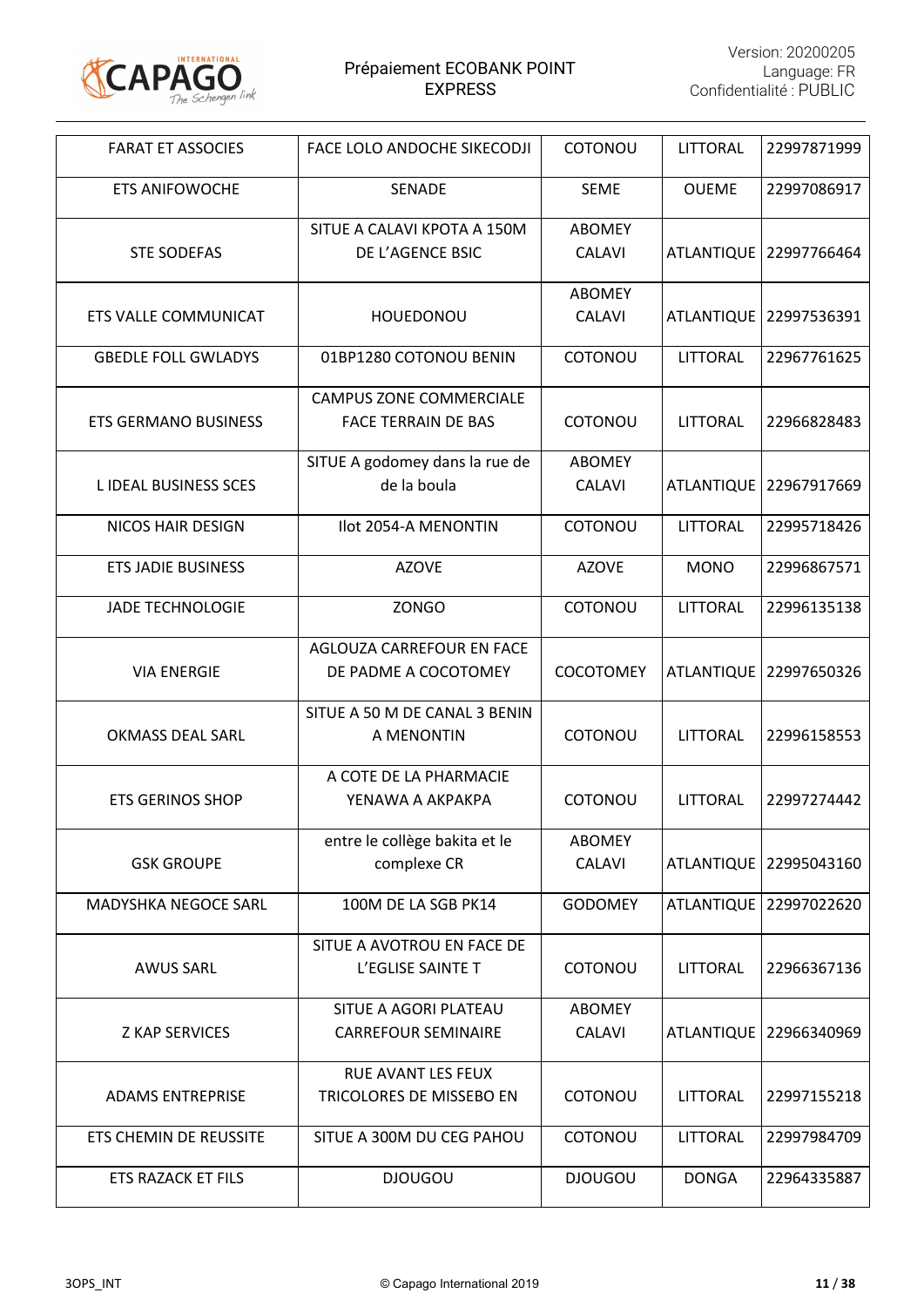

| ETS RAZACK ET FILS              | <b>DJOUGOU</b>                     | <b>DJOUGOU</b> | <b>DONGA</b>      | 22964335887              |
|---------------------------------|------------------------------------|----------------|-------------------|--------------------------|
| <b>ETS INDELEBILE</b>           | GBEDJROMEDE                        | COTONOU        | <b>LITTORAL</b>   | 22966278344              |
| ETS NET SHOP                    | <b>ILOT 2071 MAISON CAKPO</b>      | COTONOU        | LITTORAL          | 22996739272              |
| <b>SOIRAL SARL</b>              | <b>VODJE</b>                       | COTONOU        | LITTORAL          | 22997383940              |
| <b>JARDIN DES DELICES</b>       | Ilot 247 K MIDOMBO COTONOU         | COTONOU        | LITTORAL          | 22996435708              |
| <b>ELIEL GROUPE ABATTOI</b>     | <b>DANDJI</b>                      | COTONOU        | LITTORAL          | 22963636375              |
|                                 | SITUE A CALAVI NON LOIN DU         |                |                   |                          |
| ETS LEADER CASH                 | SUPERMACHE DU PONT                 | <b>COTONOU</b> | LITTORAL          | 22966515862              |
|                                 | SITUE EN FACE DE LA STATION        |                |                   |                          |
| Ets QUALITY MOBILE              | <b>JNP A AGLA</b>                  | COTONOU        | LITTORAL          | 22966257600              |
| <b>GOD ALMIGHTY PARAKOU</b>     | PARAKOU                            | PARAKOU        | <b>BORGOU</b>     | 22964279000              |
|                                 | SITUE DANS LA RUE DU               |                |                   |                          |
| <b>ADM BENIN</b>                | <b>COMMISSARIAT AGLA</b>           | COTONOU        | LITTORAL          | 22995841221              |
|                                 | CARREFOUR IITA A TOGOUDO EN        | <b>ABOMEY</b>  |                   |                          |
| <b>AGENCE IMMOB 2H PLUS</b>     | <b>FACE EGLISE ASSEMBLEE</b>       | <b>CALAVI</b>  | <b>ATLANTIQUE</b> | 22997888167              |
|                                 | <b>CARREFOUR IITA A TOGOUDO EN</b> | <b>ABOMEY</b>  |                   |                          |
| <b>AGENCE IMMOB 2H PLUS</b>     | <b>FACE EGLISE ASSEMBLEE</b>       | <b>CALAVI</b>  | <b>ATLANTIQUE</b> | 22997888167              |
|                                 | SITUE A ADJAGBO A ABOMEY           | <b>ABOMEY</b>  |                   |                          |
| <b>MERITE DIVIN PLUS</b>        | <b>CALAVI</b>                      | <b>CALAVI</b>  |                   | ATLANTIQUE   22997442746 |
| LE JOCKER SARL                  | <b>THIAN</b>                       | <b>THIAN</b>   | <b>BORGOU</b>     | 22997871469              |
| <b>BELINA CENTER</b>            | PORTO NOVO                         | PORTO NOVO     | <b>OUEME</b>      | 22997565655              |
| AGe IMMOBILERE 2H +             | <b>AGLA HLAZOUNTO</b>              | <b>COTONOU</b> | <b>LITTORAL</b>   | 22997888167              |
| SH EVOLUTION                    | <b>CPA COTONOU</b>                 | <b>COTONOU</b> | <b>LITTORAL</b>   | 22995718777              |
| <b>STE ALMO&amp;FILS BUREAU</b> | <b>FACE DE L'EGLISE</b>            | MALANVILLE     | <b>ALIBORI</b>    | 22995866500              |
| ETS PENIEL ZANGNANAD            | ZANGNANADO                         | ZANGNANADO     | ZOU               | 22995459871              |
| <b>BK BUSINESS SARL</b>         | <b>KFOUR ASSEMBLEE</b>             | PORTO NOVO     | <b>OUEME</b>      | 22997870404              |
| GASSI A. NADIA                  | 01BP1280 COTONOU BENIN             | <b>COTONOU</b> | LITTORAL          | 22966153380              |
|                                 | SITUE A AKPAKPA - KPANKPAN A       |                |                   |                          |
| <b>ETS OLADIKPIKPO</b>          | 200M DE LA MOSQUEE                 | COTONOU        | LITTORAL          | 22997581530              |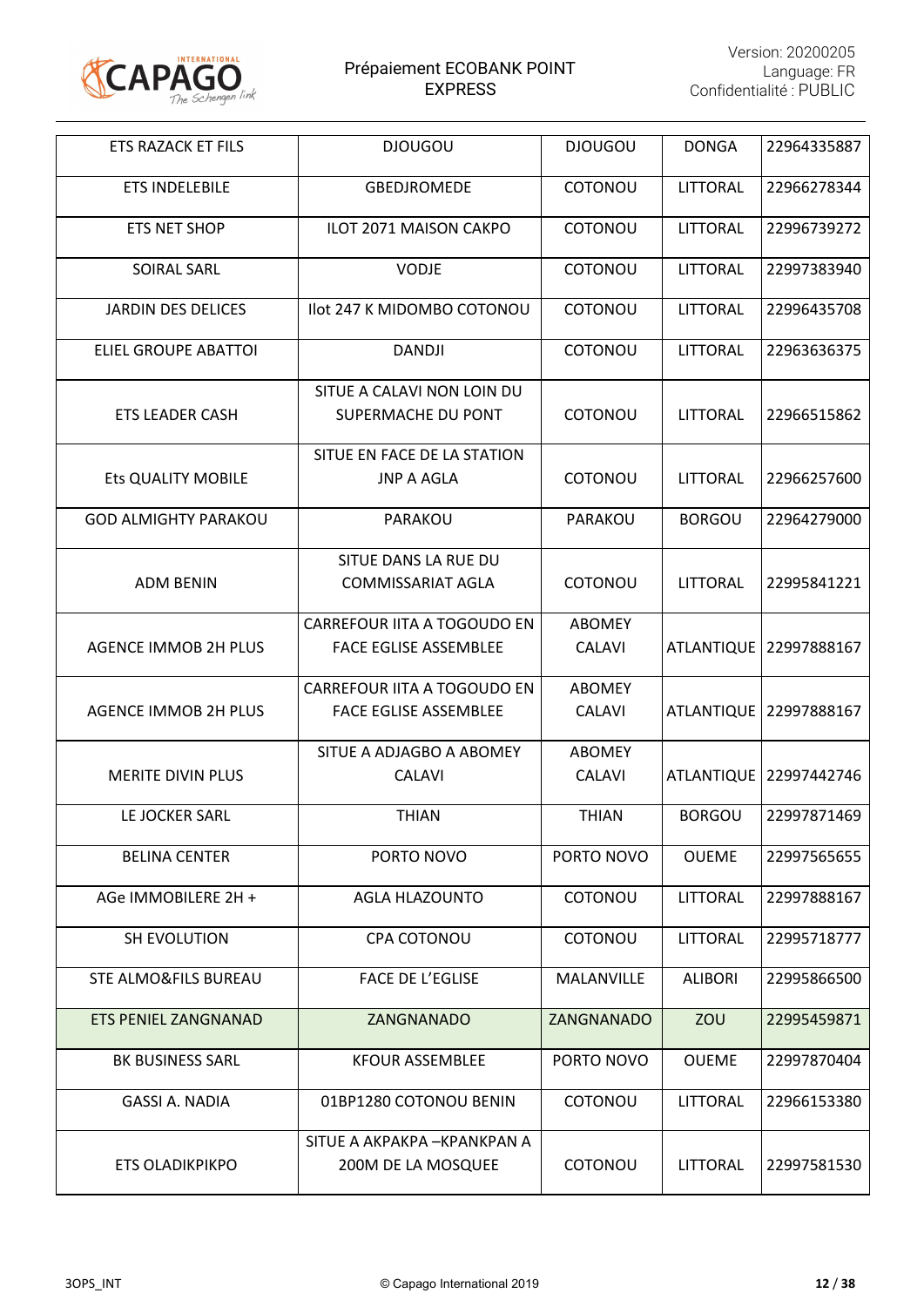

|                              | A COTE DE LA MAISON DES           |               |                   |             |
|------------------------------|-----------------------------------|---------------|-------------------|-------------|
| <b>EMANSYL SARL</b>          | <b>MEDIAS A GBEDJROMEDE</b>       | COTONOU       | LITTORAL          | 22966786454 |
|                              | ILOT 1187 M-GANDONOU Qtier        |               |                   |             |
| <b>ETS ARSALANE</b>          | Gbédjromedé Cot                   | COTONOU       | <b>LITTORAL</b>   | 22967543707 |
| <b>STE BENEFIK EXPRESS</b>   | ILOT 772 CADJEHOUN 02 BP 248      | COTONOU       | LITTORAL          | 22996277171 |
|                              | SITUE A AGLA A 500M DU            |               |                   |             |
| <b>ETS MONARK BNESS CTER</b> | COMMISSARIAT DU 13EME             | COTONOU       | <b>LITTORAL</b>   | 22997117508 |
| ETS OVERFLOW OF JESU         | <b>AKOGBATO</b>                   | COTONOU       | LITTORAL          | 22997226501 |
|                              | SITUE A 100M DE L EPP             |               |                   |             |
| <b>ROLIW SEVICES</b>         | AGBALILAMEY                       | COTONOU       | <b>LITTORAL</b>   | 22996247951 |
| STE RAYANE VOYAGE            | <b>CARREFOUR CATCHI</b>           | PORTO NOVO    | <b>OUEME</b>      | 22996960626 |
|                              | <b>CALAVI EN FACE DES PYLONES</b> | <b>ABOMEY</b> |                   |             |
| <b>ETS WIN SERVICES</b>      | <b>QUARTIER SEME</b>              | <b>CALAVI</b> | <b>ATLANTIQUE</b> | 22996263786 |
|                              | ILOT 3169 HOUEYIHO 01BP1385       |               |                   |             |
| <b>TRYFA</b>                 | COTONOU                           | COTONOU       | <b>LITTORAL</b>   | 22995849258 |
| <b>ETS BONNE SEMENCE</b>     | KPONDEHOU                         | COTONOU       | <b>LITTORAL</b>   | 22997725433 |
|                              | ILOT 919 Ms AMOUSSOU /            | <b>ABOMEY</b> |                   |             |
| NISSO ET FILS                | <b>DEKOUNGBE</b>                  | <b>CALAVI</b> | <b>ATLANTIQUE</b> | 22995537035 |
| AHOMAGNON TATIANA            | 01BP1280 COTONOU BENIN            | COTONOU       | LITTORAL          | 22997906799 |
|                              | A 100 M DE LA MOSQUEE DE          |               |                   |             |
| <b>ETS NOUVEAU DEPART</b>    | SEGBEYA A AGONGBOMEY              | COTONOU       | <b>LITTORAL</b>   | 22997837516 |
| YANURU                       | <b>GBECON HOUNLI</b>              | <b>ABOMEY</b> | ZOU               | 22996747415 |
|                              | <b>ILOT 453 MAISON ZINSOUNON</b>  |               |                   |             |
| <b>ISNIDA TOURS</b>          | AU QUARTIER YAGBE                 | COTONOU       | <b>LITTORAL</b>   | 22996012424 |
|                              |                                   | ABOMEY        |                   |             |
| <b>ETS ANA CONNECTION</b>    | <b>MARIA GLETA</b>                | <b>CALAVI</b> | <b>ATLANTIQUE</b> | 22994962787 |
|                              |                                   | <b>ABOMEY</b> |                   |             |
| <b>AFRICA FINANCES</b>       | <b>FACE PHCIE ANGELUS</b>         | <b>CALAVI</b> | <b>ATLANTIQUE</b> | 22997907731 |
|                              | A COTE DE LA BOA STADE DE         |               |                   |             |
| ETS GRACIA ET FRERES         | L'AMITIE                          | COTONOU       | <b>LITTORAL</b>   | 22997337058 |
| <b>TRANS CHANGE</b>          | <b>ZONGO</b>                      | COTONOU       | LITTORAL          | 22997152484 |
|                              |                                   |               |                   |             |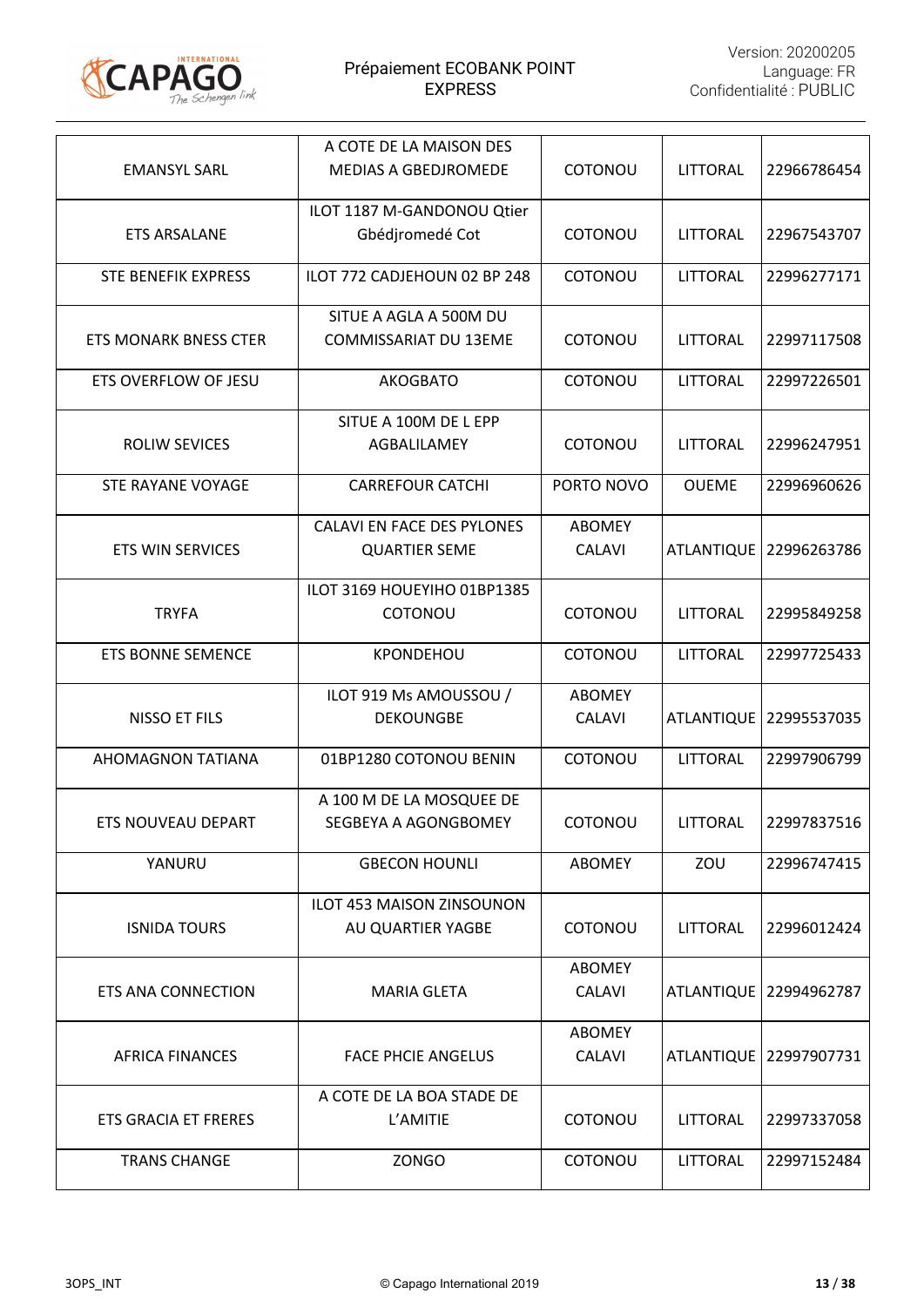

| <b>NP SERVICES</b>              | <b>KPOTA</b>                                                 | <b>ABOMEY</b><br><b>CALAVI</b> |                   | ATLANTIQUE   22967481667 |
|---------------------------------|--------------------------------------------------------------|--------------------------------|-------------------|--------------------------|
| PRESTIG FINANCE                 | LOT 0121 SODJEATINME MSON<br><b>KOUKOUI</b>                  | <b>COTONOU</b>                 | LITTORAL          | 22961510720              |
| <b>ETS VISATECH</b>             | BP1010 COTONOU                                               | COTONOU                        | <b>LITTORAL</b>   | 22995833819              |
|                                 |                                                              |                                |                   |                          |
| <b>AVIHOUE ET FILS</b>          | AKPAKPA                                                      | COTONOU                        | LITTORAL          | 22997936891              |
| <b>DOMINION BUSINESS</b>        | SITUE EN FACE DE L HOTEL LE<br><b>SENATEUR A AGONTI</b>      | COTONOU                        | LITTORAL          | 22997984917              |
| ETS PENIEL ABOMEY               | <b>ABOMEY</b>                                                | <b>ABOMEY</b>                  | ZOU               | 22995459871              |
| <b>Ets GIDEDON</b>              | 04BP833 COTONOU                                              | COTONOU                        | LITTORAL          | 22996035503              |
| <b>ETS SICMA</b>                | AB-CALAVI                                                    | <b>ABOMEY</b><br><b>CALAVI</b> | <b>ATLANTIQUE</b> | 22995816309              |
| <b>OLA OBI</b>                  | LOT24G QTIER AGBLANGANDAN<br><b>MS ZANNOU</b>                | PORTO NOVO                     | <b>OUEME</b>      | 22996966393              |
| <b>ETS PIJEZI</b>               | SITUE EN FACE DE LA BARRIERE<br><b>AVANT LE CARREFOUR MO</b> | COTONOU                        | LITTORAL          | 22995429979              |
| <b>STE ALMO&amp;FILS MARCHE</b> | SITUE DANS LE MARCHE                                         | <b>MALANVILLE</b>              | <b>ALIBORI</b>    | 22995866500              |
| ETS LE SOLEIL LEVANT            | SITUE SOUS LECHANGEUR DE<br><b>VODJE</b>                     | COTONOU                        | LITTORAL          | 22997271530              |
| <b>ETS DIANA SERVICES</b>       | <b>GBODJE</b>                                                | <b>COCOTOMEY</b>               | <b>ATLANTIQUE</b> | 22996104838              |
| <b>ETS DARA</b>                 | SITUE A OUIDAH EN FACE DE<br>L'HOTEL TERRA NOSTRA            | <b>OUIDAH</b>                  | <b>ATLANTIQUE</b> | 22997246402              |
| <b>ETS OWOLABI YOUNOUS</b>      | SITUE A DJEFFA GARE APRES<br>PEAGE DE EKPE                   | <b>SEME</b>                    | <b>OUEME</b>      | 22997762069              |
| <b>ETS LA BASILIQUE</b>         | <b>ANANVIE</b>                                               | PORTO NOVO                     | <b>OUEME</b>      | 22997085142              |
| <b>OLA FINANCES</b>             | ILOT 447-M/METOEVI QTIER<br>SURU Léré Cot                    | COTONOU                        | LITTORAL          | 22997929393              |
| <b>ETS GROUPE GALAXY PLUS</b>   | En face de L'EPP de guinkomey a<br>lokossa                   | <b>LOKOSSA</b>                 | <b>MONO</b>       | 22996274774              |
| <b>ADJIHAS ET FILS</b>          | ILOT 114 L Qtier Houenoussou<br>Cotonou BENIN                | COTONOU                        | <b>LITTORAL</b>   | 22997228858              |
| <b>WAKPON BENIN TOURISME</b>    | C/SB MAISON BEKPON                                           | COTONOU                        | LITTORAL          | 22996713129              |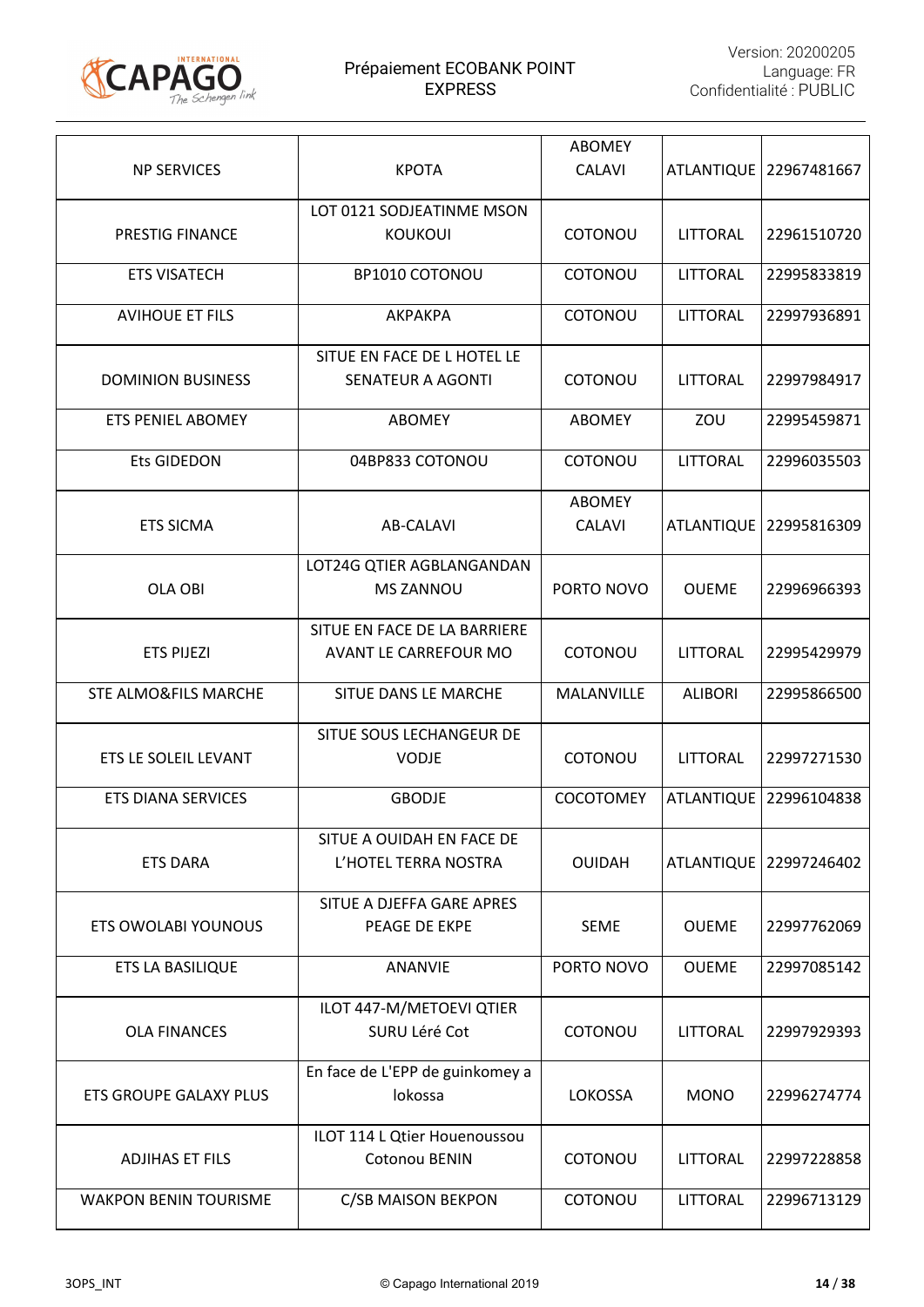

| <b>KIMAS GROUP</b>             | LOT 2186 QT MENONTIN MS<br>QUENUM                     | COTONOU                        | LITTORAL        | 22997262030 |
|--------------------------------|-------------------------------------------------------|--------------------------------|-----------------|-------------|
|                                | 01 BP 1280 RUE GVNEUR BAYOL                           |                                |                 |             |
| <b>BALOGOUN MOHAMED MOUTAI</b> | <b>COTONOU BENIN</b>                                  | <b>COTONOU</b>                 | <b>LITTORAL</b> | 22996124945 |
| LA GENERALE FINANCE            | <b>FIFADJI</b>                                        | COTONOU                        | LITTORAL        | 22995058614 |
| LA GENERALE FINANCE            | <b>FIFADJI</b>                                        | COTONOU                        | LITTORAL        | 22995058614 |
| STE IMMACULEE REINE            | A 150 M DU GOUDRON EN<br><b>QUITTANT CARREFOUR LA</b> | <b>COTONOU</b>                 | LITTORAL        | 22996806780 |
| <b>HAPPY-HOUSE</b>             | SITUE A 100M DE LA CIMENTERIE<br>COCOCODJI            | <b>ABOMEY</b><br><b>CALAVI</b> | ATLANTIQUE      | 22994334052 |
| <b>TRANSPORTS RAPIDES</b>      | <b>GBEGAMEY</b>                                       | COTONOU                        | <b>LITTORAL</b> | 22995959969 |
| <b>ALIMENTATION SANTE</b>      | <b>ILOT 39 Maison AYIVODJI</b><br><b>COTONOU BEN</b>  | <b>COTONOU</b>                 | <b>LITTORAL</b> | 22997016773 |
| <b>SBV SARL</b>                | RUE DE L'AUTO-GARE                                    | <b>TCHAOUROU</b>               | <b>BORGOU</b>   | 22967640384 |
| <b>ETS DOGNON ET FILS</b>      | <b>TESSI ZENON</b>                                    | MALANVILLE                     | <b>ALIBORI</b>  | 22997131325 |
| <b>ETS BOLADE ADJIKE</b>       | LOT 719 GBEGAMEY COTONOU                              | <b>COTONOU</b>                 | LITTORAL        | 22996599526 |
| Ets SEIGNEUR MA BENIE          | SITUE A AKPAKPA DEVANT<br><b>VODOUNHONTO</b>          | COTONOU                        | LITTORAL        | 22996830537 |
| <b>BENIN TRANS BUSINESS</b>    | SITUE AU CARREFOUR MARO<br>MILITAIRE IMMEUBLE SO      | COTONOU                        | <b>LITTORAL</b> | 22966630926 |
| <b>FIMACONSULTING</b>          | 02BP8063 GBEGAMEY                                     | COTONOU                        | <b>LITTORAL</b> | 22997714684 |
| ETS PENIEL ZA KPOTA            | ZA KPOTA                                              | ZA KPOTA                       | ZOU             | 22995459871 |
| <b>GSM TELECOMS</b>            | 04 BP 0346 CADJEHOUN                                  | COTONOU                        | <b>LITTORAL</b> | 22997981260 |
| <b>ETS GROUPE TCHEDJI</b>      | <b>AGLA</b>                                           | COTONOU                        | <b>LITTORAL</b> | 22966672625 |
| <b>ETS OKAF DISTRIBUTION</b>   | SITUE EN FACE DES IMPOTS DE<br>KOWEGBO A AKPAKPA      | COTONOU                        | <b>LITTORAL</b> | 22994180519 |
| <b>BENIN ESSOR SARL</b>        | <b>WOLOGUEDE</b>                                      | COTONOU                        | <b>LITTORAL</b> | 22997126648 |
| <b>ETS BON BERGER</b>          | Ilot 388 maison kekere eugene                         | COTONOU                        | <b>LITTORAL</b> | 22997442525 |
| <b>SURPRISE CREATION</b>       | ZONGO2                                                | COTONOU                        | <b>LITTORAL</b> | 22997267676 |
| LADIKPO MIREILLE               | 01BP1280 COTONOU BENIN                                | COTONOU                        | LITTORAL        | 22997329743 |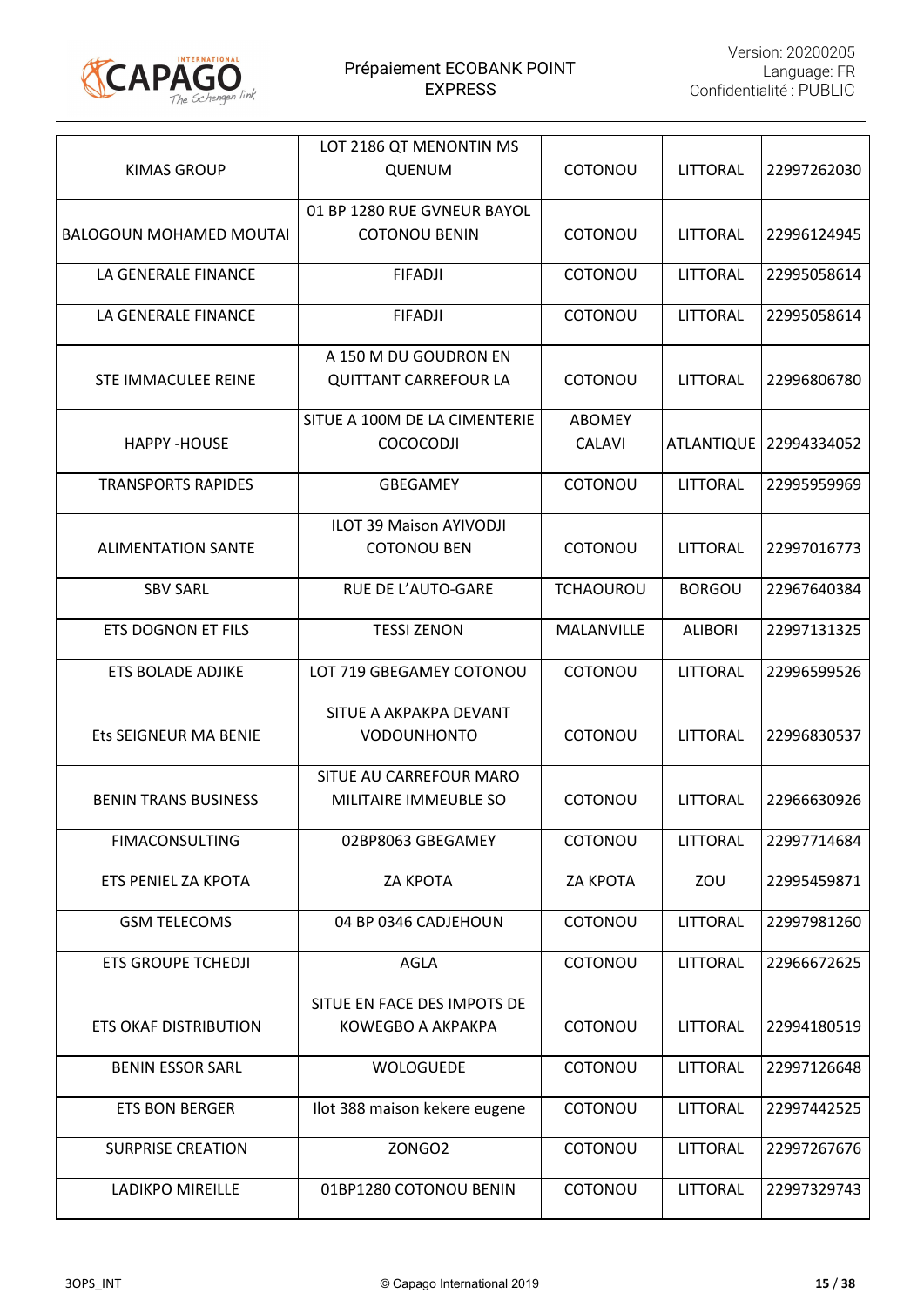

| <b>CABINET FISCOMPTA 1</b>    | AGBLANGANDAN                                         | COTONOU                        | LITTORAL          | 22997136641 |
|-------------------------------|------------------------------------------------------|--------------------------------|-------------------|-------------|
| PROVIDENCE ALICE AGLA         | ILOT 3887 AGLA HLAZOUNTO<br>COTONOU                  | COTONOU                        | <b>LITTORAL</b>   | 22997407855 |
| <b>ETS SOCAP BENIN</b>        | COTONOU                                              | COTONOU                        | LITTORAL          | 22995952225 |
| <b>GLOBAL TECHNOLOGY SCES</b> | SITUE A BOKO ET FILS A AKPAKPA                       | COTONOU                        | <b>LITTORAL</b>   | 22994920974 |
| <b>AGENCE DE DVP</b>          | <b>АКРАКРА</b>                                       | COTONOU                        | LITTORAL          | 22967683332 |
| <b>UP SALES</b>               | LADJI FARAN PARAKOU                                  | PARAKOU                        | <b>BORGOU</b>     | 22994304823 |
| <b>EL BERETH</b>              | <b>MENONTIN</b>                                      | COTONOU                        | <b>LITTORAL</b>   | 22997883325 |
| LAUVIAH CORPORATION           | <b>JERICHO</b>                                       | COTONOU                        | LITTORAL          | 22994935584 |
| <b>ETS AFRICAN MANAGEMENT</b> | A 50m du supermarché du pont<br>en allant à AKASSATO | <b>ABOMEY</b><br><b>CALAVI</b> | <b>ATLANTIQUE</b> | 22994397839 |
| <b>FASSASSI FAOUZIATH</b>     | 01BP1280 COTONOU BENIN                               | COTONOU                        | LITTORAL          | 22996616889 |
| <b>ETS FAITH EN CHRIS</b>     | SAINT FRANCOIS XAVIE                                 | PORTO NOVO                     | <b>OUEME</b>      | 22961310767 |
| <b>ODAS SERVICES</b>          | <b>AIBATAIN</b>                                      | COTONOU                        | <b>LITTORAL</b>   | 22997818752 |
| <b>FABOYER YANNEL</b>         | 01BP1280 COTONOU BENIN                               | COTONOU                        | <b>LITTORAL</b>   | 22996131624 |
| SHIBATHEL                     | 01 BP 2078 RP COTONOU BENIN                          | COTONOU                        | <b>LITTORAL</b>   | 22997086754 |
| <b>BMC CENTER</b>             | ILOT C/SB MAISON TOSSOU                              | COTONOU                        | <b>LITTORAL</b>   | 22996005888 |
| <b>ETS SEGERAF</b>            | <b>DJAKOTOMEY</b>                                    | <b>DJAKOTOMEY</b>              | <b>MONO</b>       | 22996404787 |
| <b>ETS PENIEL OUINHI</b>      | <b>OUINHI</b>                                        | <b>OUINHI</b>                  | ZOU               | 22995459871 |
| <b>FENOU LUX</b>              | <b>AKOGBATO</b>                                      | COTONOU                        | LITTORAL          | 22996254019 |
| <b>ETS MOLAY SERVICES</b>     | <b>SITUE A TOGBIN FANDJI</b>                         | COTONOU                        | LITTORAL          | 22997418106 |
| LES DIVERSITES FDJ            | <b>FIDJROSSE</b>                                     | COTONOU                        | <b>LITTORAL</b>   | 22997066824 |
| <b>J&amp;R LA JOIE DIVINE</b> | <b>BAZOUNKPA</b>                                     | <b>ABOMEY</b><br><b>CALAVI</b> | <b>ATLANTIQUE</b> | 22994373269 |
| <b>STE SUD TRANSACTION</b>    | <b>STADE DE L AMITIE</b>                             | COTONOU                        | <b>LITTORAL</b>   | 22997807085 |
| ASSANA BUSINES CENTER         | 300 m du carrefour Hubert MAGA<br>A PARAKOU          | COTONOU                        | LITTORAL          | 22969088445 |
| <b>MAHOU KPEGO</b>            | <b>OUANDO</b>                                        | PORTO NOVO                     | <b>OUEME</b>      | 22997906486 |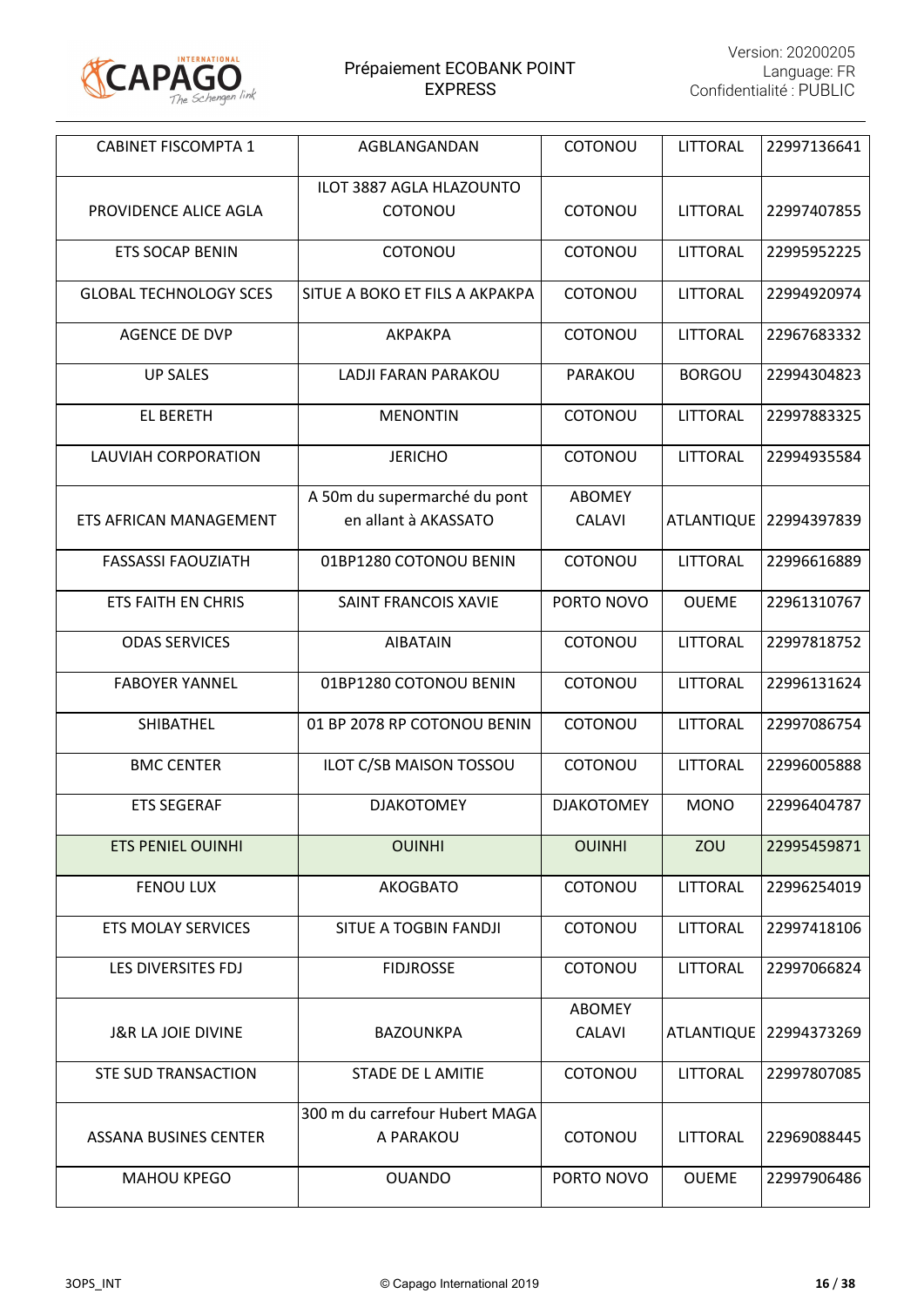

|                             | <b>FACE PANTAGRUEL AB-CALAVI</b>              | <b>ABOMEY</b>                  |                   |             |
|-----------------------------|-----------------------------------------------|--------------------------------|-------------------|-------------|
| ETS ŒUVRES D'HUBERT         | <b>BENIN</b>                                  | <b>CALAVI</b>                  | <b>ATLANTIQUE</b> | 22966968788 |
| <b>CHITOUSON SERVICES</b>   | 03 BP639 PORTO NOVO                           | PORTO NOVO                     | <b>OUEME</b>      | 22997177523 |
| PES CORPORATION             | AGLA/ SANS SOUCI                              | COTONOU                        | LITTORAL          | 22967814999 |
|                             | SITUE EN FACE DU CIMETIERE                    |                                |                   |             |
| <b>ETS RAYANE</b>           | D'ABOMEY                                      | <b>ABOMEY</b>                  | ZOU               | 22997957022 |
| <b>IDEAL FINANCE SACRE</b>  | SITUE A SACRE CŒUR                            | COTONOU                        | <b>LITTORAL</b>   | 22997550724 |
| ETS ALEPH INFO              | 22997821884                                   | COTONOU                        | LITTORAL          | 22997821884 |
| <b>APPROVIE ONG</b>         | ILOT 1461 VEDOKO COTONOU                      | COTONOU                        | LITTORAL          | 22995067523 |
| <b>BOTON ARIANE</b>         | 01BP1280 COTONOU BENIN                        | COTONOU                        | <b>LITTORAL</b>   | 22967295050 |
| <b>ETS KANABOUA</b>         | <b>VODJE</b>                                  | COTONOU                        | LITTORAL          | 22995344197 |
| <b>ETS BMA</b>              | AYELAWADJE                                    | COTONOU                        | LITTORAL          | 22997768581 |
|                             |                                               | <b>ABOMEY</b>                  |                   |             |
| STE LA PERSEVERANCE         | LOBOZOUNKPA                                   | <b>CALAVI</b>                  | <b>ATLANTIQUE</b> | 22997430101 |
| ROYAL BUSINESS CENTER       | <b>ILOT 266 M.KOUKOUI A SEGBEYA</b>           | COTONOU                        | LITTORAL          | 22996366490 |
|                             | ILOT 1023 B QTIER GODOMEY BP                  | <b>ABOMEY</b>                  |                   |             |
| <b>ETS GG EXPERTISE</b>     | 353                                           | <b>CALAVI</b>                  | <b>ATLANTIQUE</b> | 22995713030 |
| STE ALMO ET FILS            | <b>ZONGO</b>                                  | MALANVILLE                     | <b>ALIBORI</b>    | 22995866500 |
| ETS JESUS EST SAUVEU        | <b>DEGAKON</b>                                | COTONOU                        | LITTORAL          | 22962011325 |
| <b>JAMBO SAFARI</b>         | C/1171 HOUEIHO                                | COTONOU                        | LITTORAL          | 22966726372 |
| SEDE ADI SARL               | <b>SEGBEYA</b>                                | COTONOU                        | <b>LITTORAL</b>   | 22997296129 |
| <b>TOGBE A.C.VITALE R.</b>  | 01BP1280 COTONOU BENIN                        | COTONOU                        | <b>LITTORAL</b>   | 22997457567 |
| <b>KAHOUTODE ET FILS</b>    | <b>FACE ECOBANK</b>                           | <b>SEME</b>                    | <b>OUEME</b>      | 22997772833 |
| <b>BENIN TROPIC HORIZON</b> | COTONOU                                       | COTONOU                        | LITTORAL          | 22967002906 |
| <b>ESF BENIN</b>            | SITUE A FANDJI A AB-CALAVI<br>APRES FECECAM   | <b>ABOMEY</b><br><b>CALAVI</b> | <b>ATLANTIQUE</b> | 22997326105 |
| <b>ETS CLOCHETTE SONORE</b> | SITUE A tokan non loin de l'école<br>primaire | <b>ABOMEY</b><br><b>CALAVI</b> | ATLANTIQUE        | 22994805355 |
| <b>STE OWODE GUICHET 2</b>  | <b>DEDOKPO</b>                                | COTONOU                        | LITTORAL          | 22997762160 |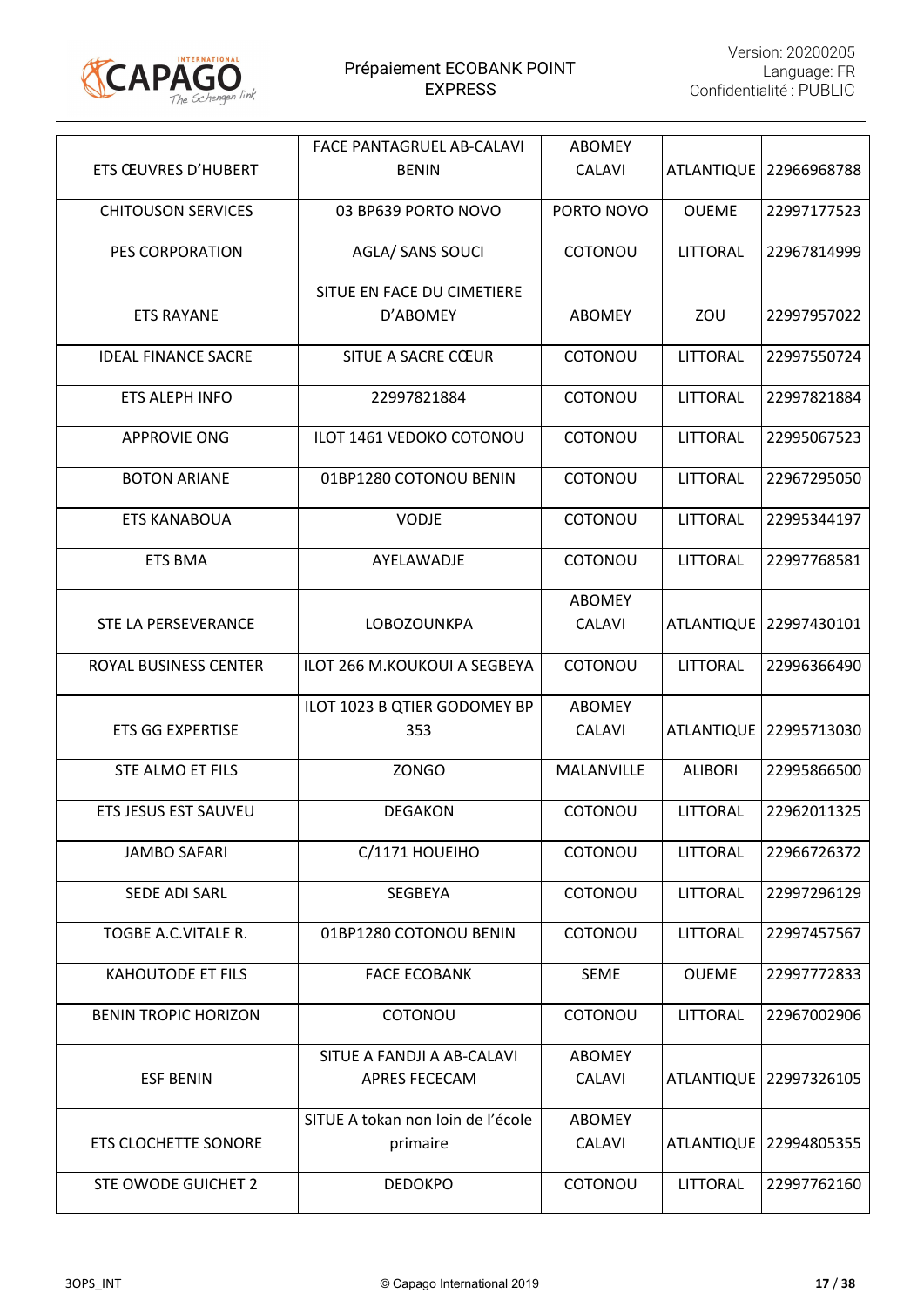

| <b>ETS CIMA</b>                | ZAKPO                           | <b>BOHICON</b>   | ZOU               | 22995717040              |
|--------------------------------|---------------------------------|------------------|-------------------|--------------------------|
|                                | A 100M DE LHOPITAL ST           |                  |                   |                          |
| <b>ETS ATMEC SERVICES</b>      | ANTOINE DE PADOU A WOMEY        | <b>GODOMEY</b>   | <b>ATLANTIQUE</b> | 22997590508              |
| <b>ETS AUSHER SERVICES</b>     | <b>GODOMEY GARE</b>             | <b>GODOMEY</b>   | <b>ATLANTIQUE</b> | 22997396972              |
| <b>MULTIPLEX GSM</b>           | <b>DJOUGOU</b>                  | <b>DJOUGOU</b>   | <b>DONGA</b>      | 22965253665              |
|                                | ILOT 1285 QTIER VODJE AYIDTE    |                  |                   |                          |
| <b>CASHZONE COCOTOMEY</b>      | COTONOU                         | COTONOU          | <b>LITTORAL</b>   | 22997884029              |
| <b>ETS MISSA SERVICES</b>      | AKPAKPA                         | COTONOU          | <b>LITTORAL</b>   | 22997678952              |
|                                | CITE FIRMIN ZOHOUN / EPP        |                  |                   |                          |
| <b>GROUPE FVZ</b>              | AHOZON A PAHOU                  | PAHOU            | <b>ATLANTIQUE</b> | 22995796868              |
| <b>TCHOGBE BIENVENU GILLES</b> | 01BP1280 COTONOU BENIN          | COTONOU          | LITTORAL          | 22996118363              |
| TRINITE SERVICES ADO           | <b>ADOGLETA</b>                 | COTONOU          | <b>LITTORAL</b>   | 22997144166              |
|                                | SITUE A 10 M DE MEDIA           |                  |                   |                          |
| <b>ELLIA</b>                   | PRODUCTION A AIBATIN            | COTONOU          | <b>LITTORAL</b>   | 22996413076              |
|                                | ILOT 765 J KOWEGBE 05BP1245     |                  |                   |                          |
| PERFORMANCE ENTREPRISE         | Cotonou                         | COTONOU          | LITTORAL          | 22995063859              |
|                                | SITUE A WOME A 50M DU           | <b>ABOMEY</b>    |                   |                          |
| <b>ENVOLE DISTRIBUTION</b>     | COMPLEXE SCOLAIRE LA LI         | <b>CALAVI</b>    | <b>ATLANTIQUE</b> | 22994959602              |
| <b>DJOSSOU GIRAUD</b>          | 01BP1280 COTONOU BENIN          | COTONOU          | LITTORAL          | 22997903686              |
| ETS RTS DISTRIBUTIO            | <b>COCOCODJI</b>                | <b>COCOCODJI</b> |                   | ATLANTIQUE   22996909209 |
|                                | SITUE A 50 M DE L'EGLISE SAINTE |                  |                   |                          |
| ETS EMERAUDE FOREVER           | <b>RITA</b>                     | COTONOU          | LITTORAL          | 22996755353              |
| <b>DHG SARL</b>                | 01BP3409 RP COTONOU BENIN       | COTONOU          | LITTORAL          | 22997737285              |
|                                | ILOT 393 E QTIER KPONDEHOU      |                  |                   |                          |
| <b>DIGITAL BENIN</b>           | COTONOU                         | COTONOU          | LITTORAL          | 22996117435              |
| ETS PENIEL DJIDJA              | <b>DJIDJA</b>                   | <b>DJIDJA</b>    | ZOU               | 22995459871              |
|                                | EN FACE DE LA PHARMACIE         |                  |                   |                          |
|                                | <b>ALAFIA EN QUITTANT</b>       |                  |                   |                          |
|                                | <b>CARREFOUR COSSI POUR</b>     |                  |                   |                          |
| ETS LES FILS D'ISRAE           | <b>MARINA SIKECODJI</b>         | COTONOU          | LITTORAL          | 22997057397              |
| ALMO&FILS TCHAOUROU            | OPPOSÉ À MSON JEUNE             | <b>TCHAOUROU</b> | <b>BORGOU</b>     | 22995866500              |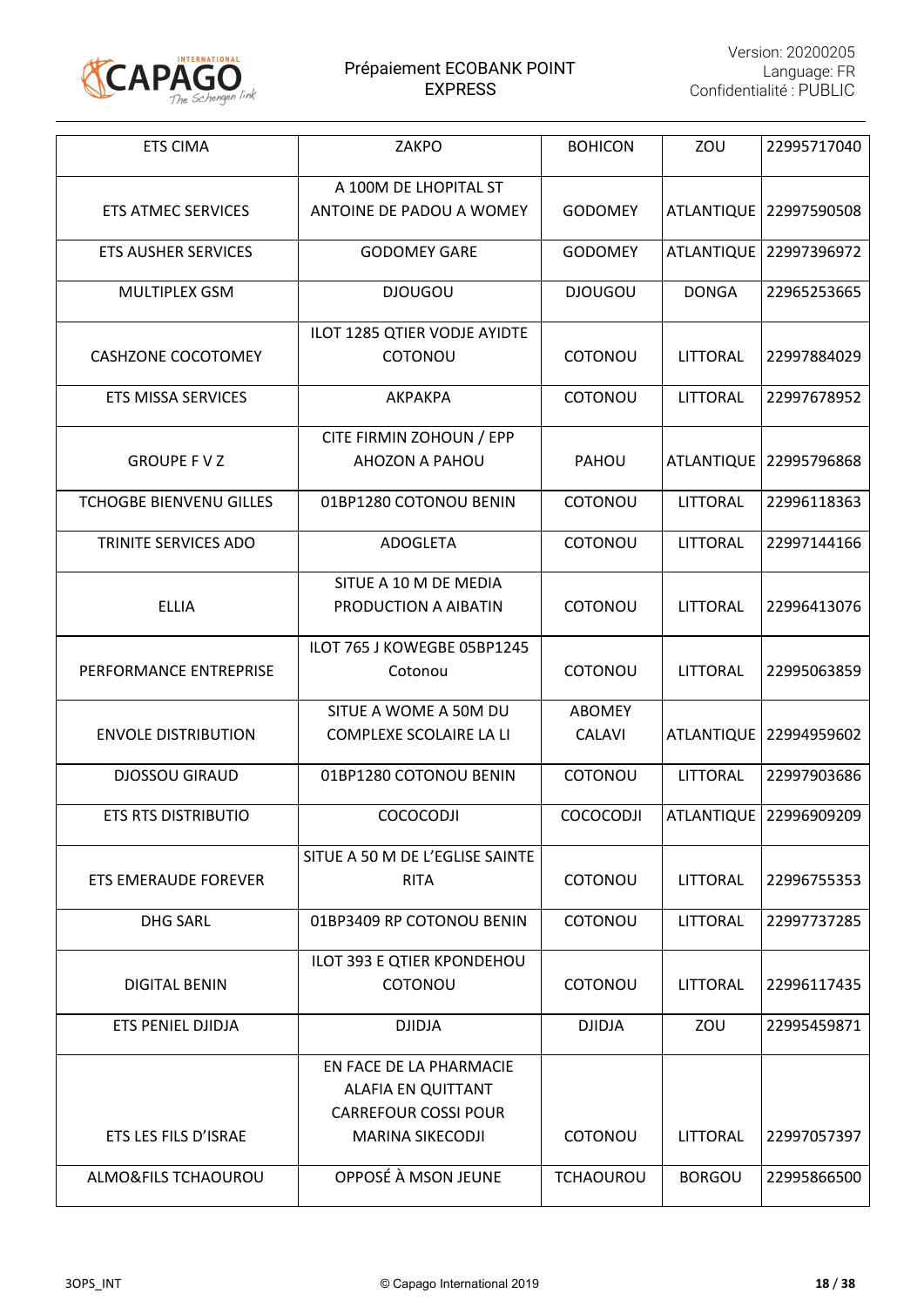

| ETS JP INTER                    | LOKOSSA                                              | <b>LOKOSSA</b>                 | <b>MONO</b>       | 22997914975              |
|---------------------------------|------------------------------------------------------|--------------------------------|-------------------|--------------------------|
| <b>ETS LE DEBIT</b>             | 200M DU CEG ADOVIE                                   | PAHOU                          | <b>ATLANTIQUE</b> | 22995326886              |
| ETS ADJE NEW LIFE               | LOKOSSA                                              | LOKOSSA                        | <b>MONO</b>       | 22997328373              |
| <b>ETS NOUVEL ESPOIR</b>        | <b>COME</b>                                          | COME                           | <b>MONO</b>       | 22995734732              |
| <b>DYNASTIE D SARL</b>          | Ilot 5-22 I Quartier DJEGAN<br>DAJHO Porto novo      | PORTO NOVO                     | <b>OUEME</b>      | 22997352503              |
| ETS LA SOUVERAINETE             | <b>TANKPE</b>                                        | <b>ABOMEY</b><br><b>CALAVI</b> | <b>ATLANTIQUE</b> | 22994498301              |
| <b>ETS SYSTEME &amp; ORBITE</b> | <b>GUEMA</b>                                         | PARAKOU                        | <b>BORGOU</b>     | 22996370354              |
| LO-IFE AITCHEDJI                | <b>AITCHEDJI</b>                                     | <b>ABOMEY</b><br><b>CALAVI</b> | <b>ATLANTIQUE</b> | 22997694029              |
| ETS TVS BÉNIN                   | SITUE A HINDE VON FACE<br><b>IMMEUBLE BLEU BLANC</b> | COTONOU                        | LITTORAL          | 22997117508              |
| <b>ETS GOES</b>                 | <b>TRANZA</b>                                        | PARAKOU                        | <b>BORGOU</b>     | 22996587492              |
| DIVINE EUREKA BÉNIN             | SITUÉ dans la rue de FUNAI A<br><b>VEDOKO</b>        | COTONOU                        | LITTORAL          | 22997589001              |
| J V CHAPITRE SARL               | ILOT 2233 Msn CHODATON/<br>SETOVI COTONOU            | COTONOU                        | LITTORAL          | 22996020580              |
| <b>ETS THN EUGENIE</b>          | <b>HEDOMEY</b>                                       | <b>COCOTOMEY</b>               | <b>ATLANTIQUE</b> | 22996999463              |
| ETS THN EUGENIE                 | <b>HEDOMEY</b>                                       | <b>COCOTOMEY</b>               |                   | ATLANTIQUE   22996999463 |
| <b>CABINET DES TIC</b>          | Ilot 08-M FATONDJI QTIER<br><b>TOKPLEGBE COT</b>     | COTONOU                        | LITTORAL          | 22997768553              |
| FIRST LINE TRADING L            | AGLANGANDAN                                          | COTONOU                        | <b>LITTORAL</b>   | 22965286060              |
| <b>ADJAHI MARTIAL</b>           | BP1280 RP COTONOU                                    | COTONOU                        | <b>LITTORAL</b>   | 22995964729              |
| ASSANA BC ARCONVILLE            | SIS A 100 M DE HECM CALAVI                           | <b>ABOMEY</b><br><b>CALAVI</b> | <b>ATLANTIQUE</b> | 22969088445              |
| ETS L AMOUR DIVIN               | <b>JERICHO</b>                                       | COTONOU                        | LITTORAL          | 22961945322              |
| <b>BRUNELLE ET FILS</b>         | KINDONOU                                             | COTONOU                        | LITTORAL          | 22967784748              |
| <b>CIC EMOLAFERE</b>            | SITUÉ À 500M DE LA POSTE DE<br>AGBOKOU A PORTO       | PORTO NOVO                     | <b>OUEME</b>      | 22997601244              |
| ETS FAMOS SERVICES              | <b>FIDJROSSE</b>                                     | COTONOU                        | <b>LITTORAL</b>   | 22997983059              |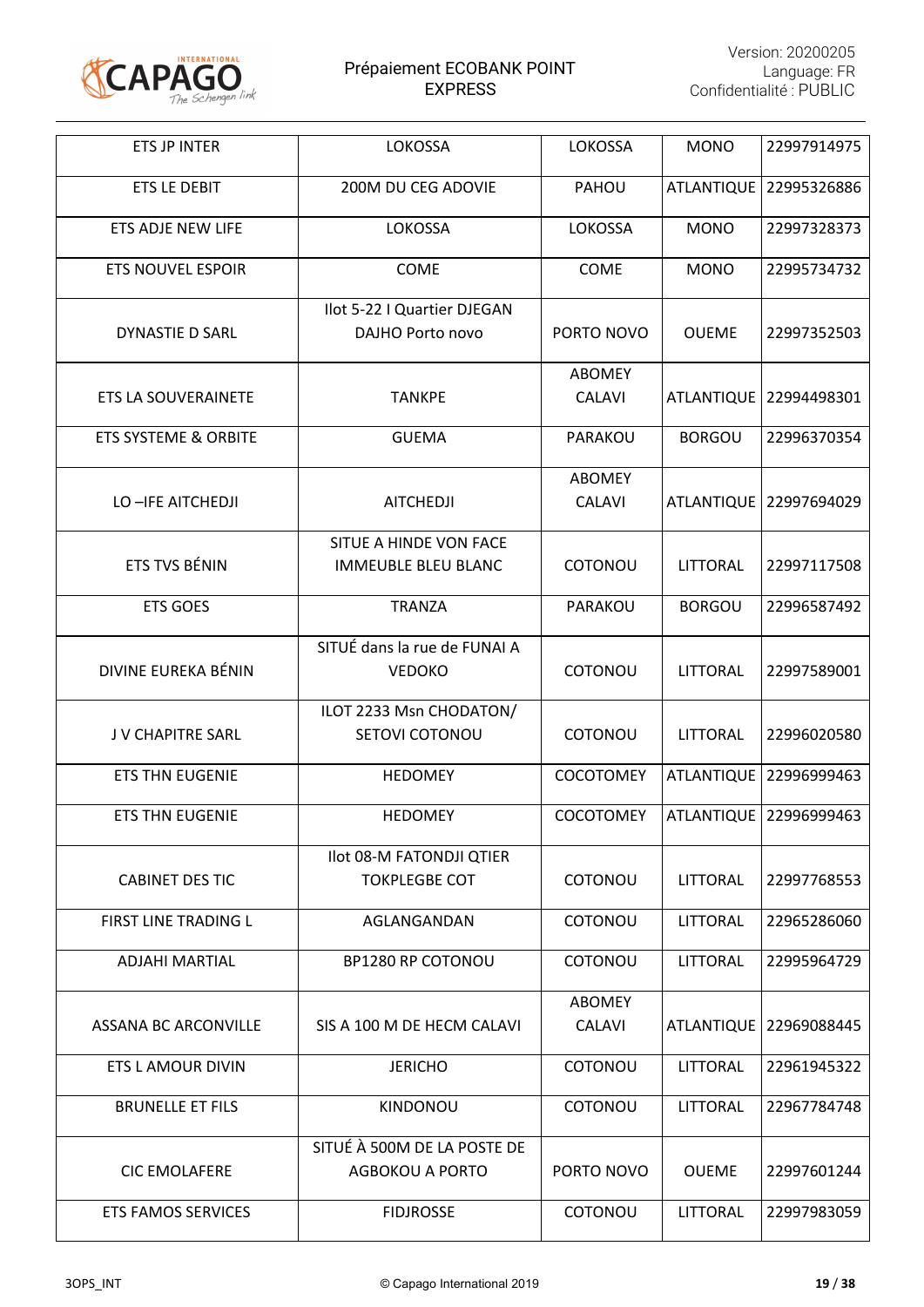

|                             | Lokossa en face du tribunal à                          |                                |                   |             |
|-----------------------------|--------------------------------------------------------|--------------------------------|-------------------|-------------|
| ETS ACCOMPLISSEMENT         | 500m                                                   | <b>LOKOSSA</b>                 | <b>MONO</b>       | 22997920741 |
| <b>ETS PENIEL AGBANGON</b>  | <b>AGBANGON</b>                                        | <b>AGBANGON</b>                | ZOU               | 22995459871 |
| <b>PROCURIS SARL</b>        | 02BP2325 COTONOU                                       | COTONOU                        | LITTORAL          | 22995040505 |
| <b>ETS EROP</b>             | <b>DEGAKON</b>                                         | COTONOU                        | LITTORAL          | 22997987575 |
| <b>ETS PENIEL COVE</b>      | COVE                                                   | COVE                           | ZOU               | 22995459871 |
| <b>ETS POROROH</b>          | DANS LA RUE DE LA<br><b>BOULANGERIE SAINT DANIEL A</b> | <b>ABOMEY</b><br><b>CALAVI</b> | <b>ATLANTIQUE</b> | 22995051075 |
| <b>KAMUS</b>                | SITUÉ À CABOMA EN FACE LES<br><b>BAGNOLS</b>           | COTONOU                        | LITTORAL          | 22995813113 |
| @BUREAUTIQUE MULTI SCE      | 06BP3539 COTONOU BÉNIN                                 | COTONOU                        | LITTORAL          | 22997774077 |
| <b>CABINET IDEALSERVICE</b> | <b>BASSILA</b>                                         | <b>BASSILA</b>                 | <b>DONGA</b>      | 22996003123 |
| LTU AGENCE                  | <b>BP1076 AB CALAVI</b>                                | <b>ABOMEY</b><br><b>CALAVI</b> | <b>ATLANTIQUE</b> | 22995769579 |
| <b>FINANCE SERVICE INOV</b> | KFOUR DU MARCHÉ AGLA                                   | COTONOU                        | LITTORAL          | 22997969629 |
| <b>GBETOHOU G. ISAI</b>     | 01BP1280 COTONOU BÉNIN                                 | COTONOU                        | LITTORAL          | 22962023905 |
| <b>ETS FEFI SERVICES</b>    | <b>HOUETO</b>                                          | <b>ABOMEY</b><br><b>CALAVI</b> | <b>ATLANTIQUE</b> | 22961010192 |
| <b>DOVI EUDOXIE</b>         | 01BP1280 COTONOU BÉNIN                                 | COTONOU                        | LITTORAL          | null        |
| <b>ETS ADTL</b>             | ZAKPO                                                  | <b>BOHICON</b>                 | ZOU               | 22995256625 |
| LOTRAG SARL FIFADJI         | FIFADJI EN DESCENDANT DU<br><b>PONT</b>                | COTONOU                        | <b>LITTORAL</b>   | 22997882862 |
| <b>LENNY STORES</b>         | <b>ILOT 949 MAISON KOKOUN</b>                          | COTONOU                        | LITTORAL          | 22961898922 |
| CBCI                        | SITUÉ DANS LE FEU DE SAINT<br>MICHEL À CÔTÉ DE         | COTONOU                        | <b>LITTORAL</b>   | 22994089292 |
| DE DRAVO TELECOM PLUS       | 03BP4091 COTONOU                                       | COTONOU                        | LITTORAL          | 22997888284 |
| ETS PIERRA TELECOMM         | <b>GODOMEY</b>                                         | <b>ABOMEY</b><br><b>CALAVI</b> | <b>ATLANTIQUE</b> | 22997780859 |
| <b>AGCE KEVIN ET TEVSON</b> | <b>STADE DE L AMITIE</b>                               | COTONOU                        | LITTORAL          | 22997891753 |
| LINO JAH                    | <b>BAZOUNKPA</b>                                       | <b>ABOMEY</b><br><b>CALAVI</b> | <b>ATLANTIQUE</b> | 22960035799 |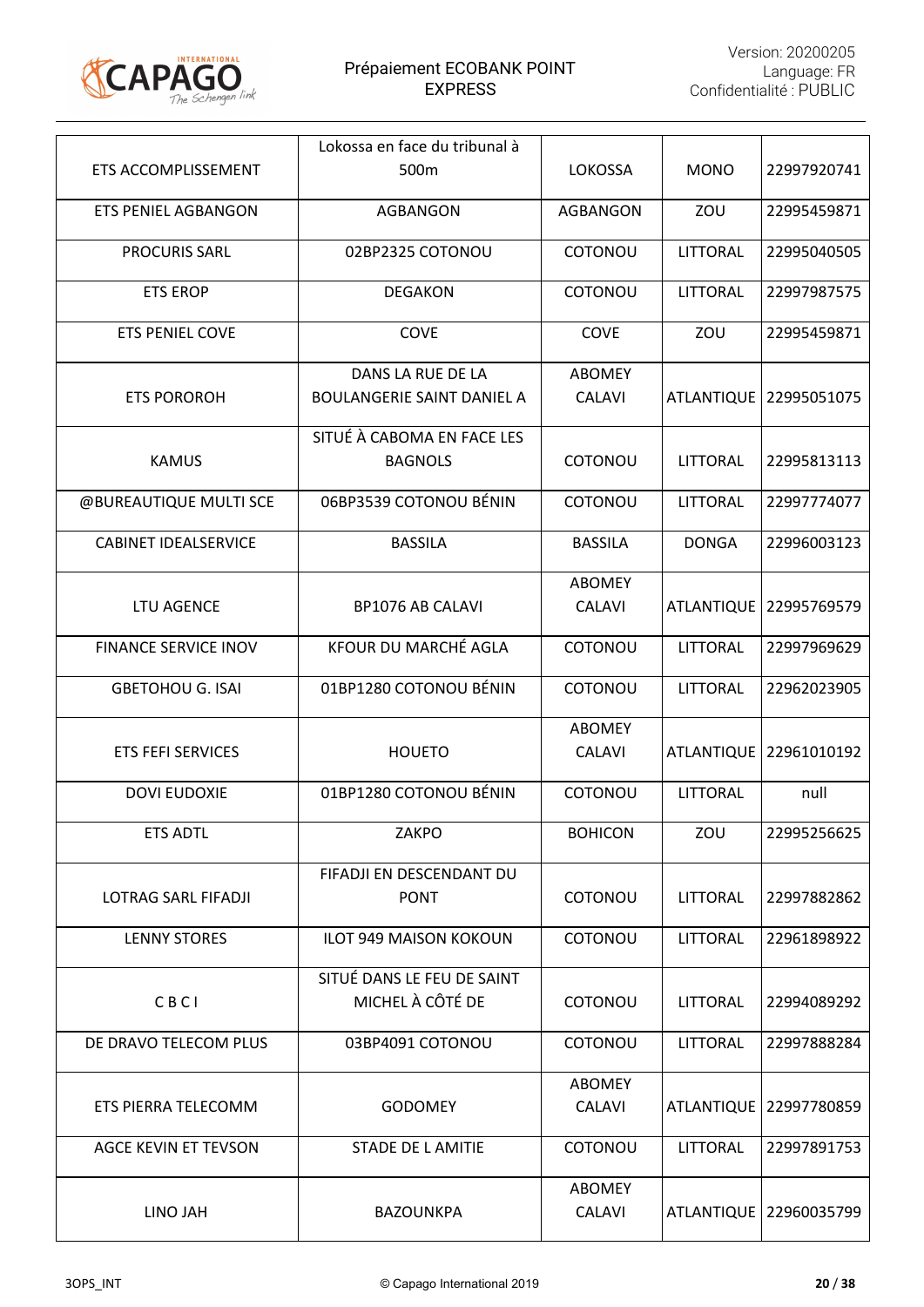

| STE MAXTODJIMENTHO            | AGLA A COTE DE MOOVSTORE       | COTONOU        | LITTORAL          | 22996210712            |
|-------------------------------|--------------------------------|----------------|-------------------|------------------------|
| <b>FIRST LINE TRADING S</b>   | VOIE PAVÉE APRÈS PHCI          | COTONOU        | LITTORAL          | 22965286060            |
|                               |                                | <b>ABOMEY</b>  |                   |                        |
| DJESS-LYNE                    | AGAMANDIN                      | <b>CALAVI</b>  | <b>ATLANTIQUE</b> | 22997045840            |
| <b>KASAB SARL GUICHET 3</b>   | AVOTROU                        | COTONOU        | LITTORAL          | 22997088928            |
| ETS <sub>2IS</sub>            | <b>ADJARRA</b>                 | PORTO NOVO     | <b>OUEME</b>      | 22997078492            |
|                               | ILOT 3313 K QUARTIER AGLA      |                |                   |                        |
| <b>JUCAL</b>                  | COTONOU                        | COTONOU        | LITTORAL          | 22966647647            |
| <b>ENTIS SERVICES</b>         | <b>AGLA</b>                    | COTONOU        | <b>LITTORAL</b>   | 22996814514            |
| LE TRIOMPHATEUR PLUS          | PK 10 EKPE BÉNIN               | COTONOU        | <b>LITTORAL</b>   | 22996962433            |
| <b>ETS GOD ZILLA</b>          | <b>SEGBEYA</b>                 | COTONOU        | LITTORAL          | 22997178017            |
| <b>ILTEL PLUS</b>             | <b>CINQUANTENAIRE</b>          | PORTO NOVO     | <b>OUEME</b>      | 22997696004            |
| ANANOU YANICK T.              | 01BP1280 COTONOU BÉNIN         | COTONOU        | <b>LITTORAL</b>   | 22997629893            |
|                               | RUE CLINIQUE COOPÉRATIVE EN    |                |                   |                        |
|                               | FACE DU MINISTERE DE LA        |                |                   |                        |
| PANAFRIKA INTERNATIO          | <b>COMMUNICATION SIKECODJI</b> | COTONOU        | LITTORAL          | 22997075133            |
|                               | 01 BP 1280 RUE DU GVNEUR       |                |                   | +2299696363            |
| <b>MEDO BRICE AUREL B</b>     | <b>BAYOL COTONOU BÉNIN</b>     | COTONOU        | <b>LITTORAL</b>   | 6                      |
| <b>SEKKO STEVEN</b>           | 01BP1280 COTONOU BÉNIN         | COTONOU        | <b>LITTORAL</b>   | 22967904194            |
|                               | MENONTIN NON LOIN DU           |                |                   |                        |
| <b>BERGERIE DE L'ETERNEL</b>  | COLLÈGE MARTIN LUTHER KING     | COTONOU        | LITTORAL          | 22996411272            |
| <b>GROUPE OLMAX KN</b>        | <b>SAINT MICHEL</b>            | COTONOU        | LITTORAL          | 22960078282            |
|                               | <b>ILOT 375 MAISON ASSOGBA</b> |                |                   |                        |
| <b>ABISHAI TRANS</b>          | <b>QUARTIER LOM</b>            | COTONOU        | <b>LITTORAL</b>   | 22996395850            |
|                               | SITUÉ AU CARREFOUR MARTIN      |                |                   |                        |
| <b>MAJESTUEUSE PROVIDENCE</b> | LUTHER KING A MENON            | COTONOU        | LITTORAL          | 22997297744            |
|                               | EN FACE DU BAR RESTAURANT LE   |                |                   |                        |
| <b>LOTRAG AGLA</b>            | DAUPHIN A AGLA                 | COTONOU        | LITTORAL          | 22997882862            |
| LA PUISSANCE DU SGR           | <b>GODOMEY</b>                 | <b>GODOMEY</b> |                   | ATLANTIQUE 22997762138 |
|                               | SITUÉ À CÔTÉ DE LA PHARMACIE   |                |                   |                        |
| <b>ETS TOUT EST GRÂCE</b>     | SAINTE MARIE DANS LA           | PORTO NOVO     | <b>OUEME</b>      | 22997487326            |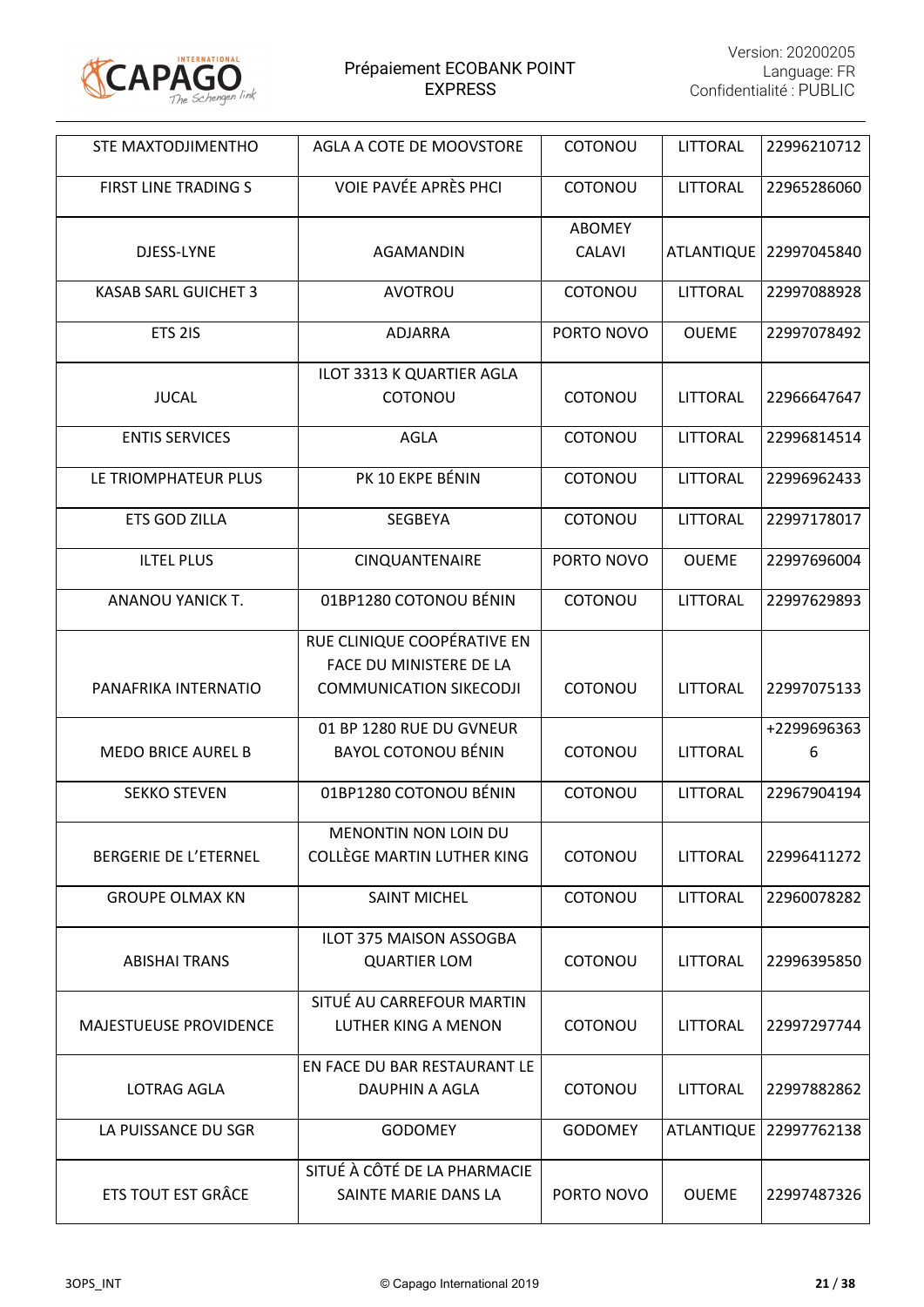

| <b>GOD ALMIGHTY GBEGAME</b>   | <b>GBEGAMEY</b>                                 | COTONOU                        | LITTORAL          | 22964279000              |
|-------------------------------|-------------------------------------------------|--------------------------------|-------------------|--------------------------|
| UNIVER-SOL                    | COTONOU                                         | COTONOU                        | LITTORAL          | 22996996707              |
| <b>I TRANSFERT</b>            | <b>ILOT VILLA KASMAL N°9</b>                    | COTONOU                        | <b>LITTORAL</b>   | 22961974619              |
| <b>AMOUR FRANCHISE</b>        | SITUÉ À ADJARRA                                 | PORTO NOVO                     | <b>OUEME</b>      | 22996852200              |
| <b>ETS SPEED SERVICES</b>     | SITUÉ EN FACE DU HALL DES ARTS                  | COTONOU                        | LITTORAL          | 22997447894              |
| ETS SOLE ET FILS              | AHOAUNDANOU                                     | <b>BOHICON</b>                 | ZOU               | 22995328208              |
| <b>NAIRA EXCHANGE</b>         | <b>FACE DU CAMP</b>                             | PORTO NOVO                     | <b>OUEME</b>      | 22998885539              |
| ETS JVT ET FILS               | <b>AVAKPA</b>                                   | PORTO NOVO                     | <b>OUEME</b>      | 22997313132              |
| <b>TRUSTLINKED SAS</b>        | 01BP9124 COTONOU                                | COTONOU                        | <b>LITTORAL</b>   | 22997608145              |
| <b>Ets OLAWALORE</b>          | <b>HONMEHO</b>                                  | ABOMEY                         | ZOU               | 22966225254              |
| LA PROVIDENCE ALICE           | ILOT 3887 QTIER AGLA COTONOU                    | COTONOU                        | LITTORAL          | 22997407855              |
| <b>TARI MBA</b>               | SITUÉ EN FACE DU MARCHÉ DE<br>WOLOGUEDE         | COTONOU                        | <b>LITTORAL</b>   | 22960295656              |
| <b>DATEC</b>                  | 03 BP 0044 JERICHO LOT 383<br><b>SENADE</b>     | COTONOU                        | LITTORAL          | 22997876203              |
| <b>ETS FREDOSS</b>            | A 3 RUES AVANT L'ÉCOLE BAKITA<br>EN ALLANT A TA | <b>ABOMEY</b><br><b>CALAVI</b> | <b>ATLANTIQUE</b> | 22997937781              |
| AGBO EMERIC RETICE C.         | 01BP1280 COTONOU BÉNIN                          | COTONOU                        | <b>LITTORAL</b>   | 22995065959              |
| <b>ETS L OUVRAGE PARF</b>     | <b>GANKPODO</b>                                 | COTONOU                        | LITTORAL          | 22997353963              |
| <b>EROKOTAN BUSINESS SCE</b>  | ILOT 2068-V M Lazare et Sabine<br><b>CRINOT</b> | COTONOU                        | LITTORAL          | 22997602138              |
| <b>TOGBE FRANCK</b>           | 01BP1280 COTONOU BÉNIN                          | COTONOU                        | LITTORAL          | 22997558735              |
| <b>GARBA DJIMA</b>            | 01BP1280 COTONOU BÉNIN                          | COTONOU                        | <b>LITTORAL</b>   | 22961214646              |
| STE EL GESSNER                | <b>GODOMEY</b>                                  | <b>GODOMEY</b>                 | <b>ATLANTIQUE</b> | 22997643177              |
| NOUHOUAYI A. M. SANDRY        | 01BP1280 COTONOU BÉNIN                          | COTONOU                        | <b>LITTORAL</b>   | 22966428715              |
| <b>BOTON SERVICES</b>         | PAVÉS DE IITA                                   | <b>ABOMEY</b><br><b>CALAVI</b> |                   | ATLANTIQUE   22996448808 |
| <b>HIGH BUSINESS AND SCES</b> | ILOT 2071 QUARTIER MENONTIN                     | COTONOU                        | LITTORAL          | 22967456812              |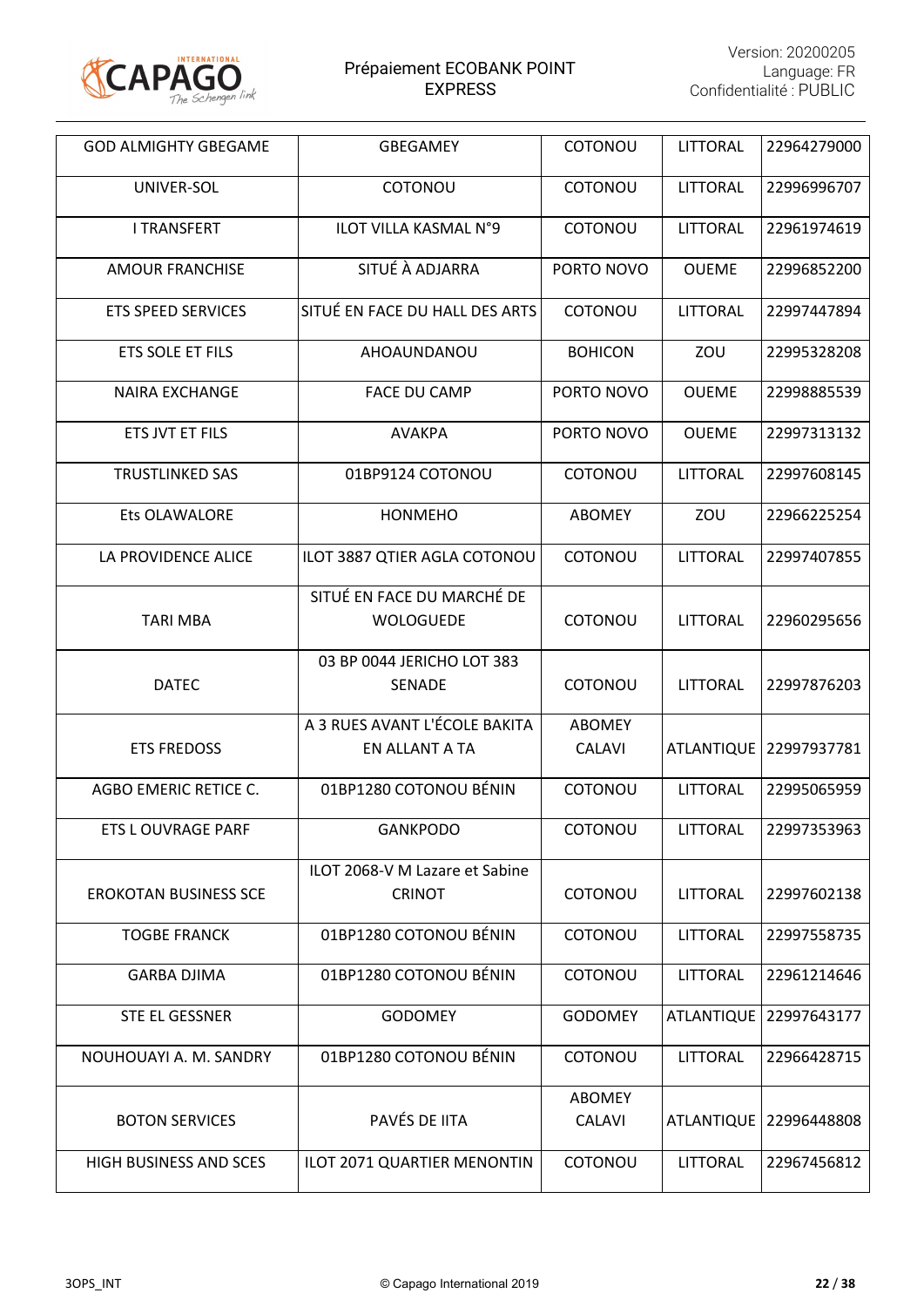

| LO-IFE AHOSSOUGBETA       | AHOSSOUGBETA                                                   | <b>ABOMEY</b><br><b>CALAVI</b> | <b>ATLANTIQUE</b> | 22997694029 |
|---------------------------|----------------------------------------------------------------|--------------------------------|-------------------|-------------|
| <b>AJEWALE</b>            | <b>AUTOGARE ALBARIKA</b>                                       | PARAKOU                        | <b>BORGOU</b>     | 22964500618 |
| <b>JK BUSINESS</b>        | <b>ILOT 1320 Ms</b><br>KOUKPAIZAN/SAINTE RITA COT              | COTONOU                        | <b>LITTORAL</b>   | 22994727270 |
| ETS ASSANAZ ET FILS       | <b>GODOMEY MAGASIN</b>                                         | <b>ABOMEY</b><br><b>CALAVI</b> | <b>ATLANTIQUE</b> | 22995915689 |
| <b>CASTEL ET FILS</b>     | ARCONVILLE                                                     | <b>ABOMEY</b><br><b>CALAVI</b> | <b>ATLANTIQUE</b> | 22995010111 |
| ETS LUMIERE DIVINE        | <b>BAZOUMKPA</b>                                               | COTONOU                        | <b>LITTORAL</b>   | 22994315643 |
| <b>EVOLUTION DIVINE</b>   | <b>GODOMEY EN FACE DE LA</b><br><b>BOULANGERI SAINT DANIEL</b> | <b>ABOMEY</b><br><b>CALAVI</b> | <b>ATLANTIQUE</b> | 22996740292 |
| <b>FIRST LINE TRADING</b> | 200M DE L'ECHANGEUR                                            | COTONOU                        | LITTORAL          | 22965286060 |
| <b>AMO ET FILS</b>        | <b>TANTO</b>                                                   | COTONOU                        | <b>LITTORAL</b>   | 22965411441 |
| ETS NEC ET FILS           | LOT 35-B AKPAKPA                                               | COTONOU                        | <b>LITTORAL</b>   | 22961034522 |
| <b>FASTEL GROUP 2</b>     | C2161 KINDONOU/CONTIGU<br><b>BENIN MARCHE COT</b>              | COTONOU                        | <b>LITTORAL</b>   | 22997583133 |
| <b>FSS GROUP</b>          | ILOT 1396 Msn ANIAMBOSSOU /<br>sainte Rita                     | COTONOU                        | LITTORAL          | 22997817646 |
| ETS AB TELECOM            | ILOT 1275 QTIER HOUEYIHO<br>COTONOU                            | COTONOU                        | LITTORAL          | 22997854249 |
| STE ALMO ET FILS          | STATION BENIN PETRO                                            | MALANVILLE                     | <b>ALIBORI</b>    | 22995866500 |
| <b>ALINJOH ET FILS</b>    | EN FACE MTN CONNECT                                            | COTONOU                        | <b>LITTORAL</b>   | 22997927639 |
| <b>STE MARF DEAL</b>      | ZOGBO                                                          | COTONOU                        | LITTORAL          | 22997855854 |
| <b>ETS ARTICOM</b>        | SITUÉ À ZOPAH SUR LES PAVÉS DE<br><b>KEREKOU</b>               | <b>ABOMEY</b><br><b>CALAVI</b> | <b>ATLANTIQUE</b> | 22997127619 |
| <b>ETS TIM S SERVICES</b> | SITUÉ À 100M DE CANAL3 A<br><b>MENONTIN</b>                    | COTONOU                        | LITTORAL          | 22967332763 |
| <b>STE STOP EXCHANGE</b>  | AKPAKPA MISSESSIN C/N° n.3, 06<br>BP 1560 PK3                  | COTONOU                        | LITTORAL          | 22997880430 |
| LA SAINTE MERVEILLE       | A CÔTÉ DU MINISTERE DE LA<br><b>COMMUNICATION SIKECODJI</b>    | COTONOU                        | LITTORAL          | 22966113916 |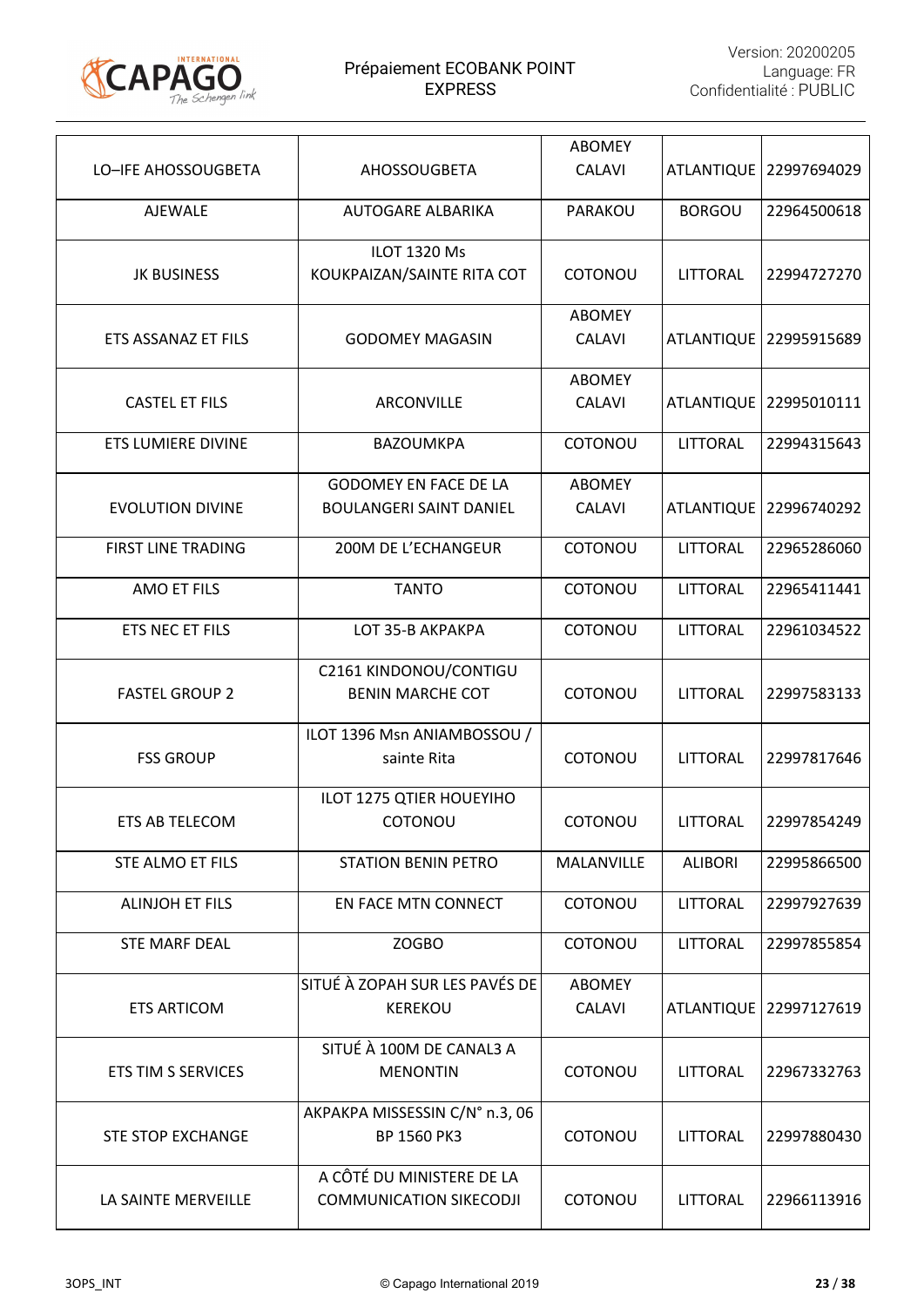

|                                   | SITUÉ À MIDOMBO EN FACE DES                |                                |                 |                          |
|-----------------------------------|--------------------------------------------|--------------------------------|-----------------|--------------------------|
| <b>BENIN MICROFINANCE</b>         | <b>CARNIVEAUX A CIEL</b>                   | COTONOU                        | LITTORAL        | 22995379517              |
| <b>MONT DES OLIVIERS&amp;FILS</b> | 05BP9132 COTONOU BÉNIN                     | COTONOU                        | <b>LITTORAL</b> | 22997277087              |
| <b>AXIOME FINANCES</b>            | <b>JONCQUET</b>                            | COTONOU                        | <b>LITTORAL</b> | 22997434646              |
|                                   | Annexe carré 930 GBEGAMEY, BP              |                                |                 |                          |
| <b>GENERAL CONTRACTOR</b>         | 677 COTONOU                                | COTONOU                        | <b>LITTORAL</b> | 22969476780              |
| AL FROUCORNE NASS CE              | SODJENOUTIN                                | COTONOU                        | LITTORAL        | 22994297697              |
|                                   | SITUE A CALAVI A 50 M DU CEG               |                                |                 |                          |
| <b>ETS ANGELS TOP</b>             | <b>OUEDO</b>                               | <b>OUEDO</b>                   |                 | ATLANTIQUE   22962420898 |
| <b>ADJOVI CONSTANTIN</b>          | 01BP1280 COTONOU BENIN                     | COTONOU                        | <b>LITTORAL</b> | 22967000188              |
|                                   | <b>FIDJROSSE AKOGBATO EN FACE</b>          |                                |                 |                          |
| <b>CAJED ESPOIR</b>               | DE LA PHARMACIE                            | COTONOU                        | LITTORAL        | 22997173488              |
|                                   | EN FACE DE LA PATISSERIE SUNIL             |                                |                 |                          |
| <b>INTEGRAL SERVICES PLUS</b>     | A MARO MILITA                              | COTONOU                        | LITTORAL        | 22996380968              |
| MG SERVICE CENTER                 | 06BP2990 COTONOU                           | COTONOU                        | <b>LITTORAL</b> | 22997631695              |
| ETS KJ TELECOM                    | SEKANDJI                                   | <b>SEME</b>                    | <b>OUEME</b>    | 22997974632              |
|                                   | ILOT 1504-A QTIER GBENONKPO                | <b>ABOMEY</b>                  |                 |                          |
| <b>LCG SERVICES EXPERTISE</b>     | BP 135 AB-CALAVI BENIN                     | <b>CALAVI</b>                  |                 | ATLANTIQUE   22996736087 |
| LA PUISSANCE DU SGR               | ZOGBO                                      | COTONOU                        | <b>LITTORAL</b> | 22997762138              |
| <b>STE NOUVELLE OPTION</b>        | <b>FACE EPP KANDEVIE</b>                   | PORTO NOVO                     | <b>OUEME</b>    | 22997280650              |
| <b>ETS CFDC BUSINESS</b>          | <b>STE RITA</b>                            | COTONOU                        | <b>LITTORAL</b> | 22997443231              |
| <b>TROPICS TRANSACTION</b>        | <b>GBEDEGBE</b>                            | COTONOU                        | <b>LITTORAL</b> | 22997186405              |
|                                   | ILOT 1417 Maison MIHAMEDE /                |                                |                 |                          |
| <b>AYOSSO JULIEN MARCAIRE</b>     | YEMICODJI Cot                              | COTONOU                        | LITTORAL        | 22997599365              |
|                                   |                                            | <b>ABOMEY</b>                  |                 |                          |
| <b>COMPTOIR INTERNATIONAL</b>     | BP 02 AB CALAVI                            | <b>CALAVI</b>                  |                 | ATLANTIQUE   22996221222 |
| <b>GBAFFONOU ROMEO</b>            | 01BP1280 COTONOU BÉNIN                     | COTONOU                        | <b>LITTORAL</b> | 22966148467              |
| <b>MANIC REHOBOTH SARL</b>        | <b>AKASSATO</b>                            | <b>ABOMEY</b><br><b>CALAVI</b> |                 | ATLANTIQUE   22997080654 |
|                                   |                                            |                                |                 |                          |
| <b>ETS GDS SERVICES</b>           | SITUÉ À 100M DU GRAND<br>MARCHÉ DE BOHICON | <b>BOHICON</b>                 | ZOU             | 22997639073              |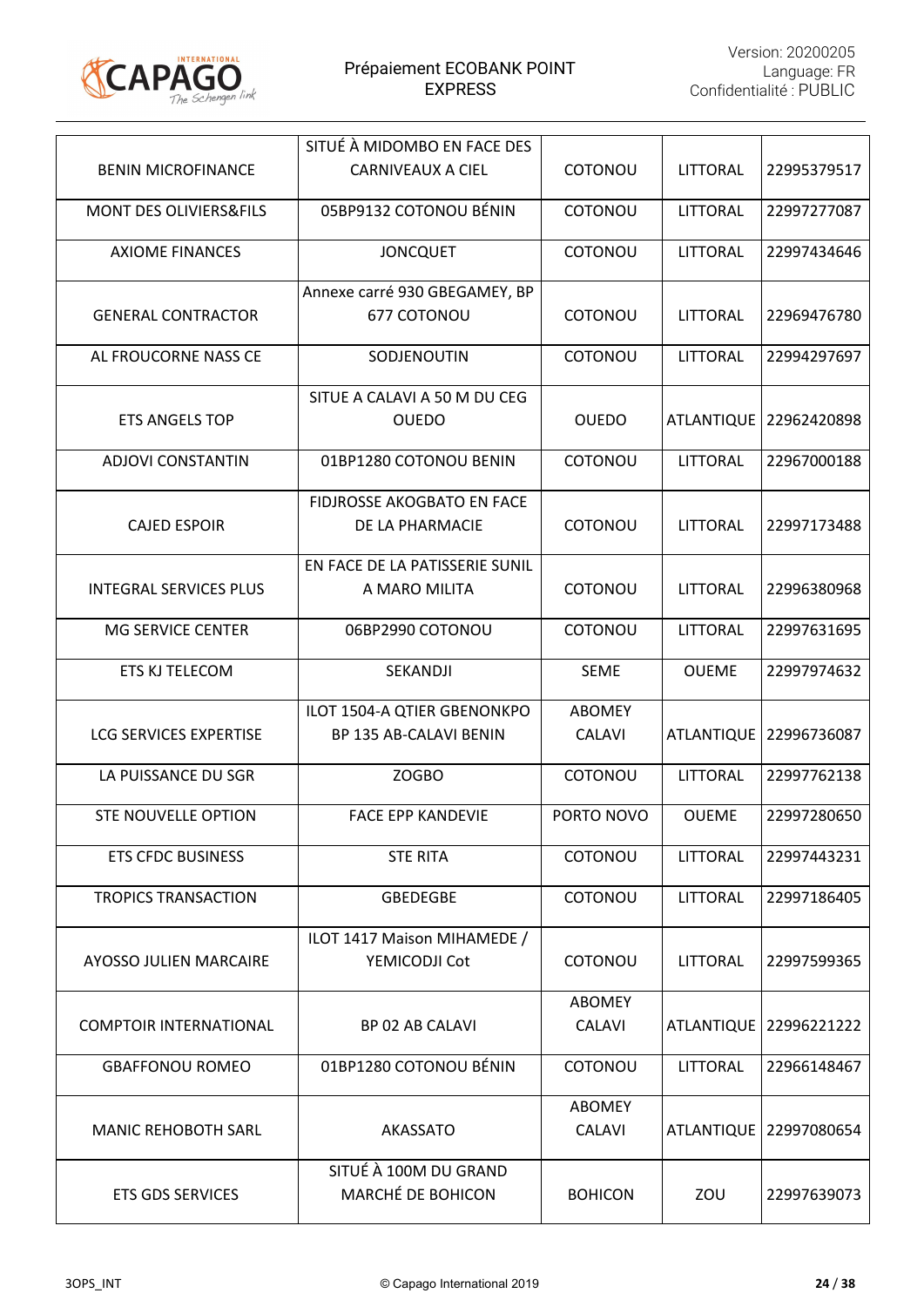

|                                | ILOT 005- M ADECHIAN QTIER                       |                                |                   |             |
|--------------------------------|--------------------------------------------------|--------------------------------|-------------------|-------------|
| <b>WEST AFRICA LOGISTICS</b>   | <b>TOKPLEGBE COT</b>                             | COTONOU                        | LITTORAL          | 22997878189 |
| <b>STE LOUBNA SARL</b>         | <b>AKASSATO</b>                                  | <b>ABOMEY</b><br><b>CALAVI</b> | <b>ATLANTIQUE</b> | 22997125479 |
| <b>ELIEL GROUP SOJATIME</b>    | SODJEATIME                                       | COTONOU                        | <b>LITTORAL</b>   | 22963636375 |
| <b>JESSIKA TOURS</b>           | ILOT 3593 G FIDJROSSE 09 BP 792<br>COTONOU       | COTONOU                        | LITTORAL          | 22996841424 |
| <b>ETS INTER SOLUTION</b>      | ILOT 603 M/OLORY TOGBE QTIER<br>MIDOMBO COT      | COTONOU                        | LITTORAL          | 22996120596 |
| US OIL                         | <b>HOUEYIHO</b>                                  | COTONOU                        | <b>LITTORAL</b>   | 22995968259 |
| <b>SUPRA SURL</b>              | <b>JERICHO</b>                                   | COTONOU                        | LITTORAL          | 22997737386 |
|                                | A CÔTÉ DE LA NOUVELLE                            | <b>ABOMEY</b>                  |                   |             |
| ABDOU DIEU EST GRAND           | STATION JNP - FIN CLOTURE UAC                    | <b>CALAVI</b>                  | <b>ATLANTIQUE</b> | 22967557112 |
| <b>DRESS SHOP</b>              | <b>АКРАКРА</b>                                   | COTONOU                        | LITTORAL          | 22997619477 |
| LES DIVERSITES PLUS            | <b>AKOGBATO</b>                                  | COTONOU                        | <b>LITTORAL</b>   | 22997066824 |
|                                | ILOT 288 Ms MEHOUELLEY /                         |                                |                   |             |
| ETS LES 2F D EDEN              | SEGEBYA COT                                      | COTONOU                        | LITTORAL          | 22967313032 |
| <b>DON DIVIX</b>               | C/767 GBEGAMEY COTONOU                           | COTONOU                        | LITTORAL          | 22997658935 |
| <b>ETS TRANSACTION EXPRESS</b> | SITUÉ À MARIA GBLETA<br><b>QUARTIER DANHOKON</b> | <b>ABOMEY</b><br><b>CALAVI</b> | <b>ATLANTIQUE</b> | 22967239664 |
| ETS DIAMANTAIRE SAN            | <b>GODOMEY</b>                                   | <b>GODOMEY</b>                 | <b>ATLANTIQUE</b> | 22996705014 |
| AFRICA DIASPORA                | <b>SAINT MICHEL</b>                              | COTONOU                        | <b>LITTORAL</b>   | 22997293390 |
| <b>ETS AGND</b>                | ALBARIKA                                         | PARAKOU                        | <b>BORGOU</b>     | 22997753694 |
| <b>ETS AFRIK PARTNER</b>       | <b>AZOVE</b>                                     | <b>AZOVE</b>                   | <b>MONO</b>       | 22997110408 |
| ETS LE DIAMANT                 | <b>GBEDJROMEDE</b>                               | COTONOU                        | <b>LITTORAL</b>   | 22997384606 |
| <b>ETS GIQUEN</b>              | SITUE A COTE DE LA PHARMACIE<br>AKASSATO         | <b>ABOMEY</b><br><b>CALAVI</b> | <b>ATLANTIQUE</b> | 22997279638 |
| DAN JEAN LUC                   | 01BP1280 COTONOU BENIN                           | COTONOU                        | <b>LITTORAL</b>   | 22996205937 |
| AHLONSOU CREDO EGNAN           | 01BP1280 COTONOU BENIN                           | COTONOU                        | <b>LITTORAL</b>   | 22966277147 |
| LO-IFE VEDOKO                  | <b>VEDOKO</b>                                    | COTONOU                        | LITTORAL          | 22997694029 |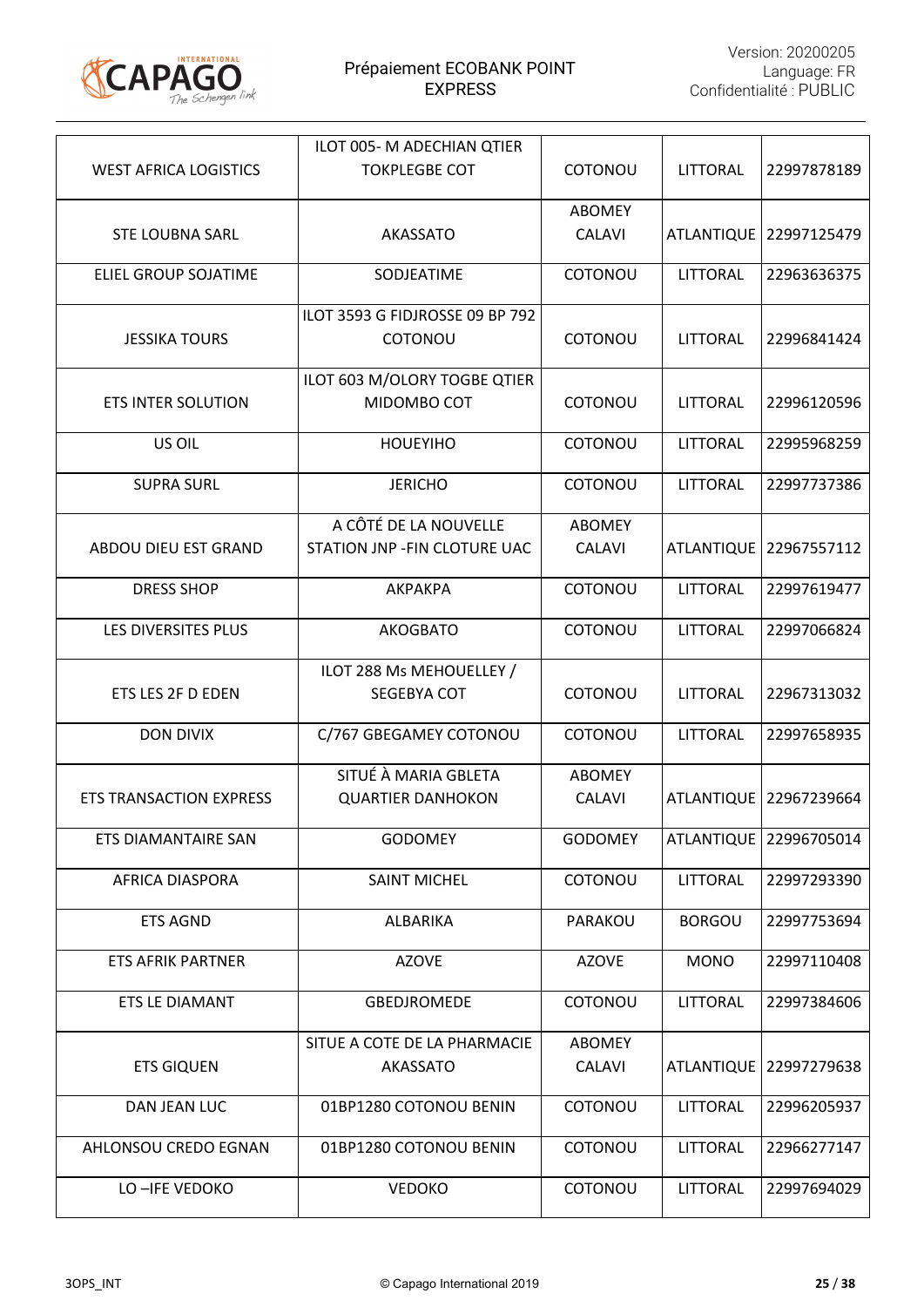

| <b>ETS BOMA</b>               | <b>QUATIER GAH</b>                            | PARAKOU                        | <b>BORGOU</b>     | 22996374353              |
|-------------------------------|-----------------------------------------------|--------------------------------|-------------------|--------------------------|
| ETS LA FAB ET FILS            | <b>FIDJROSSE</b>                              | <b>ABOMEY</b><br><b>CALAVI</b> |                   | ATLANTIQUE   22997162450 |
| <b>DALLAS AMF GROUP</b>       | VODJE                                         | COTONOU                        | <b>LITTORAL</b>   | 22995218272              |
| ASSANA BC/ AKASSATO           | SIS A 200 M DE VITAL FINANCE<br><b>CALAVI</b> | ABOMEY<br><b>CALAVI</b>        | ATLANTIQUE        | 22969088445              |
| <b>STE NACH</b>               | <b>HOUEYIHO</b>                               | COTONOU                        | <b>LITTORAL</b>   | 22995184176              |
|                               | SITUE A ETOILE ROUGE NON LOIN                 |                                |                   |                          |
| <b>ETS FIDUCIAIRE ET DIV</b>  | DU SIEGE DE FO                                | COTONOU                        | LITTORAL          | 22960020266              |
| <b>ESE LE CENEG</b>           | <b>DJOUGOU</b>                                | <b>DJOUGOU</b>                 | <b>DONGA</b>      | 22996011803              |
|                               | SITUE A SENADE A 500M DE LA                   |                                |                   |                          |
| <b>INTERNATIONALE BROKERS</b> | SALLE GYM SYNAPOSTEL                          | COTONOU                        | LITTORAL          | 22996925521              |
|                               |                                               | <b>ABOMEY</b>                  |                   |                          |
| SAK SERVICES TOGOUDO 1        | BP 1660 AB CALAVI                             | <b>CALAVI</b>                  |                   | ATLANTIQUE   22997625667 |
|                               |                                               | <b>ABOMEY</b>                  |                   |                          |
| SAK SERVICES TOGOUDO 1        | BP 1660 AB CALAVI                             | CALAVI                         | <b>ATLANTIQUE</b> | 22997625667              |
| ETS EN MEME TEMPS             | <b>GBEGAMEY</b>                               | COTONOU                        | <b>LITTORAL</b>   | 22997071921              |
| <b>CARMEL SERVICES</b>        | <b>WORLD MARKET</b>                           | COTONOU                        | <b>LITTORAL</b>   | 22963979060              |
| <b>GROUPE BETES PARAKOU2</b>  | <b>QTIER AMAWIGNON PK2</b>                    | PARAKOU                        | <b>BORGOU</b>     | 22966580065              |
| <b>MARYON SERVICES PLUS 2</b> | <b>FACE PHCIE MENONTIN</b>                    | COTONOU                        | <b>LITTORAL</b>   | 22997450447              |
| <b>COLOMBE CELESTE</b>        | <b>FACE UNIPAR</b>                            | PARAKOU                        | <b>BORGOU</b>     | 22997935261              |
| <b>TCHELISA</b>               | PLACE FETE PELENA                             | COTONOU                        | <b>LITTORAL</b>   | 22995407545              |
| DIGITAL MULTI EXPERTISES SARL |                                               | <b>ABOMEY</b>                  |                   |                          |
| $\overline{2}$                | SODJENOUTIN                                   | <b>CALAVI</b>                  | <b>ATLANTIQUE</b> | 22997823335              |
| <b>SENAMI JV</b>              | <b>RUE A DROITE IGN</b>                       | COTONOU                        | <b>LITTORAL</b>   | 22997441443              |
| <b>GROUPE BETES PARAKOU 1</b> | <b>QTIER AMAWIGNON PK2</b>                    | PARAKOU                        | <b>BORGOU</b>     | 22966580065              |
| <b>CONTROL IMMOB TINDJI</b>   | ZA KPOTA TINDJI                               | <b>ZA KPOTA</b>                | ZOU               | 22996772605              |
| <b>ASSANA BUSINESS CENTER</b> | 01BP1280                                      | COTONOU                        | <b>LITTORAL</b>   | 22969088445              |
| LA FREQUENCE                  | SAVALOU                                       | SAVALOU                        | <b>COLLINES</b>   | 22997546077              |
| SOCIETE BIO SERVICES BENIN    | COTONOU                                       | COTONOU                        | LITTORAL          | 22961982828              |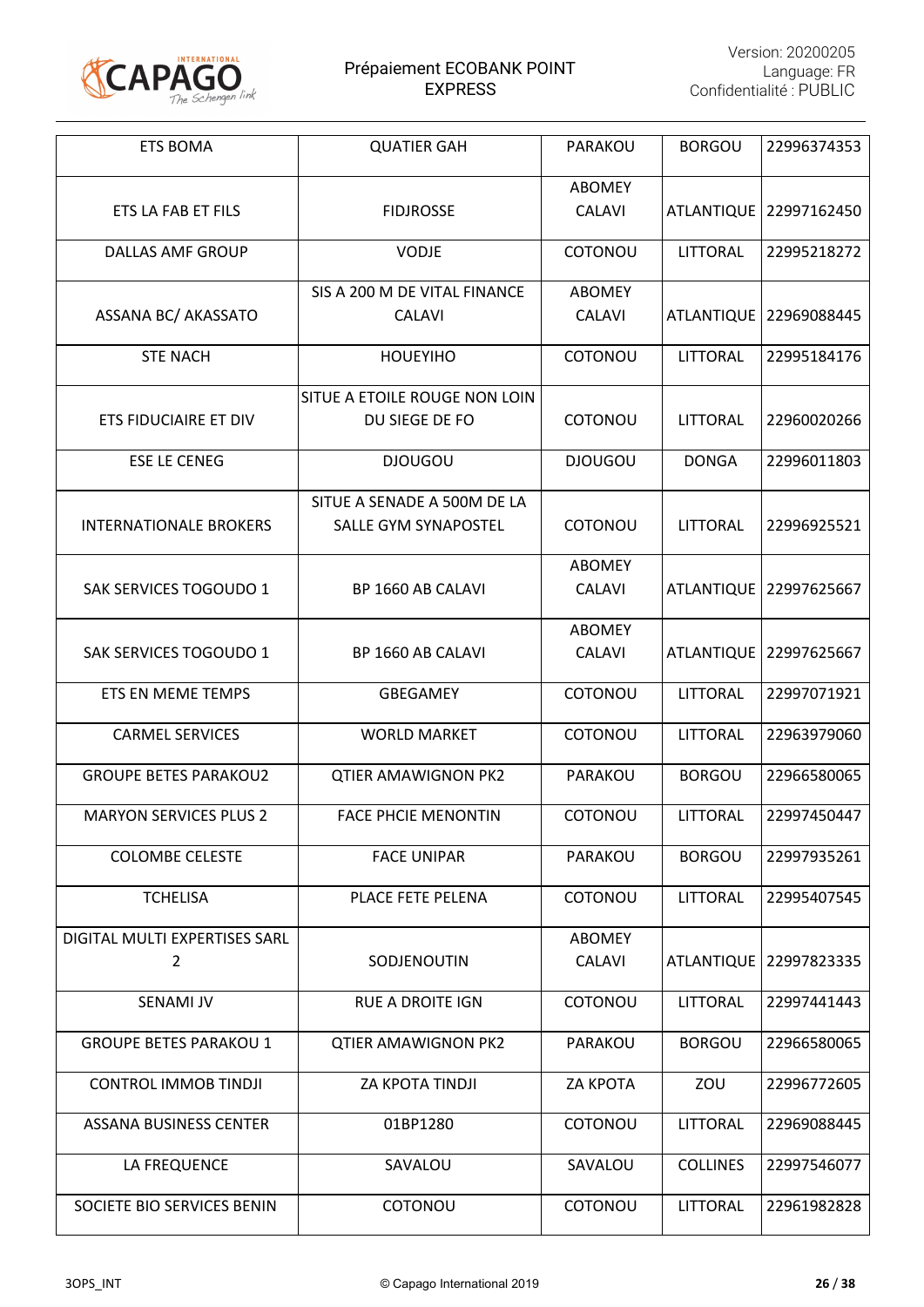

| NET SHOP ZOGBADJE 2                           | <b>FACE LE REFUGE ZOGBA</b> | <b>ABOMEY</b><br><b>CALAVI</b> |                   | ATLANTIQUE   22996739272 |
|-----------------------------------------------|-----------------------------|--------------------------------|-------------------|--------------------------|
| SAK SERVICES GODOMEY<br><b>TOGOUDO 2</b>      | PRES MOSQUE FASSASSI        | <b>ABOMEY</b><br><b>CALAVI</b> | <b>ATLANTIQUE</b> | 22997625667              |
| RINAFRIQUE DJEREGBE                           | A COTE MOOV DJEREGBE        | PORTO NOVO                     | <b>OUEME</b>      | 22967042604              |
| <b>CASHZONE WOMEY</b>                         | A COTE FAN MILK AGLA        | <b>WOMEY</b>                   | <b>ATLANTIQUE</b> | 22997884029              |
| <b>ATTILA GROUP GODOMEY</b>                   | PRES SIT ARCHEOLOGIC        | <b>GODOMEY</b>                 | <b>ATLANTIQUE</b> | 22997446863              |
| <b>ILTEL HOUNSA</b>                           | <b>HOUNSA COURS PRIMAIR</b> | PORTO NOVO                     | <b>OUEME</b>      | 22997696004              |
| <b>BENIN FINANCE CONSULT</b><br><b>GROUPE</b> | PRES PHARMACIE UCAO         | <b>ALLADA</b>                  | <b>ATLANTIQUE</b> | 22996111545              |
| 2 A S SERVICES                                | QT ADOFAN MSN NOBIME        | <b>ZOGBODOMEY</b>              | ZOU               | 22997074919              |
| <b>SAK SERVICES ALLEGLETA 3</b>               | <b>FACEHOPITAL MENONTIN</b> | <b>ABOMEY</b><br><b>CALAVI</b> | <b>ATLANTIQUE</b> | 22997625667              |
| <b>SAK SERVICES ALLEGLETA 3</b>               | <b>FACEHOPITAL MENONTIN</b> | <b>ABOMEY</b><br><b>CALAVI</b> | <b>ATLANTIQUE</b> | 122997625667             |
| <b>ETS ADA</b>                                | <b>FACE ECOBANK MALNVIL</b> | <b>KANDI</b>                   | <b>ALIBORI</b>    | 22994677732              |
| ETS MIWADA ET FILS                            | <b>CARREFOUR DJEVALI</b>    | PORTO NOVO                     | <b>OUEME</b>      | 22997116642              |
| <b>CASHZONE COCOTOMEY</b>                     | <b>FACE MUSEE PARAKOU</b>   | <b>COCOTOMEY</b>               | <b>ATLANTIQUE</b> | 22997884029              |
| NET SHOP ZOGBADJE 3                           | <b>FACE LE REFUGE ZOGBA</b> | <b>ABOMEY</b><br><b>CALAVI</b> |                   | ATLANTIQUE   22996739272 |
| ETS ASSOGBA ETIENNE ET FILS                   | <b>FACE ECOLE LE VERGER</b> | <b>OUIDAH</b>                  |                   | ATLANTIQUE   22997775948 |
| <b>GLOBAL SERVICE PRO</b>                     | <b>PAVE BIDOSSESSI</b>      | <b>ABOMEY</b><br><b>CALAVI</b> |                   | ATLANTIQUE 22997002354   |
| MOSAIC COM                                    | <b>FACE MISSOHONME</b>      | COTONOU                        | LITTORAL          | 22995415239              |
| <b>ETS APLOGAN YVON</b>                       | <b>OUIDAH CENTRE</b>        | <b>OUIDAH</b>                  | <b>ATLANTIQUE</b> | 22996446188              |
| <b>SITOU SERVICES</b>                         | PRES ECOL NOTRE DAME        | COTONOU                        | <b>LITTORAL</b>   | 22997217071              |
| <b>QUICK TRANSFER</b>                         | SAINT JEAN CARREFOUR        | COTONOU                        | LITTORAL          | 22961141468              |
| <b>ASSANA TANKPE</b>                          | 01BP1280                    | <b>ABOMEY</b><br><b>CALAVI</b> | <b>ATLANTIQUE</b> | 22969088445              |
| ETS ILTEL PLUS CINQUANTENAIRE                 | <b>COTE CLCAM</b>           | PORTO NOVO                     | <b>OUEME</b>      | 22997696004              |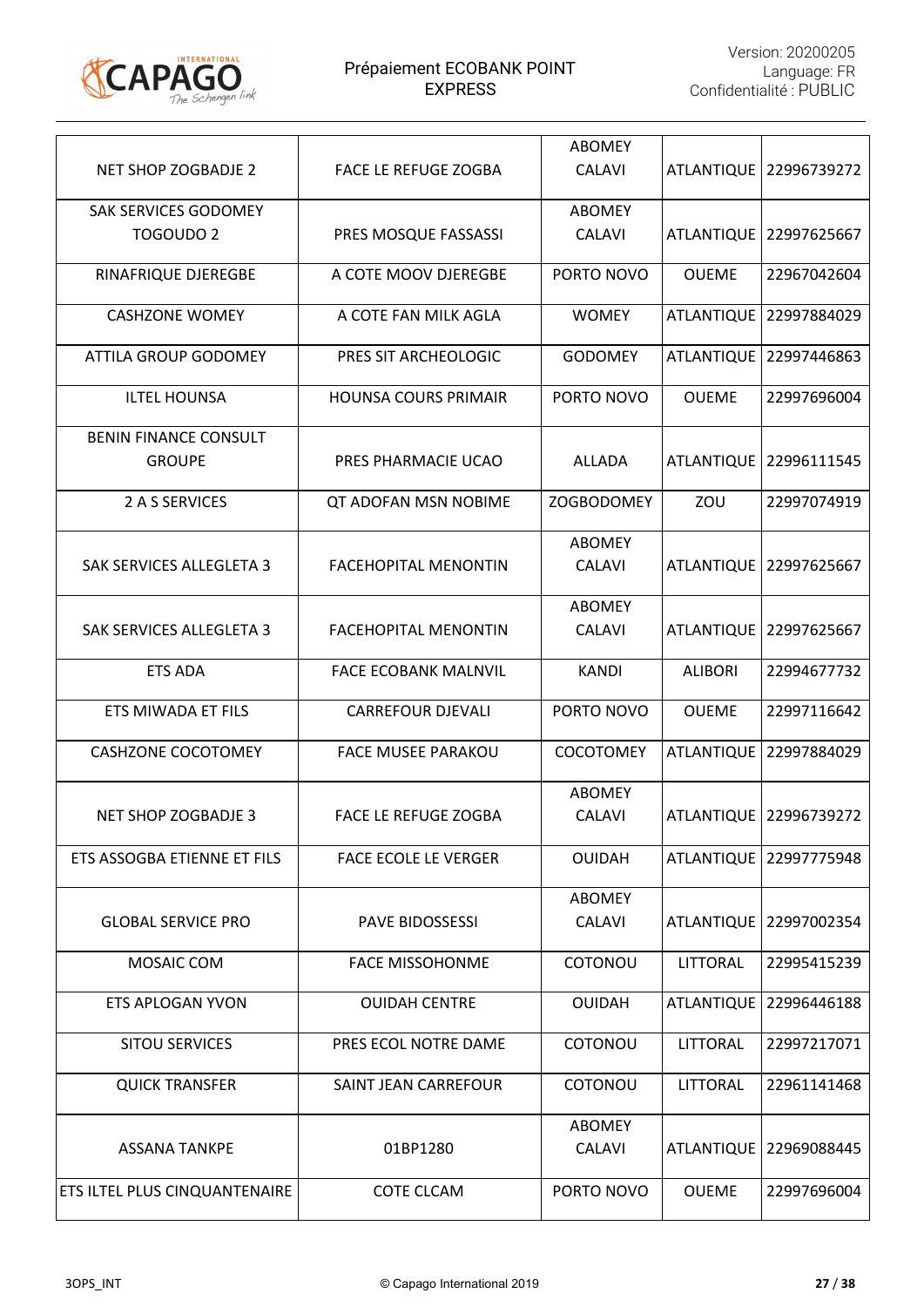

|                                       |                                | <b>ABOMEY</b>     |                   |                          |
|---------------------------------------|--------------------------------|-------------------|-------------------|--------------------------|
| <b>JRL MONDE</b>                      | <b>ABOMEY CALAVI</b>           | <b>CALAVI</b>     |                   | ATLANTIQUE   22996003506 |
| POUVOIR DIVIN                         | <b>BOHICON</b>                 | <b>BOHICON</b>    | ZOU               | 22995258305              |
| <b>IDF INTERFACE DIGITAL FINANCES</b> | <b>VERS PHCIE CADJEHOUN</b>    | COTONOU           | <b>LITTORAL</b>   | 22966655686              |
| SAK SERVICES GODOMEY                  |                                | <b>ABOMEY</b>     |                   |                          |
| TOGOUDO 3                             | 20110394                       | <b>CALAVI</b>     | <b>ATLANTIQUE</b> | 22997625667              |
| <b>THIQA BENIN</b>                    | <b>PARAKOU Pharmacie Ganou</b> | PARAKOU           | <b>BORGOU</b>     | 22966029194              |
| <b>STYLE HOUSE</b>                    | <b>DERRIERE LIBERCOM</b>       | COTONOU           | <b>LITTORAL</b>   | 22997477011              |
| <b>PRO SERVICE PLUS BENIN</b>         | A COTE FAN MILK AGLA           | COTONOU           | <b>LITTORAL</b>   | 22996209850              |
| <b>ETS FINAN STATS</b>                | A COTE DE ATC BEKO             | COTONOU           | <b>LITTORAL</b>   | 22962692562              |
| PERFECT SPHERE GUICHET3               | AKPAKPA SEGBEYA                | COTONOU           | <b>LITTORAL</b>   | 22962711771              |
| M AYOUBA ET FILS                      | SEME A COTE VITAL FI           | <b>SEME KRAKE</b> | <b>OUEME</b>      | 22996178165              |
| ARICA BENIN BOHICON                   | PRES SIT ARCHEOLOGIC           | <b>BOHICON</b>    | ZOU               | 22996464513              |
| LA 4E BOUGIE                          | RUE ECOLE AGBANHOME            | <b>BOHICON</b>    | ZOU               | 22995137047              |
| <b>SIRIUS HDK</b>                     | <b>FIDJROSSE JACQUOT</b>       | COTONOU           | <b>LITTORAL</b>   | 22968612825              |
| STE ECSB PORTO NOVO                   | <b>DERRIERE UAC CALAVI</b>     | PORTO NOVO        | <b>OUEME</b>      | 22998351945              |
| <b>ETS ORDISPACE</b>                  | <b>TOKAN BERGERIE CLVI</b>     | PORTO NOVO        | <b>OUEME</b>      | 22996696989              |
| <b>ATTILA GROUP CADJEHOUN</b>         | PRES PHCIE NOKOUE              | COTONOU           | <b>LITTORAL</b>   | 22997446863              |
| <b>DELKADO SERVICES</b>               | AZOVE FACE EGLISE CA           | <b>AZOVE</b>      | <b>MONO</b>       | 22995449530              |
|                                       |                                | <b>ABOMEY</b>     |                   |                          |
| <b>ADIKPADI BERN</b>                  | 500M PHARM TOGOUDO             | <b>CALAVI</b>     |                   | ATLANTIQUE   22997585050 |
| <b>ETS MARCHE DE GABAON</b>           | <b>QTIER HOUGOHE</b>           | COME              | <b>MONO</b>       | 22997899636              |
|                                       |                                | <b>ABOMEY</b>     |                   |                          |
| <b>ATTILA GROUP AGLA</b>              | A 100M DE ST DANIEL            | <b>CALAVI</b>     |                   | ATLANTIQUE   22997446863 |
| <b>SOULOU MANKOI</b>                  | A 50M ECOLE SEMERE             | <b>DJOUGOU</b>    | <b>DONGA</b>      | 22996041312              |
|                                       |                                | <b>ABOMEY</b>     |                   |                          |
| <b>GLORY FINANCE</b>                  | PK14 BUVETTE KOFFI             | <b>CALAVI</b>     | <b>ATLANTIQUE</b> | 22996531747              |
| DJM AGBAOUNDE SERVICES                | <b>QTIER ZALOKO</b>            | <b>OUINHI</b>     | ZOU               | 22997123556              |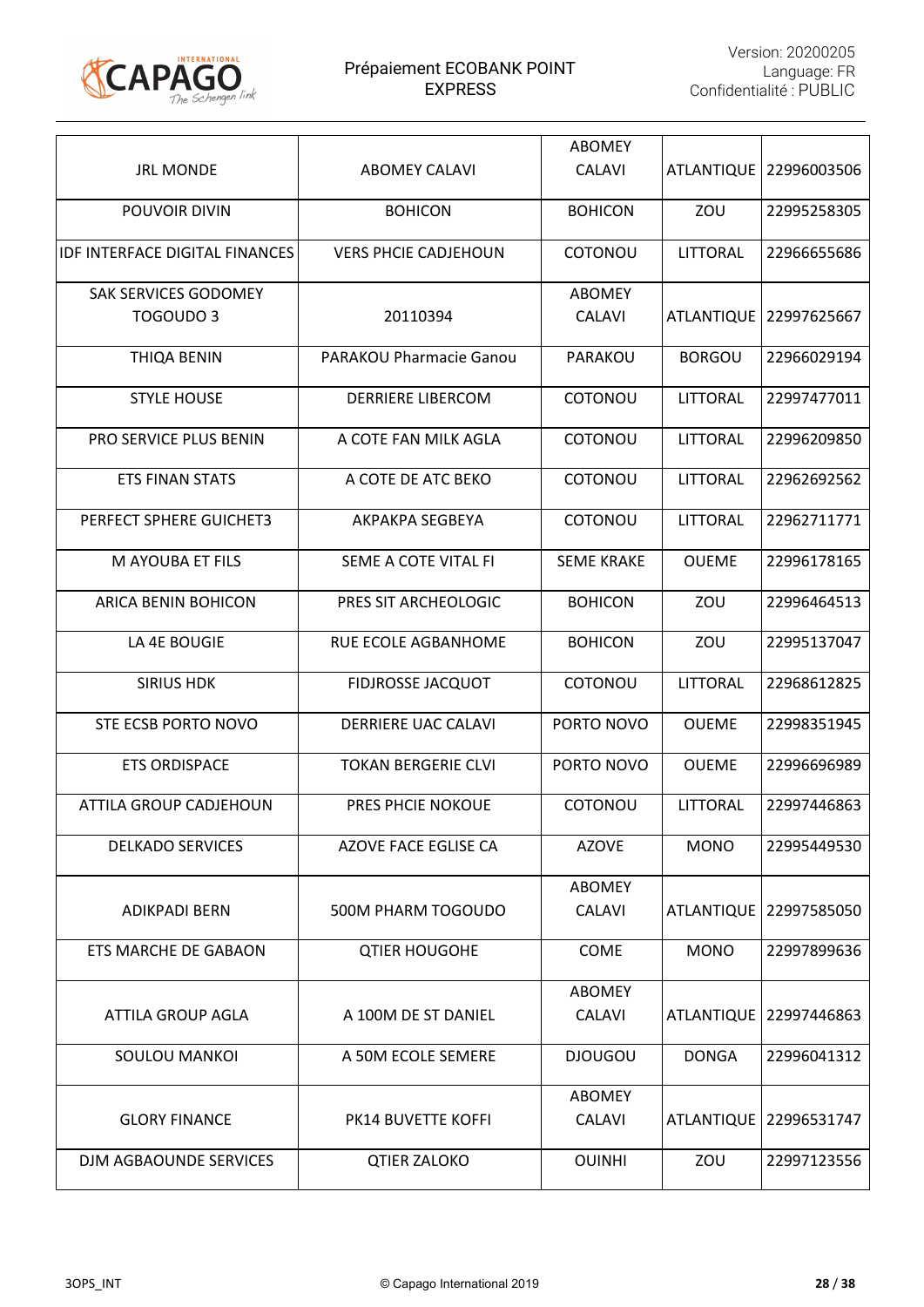

|                                                 |                             | <b>ABOMEY</b>                  |                   |                          |
|-------------------------------------------------|-----------------------------|--------------------------------|-------------------|--------------------------|
| <b>JETS BENIN</b>                               | <b>COCOTOMEY FACE ORYX</b>  | <b>CALAVI</b>                  |                   | ATLANTIQUE   22996231160 |
| ETS ILTEL PLUS OUANDO                           | <b>FACE SONEB OUANDO</b>    | PORTO NOVO                     | <b>OUEME</b>      | 22997696004              |
| <b>ADIP SERVICES</b>                            | 50M BAR HOUEDONOU           | <b>GODOMEY</b>                 | <b>ATLANTIQUE</b> | 22961263816              |
| <b>SAM TECHNOLOGIE</b>                          | <b>BORIYOURE FACE CEG</b>   | <b>NATITINGOU</b>              | <b>ATACORA</b>    | 22962333773              |
| <b>EASY SERVICES ARAFAT</b>                     | <b>ARAFAT</b>               | PARAKOU                        | <b>BORGOU</b>     | 22997949694              |
| <b>ADANDO</b>                                   | <b>QUARTIER OKE DAMA</b>    | PARAKOU                        | <b>BORGOU</b>     | 22997608250              |
| ETS BEHACOD ET FILS GBEGAMEY                    | <b>GBEGAMEY</b>             | COTONOU                        | <b>LITTORAL</b>   | 22997081143              |
| <b>INEL KP</b>                                  | 20110394                    | PORTO NOVO                     | <b>OUEME</b>      | 22996460514              |
| DIGITAL MULTI EXPERTISES SARL                   | C/145 SPN SODJENOUTI        | <b>ABOMEY</b><br><b>CALAVI</b> | ZOU               | 22997823335              |
| <b>TAFCO SARL</b>                               | <b>GBETO ECOLE LIBANAIS</b> | COTONOU                        | <b>LITTORAL</b>   | 22997535727              |
| <b>NESS GATE</b>                                | <b>VOIE PAVEE CABOMA</b>    | COTONOU                        | <b>LITTORAL</b>   | 22995953162              |
| <b>KAFUI 2007</b>                               | <b>TANKPE SAINT ABEL</b>    | <b>ABOMEY</b><br><b>CALAVI</b> |                   | ATLANTIQUE   22997239859 |
| <b>ETS BARRY ET FILS</b>                        | <b>ROND POINT BASSILA</b>   | <b>BASSILA</b>                 | <b>DONGA</b>      | 22997664600              |
| <b>BEL RAWAL</b>                                | <b>50M HOPITAL CALAVI</b>   | <b>ABOMEY</b><br><b>CALAVI</b> | <b>ATLANTIQUE</b> | 22964645932              |
| <b>ILTEL GBODJE</b>                             | <b>GBODJE FACE MASTER D</b> | PORTO NOVO                     | <b>OUEME</b>      | 22997696004              |
| ROSE DE GRACES DIVINES<br><b>GODOMEY</b>        | A 100M SBEE GODOMEY         | <b>GODOMEY</b>                 |                   | ATLANTIQUE   22997033773 |
| ATTILA GROUP COCOTOMEY                          | 50M DE VITAL FINANCE        | COCOTOMEY                      |                   | ATLANTIQUE 22997446863   |
| QUE LA VOLONTE DE DIEU SOIT<br><b>FAITE QDF</b> | <b>FACE MAIRIE GLAZOUE</b>  | <b>GLAZOUE</b>                 | <b>COLLINES</b>   | 22996485954              |
| <b>DAYE FRERE</b>                               | AHOUAME AHITO BOHICO        | <b>BOHICON</b>                 | ZOU               | 22966028718              |
| <b>ETS CHARMANTE AGATH</b>                      | <b>FACE HOTEL CALYPSO</b>   | SAVALOU                        | <b>COLLINES</b>   | 22997459129              |
| <b>LES 3A BUSINESS</b>                          | <b>KPANKPAN PARKING</b>     | COTONOU                        | <b>LITTORAL</b>   | 22997641635              |
| <b>GODSEND GS</b>                               | <b>100M PHARM MENONTIN</b>  | COTONOU                        | LITTORAL          | 22997335272              |
| <b>CHRIST POWER</b>                             | CANAAN ZOGBODOMEY           | <b>ZOGBODOMEY</b>              | ZOU               | 22994449294              |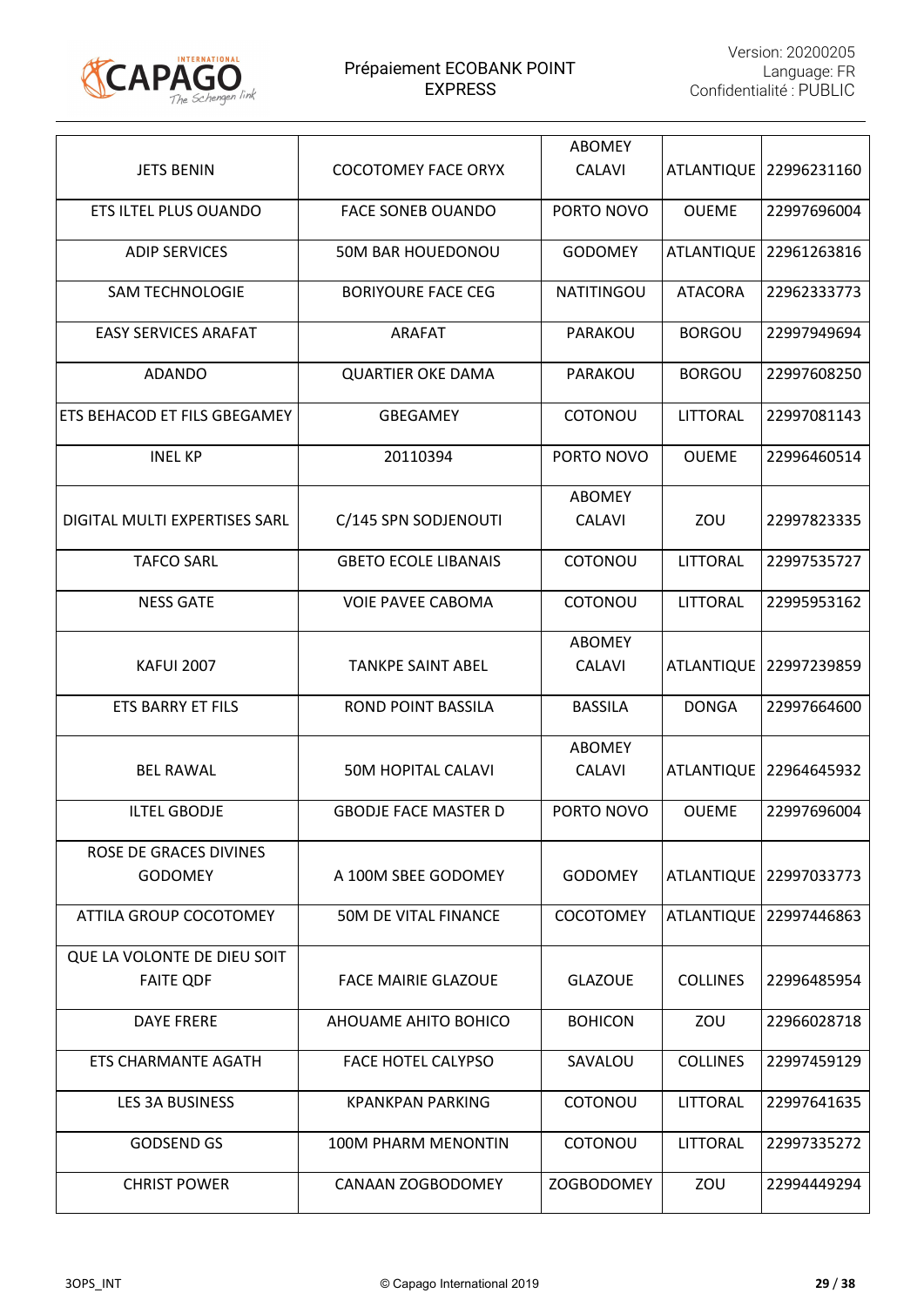

| <b>COMPTOIRS DES AFFAIRES</b>      | <b>IMMEUBLE CLCAM</b>       | PORTO NOVO     | <b>OUEME</b>      | 22962147114              |
|------------------------------------|-----------------------------|----------------|-------------------|--------------------------|
| <b>COMPTOIRS DES AFFAIRES</b>      | <b>IMMEUBLE CLCAM</b>       | PORTO NOVO     | <b>OUEME</b>      | 22962147114              |
| <b>CONFIJAH IMMOBILIER ET</b>      |                             | <b>ABOMEY</b>  |                   |                          |
| <b>SERVICES</b>                    | ZOPAH TEMOIN JEHOVAH        | <b>CALAVI</b>  |                   | ATLANTIQUE   22964640362 |
| <b>CASHZONE</b>                    | 01BP1280                    | COTONOU        | LITTORAL          | 22997884029              |
|                                    |                             | <b>ABOMEY</b>  |                   |                          |
| AISSAN ROLAND CENTER               | <b>IITA 300M LES PRINCE</b> | <b>CALAVI</b>  |                   | ATLANTIQUE   22997789524 |
|                                    |                             | <b>ABOMEY</b>  |                   |                          |
| <b>NET SHOP ZOGBADJE</b>           | <b>ABOMEY CALAVI</b>        | <b>CALAVI</b>  |                   | ATLANTIQUE   22996739272 |
|                                    |                             | <b>ABOMEY</b>  |                   |                          |
| <b>GLOBE COM SERVICES CALAVI 2</b> | <b>ABOMEY CALAVI</b>        | <b>CALAVI</b>  | <b>ATLANTIQUE</b> | 22997333604              |
| ETS MAXOO                          | <b>GODOMEY GARE</b>         | <b>GODOMEY</b> |                   | ATLANTIQUE 22966646817   |
| <b>ROSE DE GRACES DIVINES</b>      |                             | <b>ABOMEY</b>  |                   |                          |
| ZOGBADJE                           | ZOGBADJE FACE UAC           | <b>CALAVI</b>  |                   | ATLANTIQUE   22997033773 |
| <b>NAIRA EXCHANGE GUICHET 1</b>    | PORTO NOVO                  | PORTO NOVO     | <b>OUEME</b>      | 22991034349              |
|                                    |                             | ABOMEY         |                   |                          |
| <b>CETECO BTP</b>                  | 20110394                    | <b>CALAVI</b>  | <b>ATLANTIQUE</b> | 22995688240              |
| <b>UNIVERS SOL GANHI</b>           | <b>DIRECTION SBEE</b>       | COTONOU        | LITTORAL          | 22996996707              |
| <b>ALCAZAR</b>                     | COTONOU                     | COTONOU        | <b>LITTORAL</b>   | 22966843188              |
| ETS CARREFOUR DES GSM              | RUE COTEB TITIROU           | PARAKOU        | <b>BORGOU</b>     | 22996620000              |
|                                    |                             | ABOMEY         |                   |                          |
| <b>NKJ SERVICES</b>                | <b>GODOMEY FACE MOSQUEE</b> | <b>CALAVI</b>  | <b>ATLANTIQUE</b> | 22996116846              |
| ETS PERFECT SPHERE GUICHET 2       | PRES ECOBANK SEGBEYA        | COTONOU        | <b>LITTORAL</b>   | 22962711771              |
| <b>NAIRA EXCHANGE GUICHET 2</b>    | PORTO NOVO                  | PORTO NOVO     | <b>OUEME</b>      | 22991034346              |
|                                    |                             | <b>ABOMEY</b>  |                   |                          |
| DAYOC MULTI SERVICES               | <b>ENAM UAC</b>             | <b>CALAVI</b>  |                   | ATLANTIQUE   22966770121 |
|                                    |                             | <b>ABOMEY</b>  |                   |                          |
| NICE DREAM ARCONVILLE              | PRES PHARM ARCONVILL        | <b>CALAVI</b>  | <b>ATLANTIQUE</b> | 22996864963              |
| <b>KAYODE ET FILS</b>              | <b>FACE MARCHE TAIFA</b>    | <b>DJOUGOU</b> | <b>DONGA</b>      | 22996670444              |
| LA GRACE DU BONHEUR                | COCOCODJI M/ GBOYOU         | COCOCODJI      | <b>ATLANTIQUE</b> | 22967269262              |
| <b>ILTEL MISSERETE</b>             | <b>FACE SONEB OUANDO</b>    | PORTO NOVO     | <b>OUEME</b>      | 22997696004              |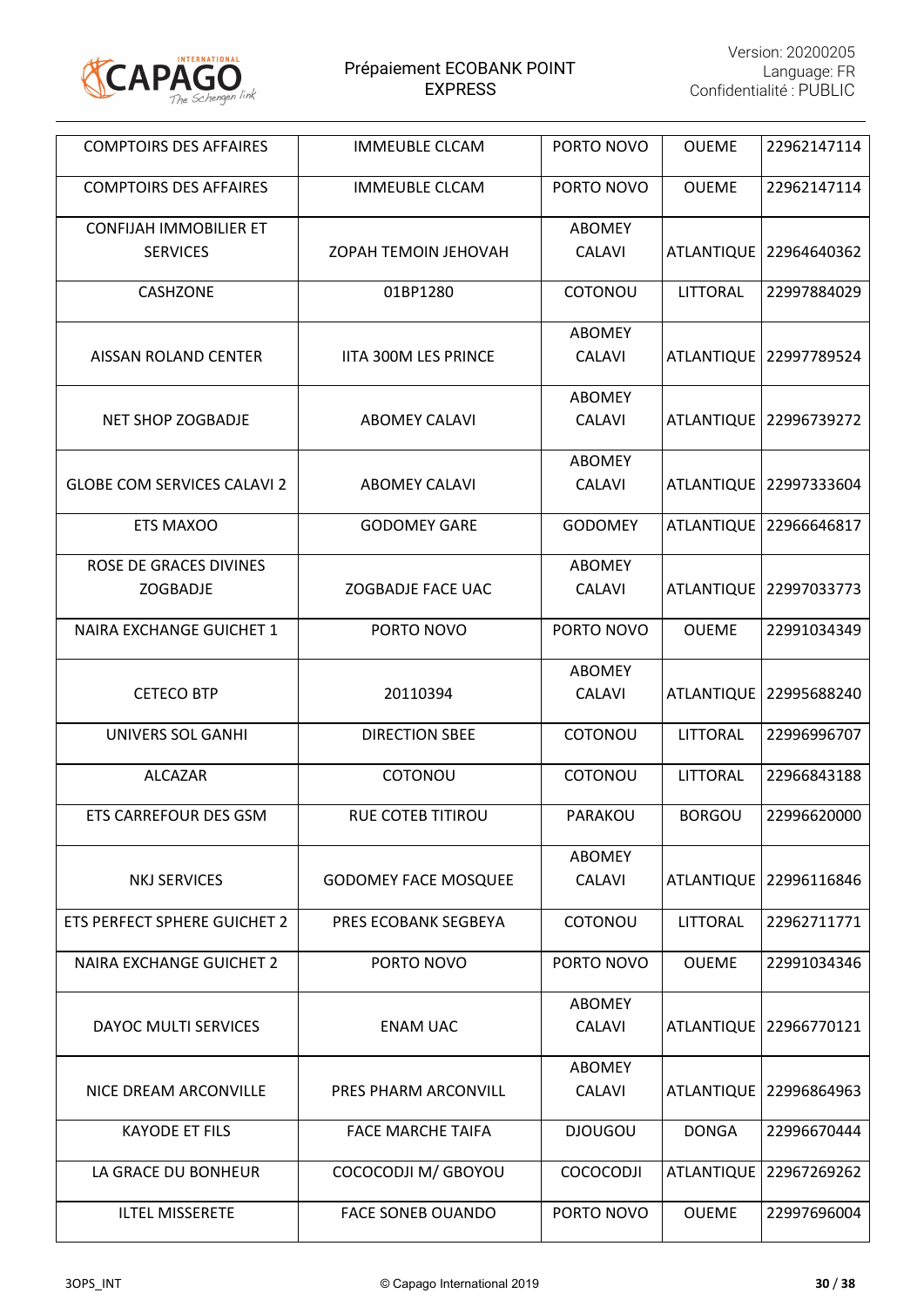

| <b>ETS VISION SYSI</b>              | <b>FACE SOS NATITINGOU</b>  | <b>NATITINGOU</b> | <b>ATACORA</b>    | 22996159790              |
|-------------------------------------|-----------------------------|-------------------|-------------------|--------------------------|
| <b>DARANOR NEGOCE</b>               | <b>FACE ECOLE ST MICHEL</b> | COTONOU           | <b>LITTORAL</b>   | 22997085898              |
|                                     |                             | <b>ABOMEY</b>     |                   |                          |
| <b>NGA BUSINESS INTER</b>           | <b>FACE BUVETTE PARANA</b>  | <b>CALAVI</b>     |                   | ATLANTIQUE   22996123471 |
| <b>FIRHAM SARL</b>                  | PHCIE STE FAMILLE           | COTONOU           | LITTORAL          | 22990430575              |
|                                     |                             | <b>ABOMEY</b>     |                   |                          |
| SAK SERVICES ALLEGLETA 1            | ALLEGLETA CARREFOUR         | <b>CALAVI</b>     | <b>ATLANTIQUE</b> | 22997625667              |
| <b>AFFO ENEFE</b>                   | <b>BANTE EPP ELEBADE</b>    | <b>BANTE</b>      | <b>COLLINES</b>   | 22997864855              |
| <b>DHH ET FILS</b>                  | <b>FIDJROSSE JACQUOT</b>    | COTONOU           | <b>LITTORAL</b>   | 22997853882              |
| <b>CIEMD PORTO NOVO</b>             | PORTO NOVO                  | PORTO NOVO        | <b>OUEME</b>      | 22997167704              |
| DJK MULTI SERVICES                  | FACE CHD ZOU COLLINE        | <b>ABOMEY</b>     | ZOU               | 22995534244              |
|                                     |                             | <b>ABOMEY</b>     |                   |                          |
| <b>ARICA BENIN</b>                  | <b>FACE MARLAND BAR</b>     | <b>CALAVI</b>     | <b>ATLANTIQUE</b> | 22996464513              |
| <b>SAMBA SECK SARL</b>              | <b>FACE PADME ZONGO</b>     | COTONOU           | LITTORAL          | 22991218080              |
| LA FORGE SAVALOU                    | SAVALOU                     | SAVALOU           | <b>COLLINES</b>   | 22997456560              |
| <b>JS OLYMPIA</b>                   | <b>CARREFOUR LE BELIER</b>  | COTONOU           | <b>LITTORAL</b>   | 22997176466              |
| <b>BOSS DIEU SEUL SUFFIT</b>        | PORTO NOVO                  | PORTO NOVO        | <b>OUEME</b>      | 22997887181              |
| <b>COMPTOIRS DES AFFAIRES DODJI</b> | DODJI A COTE CLCAM          | PORTO NOVO        | <b>OUEME</b>      | 22962147114              |
| <b>ETS STONI</b>                    | <b>NATITINGOU</b>           | <b>NATITINGOU</b> | <b>ATACORA</b>    | 22966999916              |
| POINT DE MIRE                       | <b>CARREFOUR LEGBO</b>      | ABOMEY            | ZOU               | 22997247327              |
| <b>OVERSEAS SERVICES ET TRADING</b> | <b>STE RITA</b>             | COTONOU           | <b>LITTORAL</b>   | 22997280895              |
| <b>DIGIT LAB</b>                    | PHCIE ST MARTIN             | COTONOU           | LITTORAL          | 22991279606              |
| <b>RYC NEGOCES GANHI</b>            | A 20M DE MTN GANHI          | COTONOU           | <b>LITTORAL</b>   | 22995944444              |
| <b>AAMIN</b>                        | SIKECODJI DDAJEDF           | COTONOU           | <b>LITTORAL</b>   | 22997078323              |
| <b>ENIOLA FINANCE</b>               | <b>JERICHO LABEL BENIN</b>  | COTONOU           | <b>LITTORAL</b>   | 22997242883              |
| <b>ABDEL MOUQIT</b>                 | <b>WOLOGUEDE FACE FEU</b>   | COTONOU           | LITTORAL          | 22967523352              |
| <b>DHG</b>                          | COTONOU                     | COTONOU           | <b>LITTORAL</b>   | 22997737285              |
| NET SHOP GODOMEY                    | <b>GODOMEY</b>              | <b>GODOMEY</b>    | <b>ATLANTIQUE</b> | 22996739272              |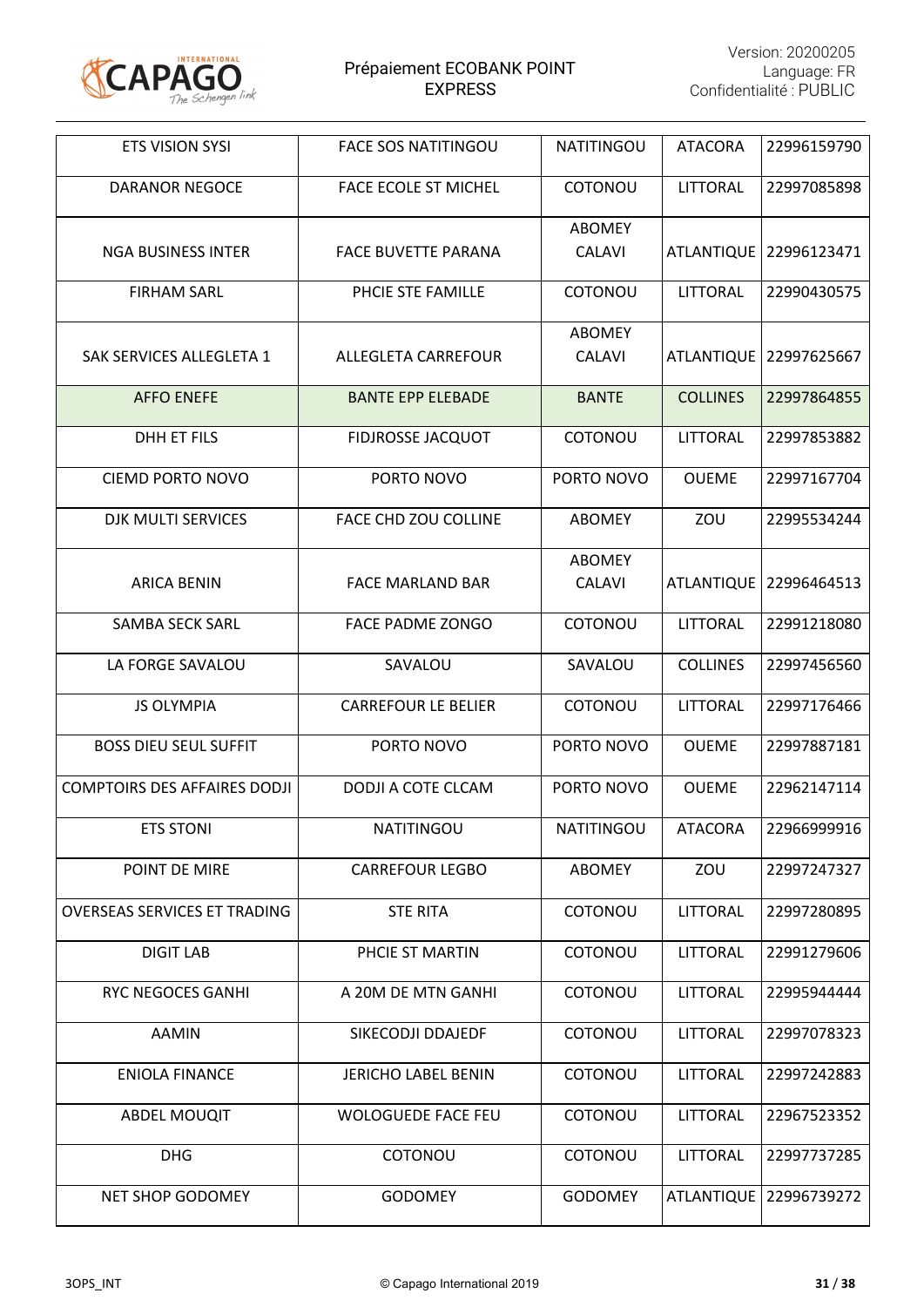

| <b>ILTEL AVAKPA</b>               | <b>RUE ECOLE NORMALE</b>    | PORTO NOVO                     | <b>OUEME</b>      | 22997696004 |
|-----------------------------------|-----------------------------|--------------------------------|-------------------|-------------|
| <b>TENACITE BOHICON</b>           | <b>BOHICON</b>              | <b>BOHICON</b>                 | ZOU               | 22997524630 |
| <b>CAURIS COMMERCE GUENE</b>      | <b>GUENE</b>                | <b>KANDI</b>                   | <b>ALIBORI</b>    | 22966304458 |
| NICE DREAM DASSA                  | <b>FACE BOA CANAL+</b>      | <b>DASSA</b>                   | <b>COLLINES</b>   | 22996864963 |
| <b>TOMA WATCH</b>                 | YENAWA DEVANT EGLISE        | COTONOU                        | <b>LITTORAL</b>   | 22997734595 |
| <b>ETS ULRIEL</b>                 | <b>FACE COLLEGE CATHOLI</b> | <b>ABOMEY</b><br><b>CALAVI</b> | ZOU               | 22999345245 |
| <b>KCA FINANCE ET SERVICE</b>     | <b>DERRIERE BANIKANNI</b>   | PARAKOU                        | <b>BORGOU</b>     | 22996566414 |
| <b>ABIFA GROUP</b>                | A 100M PHARM SCHILO         | <b>ABOMEY</b><br><b>CALAVI</b> | <b>ATLANTIQUE</b> | 22996079913 |
| RYC NEGOCES FIDJROSSE             | <b>FACE JULES WILLIAM</b>   | COTONOU                        | LITTORAL          | 22995661111 |
| <b>SAK SERVICES TOGOUDO 3</b>     | <b>COTE PHACIE JOURDAIN</b> | <b>ABOMEY</b><br><b>CALAVI</b> | ATLANTIQUE        | 22997625667 |
| ETS BINTI LAYE PORTO NOVO         | <b>KANDEVIE</b>             | PORTO NOVO                     | <b>OUEME</b>      | 22997078314 |
| <b>GLOBE COM SERVICES CALAVI4</b> | <b>JEROCKO BIBE</b>         | <b>COTONOU</b>                 | LITTORAL          | 22997333604 |
| <b>BUSINESS 2P</b>                | <b>CARREFOUR HOUETO</b>     | <b>ABOMEY</b><br><b>CALAVI</b> | <b>ATLANTIQUE</b> | 22997576939 |
| <b>APROVIE ONG SIEGE</b>          | 100M DU CEG VEDOKO          | COTONOU                        | LITTORAL          | 22995067523 |
| SHIBATHEL STE RITA                | <b>200M SOCIETE APSONIC</b> | COTONOU                        | LITTORAL          | 22997086754 |
| <b>IAMD MICRO FINANCE</b>         | <b>FACE HOPITAL ELFATEH</b> | PORTO NOVO                     | <b>OUEME</b>      | 22997897775 |
| <b>LA FINANCIERE</b>              | FEU MISSEBO                 | COTONOU                        | LITTORAL          | 22964648181 |
| <b>CONTROL IMMOB</b>              | <b>BOHICON</b>              | <b>BOHICON</b>                 | ZOU               | 22996772605 |
| ROSE DE GRACES DIVINES SEME       | <b>ZOCA COLLEGE FAUCON</b>  | <b>ABOMEY</b><br><b>CALAVI</b> | <b>ATLANTIQUE</b> | 22997033773 |
| <b>CHARLOS LOVE ET FILS</b>       | 50M MAIRIE COTONOU          | COTONOU                        | <b>LITTORAL</b>   | 22966474766 |
| <b>CASHZONE COCOTOMEY</b>         | 01BP1280                    | COTONOU                        | LITTORAL          | 22997884029 |
| JVT ET FILS KANDEVIE              | KANDEVIE FACE RADIO         | PORTO NOVO                     | <b>OUEME</b>      | 22997313132 |
| MICRO WATT TECHNOLOGIE            | <b>EGLISE GBEDEGBE</b>      | COTONOU                        | LITTORAL          | 22967590552 |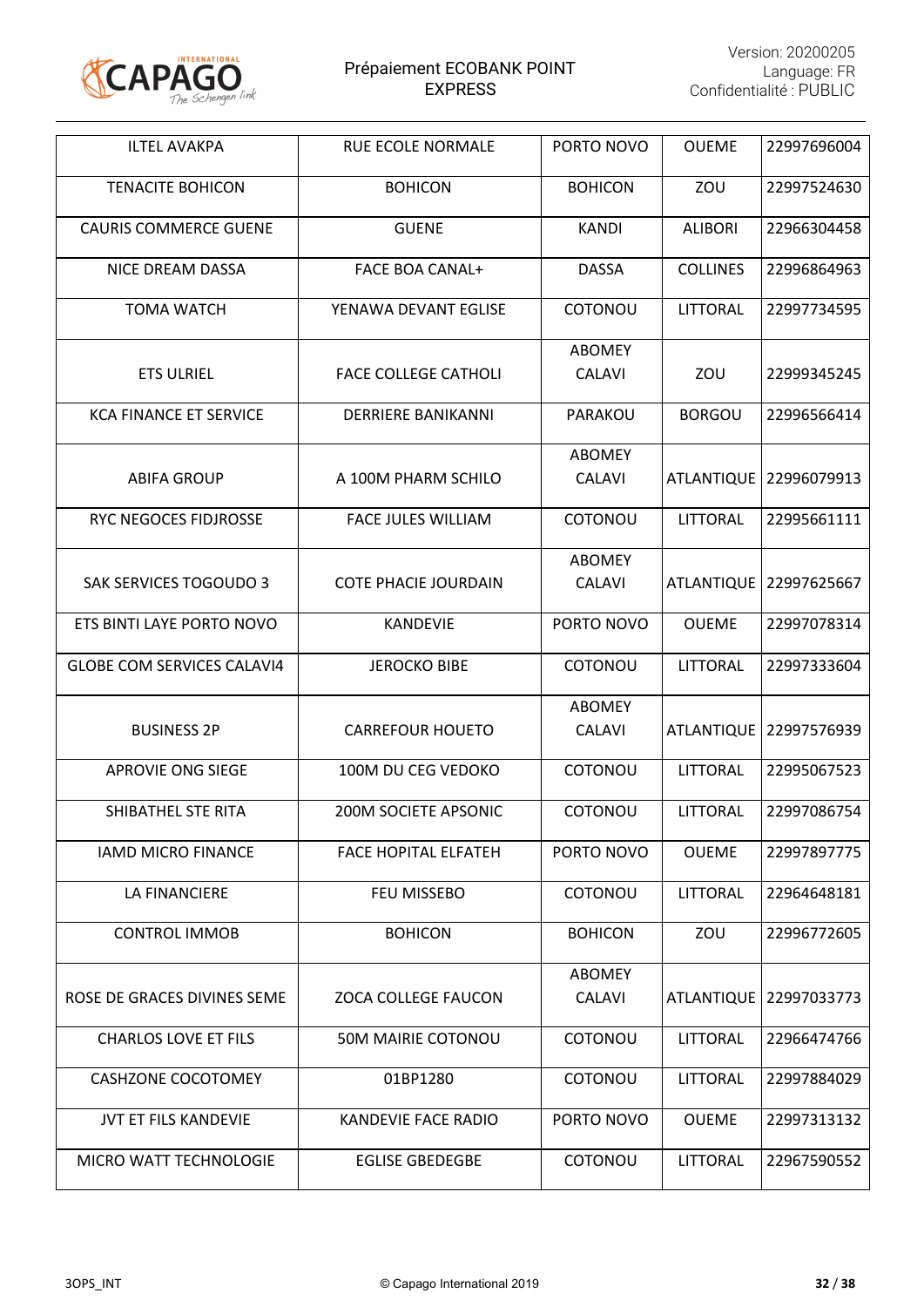

| <b>SAK SERVICES TOGOUDO 2</b> | <b>NON LOIN PHCIE JOURD</b> | <b>ABOMEY</b><br><b>CALAVI</b> | <b>ATLANTIQUE</b> | 22997625667              |
|-------------------------------|-----------------------------|--------------------------------|-------------------|--------------------------|
| <b>DMC SHOPPING</b>           | 150M PHARM MIDOMBO          | COTONOU                        | <b>LITTORAL</b>   | 22997699323              |
| <b>MACODOF SERVICES</b>       | <b>CIMETIERE BOHICON</b>    | <b>BOHICON</b>                 | ZOU               | 22997504059              |
|                               |                             | <b>ABOMEY</b>                  |                   |                          |
| <b>DEDEGAVA</b>               | <b>BAZOUNKPA AUTO KBM</b>   | <b>CALAVI</b>                  |                   | ATLANTIQUE 22995437065   |
|                               | 100 M DE LA PHARMACIE ST    | <b>ABOMEY</b>                  |                   |                          |
| <b>RWAYTC SARL</b>            | EMMANUELLE                  | <b>CALAVI</b>                  |                   | ATLANTIQUE   22997115250 |
| <b>APROVIE ONG FIFADJI</b>    | 200M MARCHE FIFADJI         | COTONOU                        | <b>LITTORAL</b>   | 22995067523              |
|                               |                             | <b>ABOMEY</b>                  |                   |                          |
| <b>AQ PROJECT</b>             | 20110394                    | <b>CALAVI</b>                  | <b>ATLANTIQUE</b> | 22997963056              |
|                               |                             | <b>ABOMEY</b>                  |                   |                          |
| <b>STYLE HOUSE CALAVI</b>     | <b>DERRIERE UAC CALAVI</b>  | <b>CALAVI</b>                  | <b>ATLANTIQUE</b> | 22997477011              |
| K MEL GROUP COTONOU           | COTONOU                     | COTONOU                        | <b>LITTORAL</b>   | 22997475522              |
|                               |                             | <b>ABOMEY</b>                  |                   |                          |
| <b>EGEC BENIN</b>             | PARANA FACE EGLISE          | <b>CALAVI</b>                  |                   | ATLANTIQUE 22997811407   |
|                               |                             | <b>ABOMEY</b>                  |                   |                          |
| <b>MAGIC SERVICES PLUS</b>    | <b>FACE FECECAM CALAVI</b>  | <b>CALAVI</b>                  | <b>ATLANTIQUE</b> | 22997875926              |
| <b>BLUE SQUARE ZONGO</b>      | MIDOMBO PAECE HOTEL         | COTONOU                        | <b>LITTORAL</b>   | 22962046258              |
| <b>NICE DREAM SAVE</b>        | <b>ARRET BUS GLAZOUE</b>    | SAVE                           | <b>COLLINES</b>   | 22996864963              |
| <b>ETS FAMOS 2</b>            | FIDJROSSE ADJAHA            | COTONOU                        | <b>LITTORAL</b>   | 22997983059              |
| NICE DREAM IGOLO              | <b>FRONTIERE IGOLO</b>      | <b>IGOLO</b>                   | PLATEAU           | 22996864963              |
| <b>GROUP RINAFRIQUE</b>       | PORTO NOVO                  | PORTO NOVO                     | <b>OUEME</b>      | 22967042604              |
| <b>KOTTIN ET FILS</b>         | <b>FACE ST CAMILLE BOHI</b> | <b>BOHICON</b>                 | ZOU               | 22995713984              |
| <b>FREE FREE</b>              | <b>AGBATO SIS EGL CATHO</b> | COTONOU                        | <b>LITTORAL</b>   | 22997836535              |
|                               |                             | <b>ABOMEY</b>                  |                   |                          |
| SAK SERVICES ALLEGLETA 2      | ALLEGLETA CARREFOUR         | <b>CALAVI</b>                  |                   | ATLANTIQUE   22997625667 |
|                               |                             | <b>ABOMEY</b>                  |                   |                          |
| <b>MIDDLE EAST GROUP SARL</b> | CAL ZOP SUP PONT 8EV        | <b>CALAVI</b>                  |                   | ATLANTIQUE   22996117229 |
|                               |                             | <b>ABOMEY</b>                  |                   |                          |
| <b>TCHIKPE MARIE ET FILS</b>  | <b>IITA FACE VITALE FIN</b> | <b>CALAVI</b>                  |                   | ATLANTIQUE   22960900002 |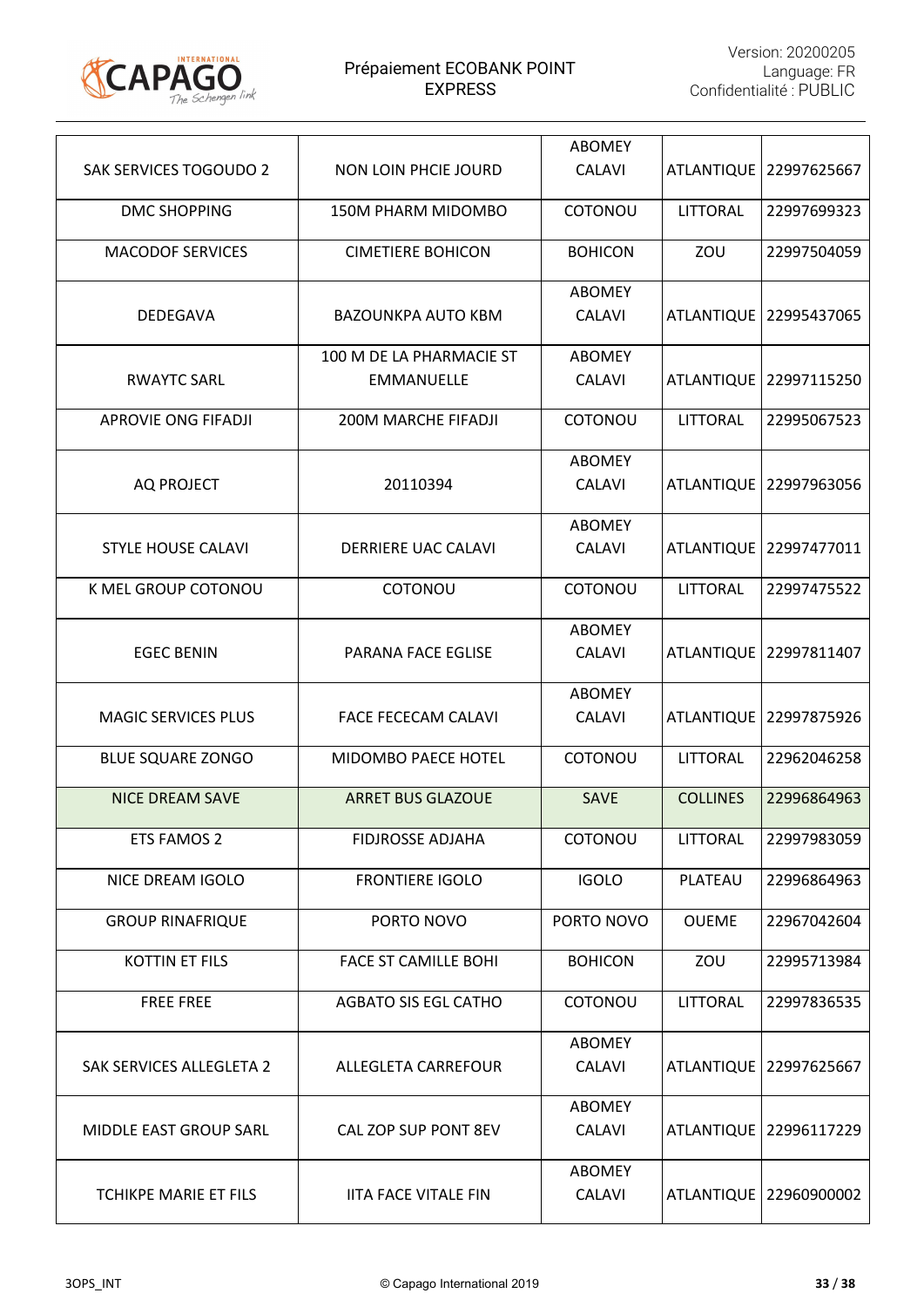

| ARICA BENIN MENONTIN                        | <b>FACEHOPITAL MENONTIN</b> | <b>COTONOU</b>                 | <b>LITTORAL</b>   | 22996464513              |
|---------------------------------------------|-----------------------------|--------------------------------|-------------------|--------------------------|
| <b>ETS AZMAR GROUP</b>                      | <b>FACE ECOBANK MALNVIL</b> | MALANVILLE                     | <b>ALIBORI</b>    | 22997018333              |
| ASSOCIES DU MONDE NOUVEAU<br><b>PLUS</b>    | <b>TOKAN BERGERIE CLVI</b>  | <b>ABOMEY</b><br><b>CALAVI</b> |                   | ATLANTIQUE   22996012354 |
| ETS MARCHE DE GABAON 2                      | <b>FACE BAR SILVERE ZOG</b> | <b>ABOMEY</b><br><b>CALAVI</b> | <b>ATLANTIQUE</b> | 22951931303              |
| <b>NICE DREAM KETOU</b>                     | <b>200M MAIRIE KETOU</b>    | <b>KETOU</b>                   | PLATEAU           | 22996864963              |
| <b>NATH SERA ET FILS</b>                    | PRES DU PARC AUTO           | PORTO NOVO                     | <b>OUEME</b>      | 22996081612              |
| <b>ETS KADUKPE ET FILS</b>                  | <b>BOULANGAR</b>            | MALANVILLE                     | <b>ALIBORI</b>    | 22997484268              |
| <b>EUGENIO ET FILS</b>                      | COTONOU                     | COTONOU                        | <b>LITTORAL</b>   | 22997779969              |
| ORA AFFAIRES ET PROMOTIONS<br><b>CALAVI</b> | 20110394                    | <b>ABOMEY</b><br><b>CALAVI</b> | <b>ATLANTIQUE</b> | 22966820505              |
| SHIBATHEL AKPAKPA                           | FACE PHARM ADOGLETA         | COTONOU                        | <b>LITTORAL</b>   | 22997086754              |
| <b>BAHEL</b>                                | 20110394                    | <b>ABOMEY</b><br><b>CALAVI</b> | <b>ATLANTIQUE</b> | 22997761286              |
| <b>GREEN ASCENSION</b>                      | <b>CARREFOUR DJEVALI</b>    | PORTO NOVO                     | <b>OUEME</b>      | 22996710342              |
| RYC NEGOCES ABOMEY CALAVI                   | <b>FACE BOA CALAVI</b>      | <b>ABOMEY</b><br><b>CALAVI</b> | <b>ATLANTIQUE</b> | 22995118888              |
| POUVOIR DIVIN                               | <b>100M PHARM ST HENRI</b>  | <b>BOHICON</b>                 | ZOU               | 22995258305              |
| ETS FENOU ET COMPAGNIE                      | 20110394                    | COTONOU                        | LITTORAL          | 22966550888              |
| <b>CHRYSTANE SERVICES</b>                   | PRES DE BOA ZONGO           | COTONOU                        | <b>LITTORAL</b>   | 22996116003              |
| PEACE ET FILS                               | <b>FACE MUSEE PARAKOU</b>   | PARAKOU                        | <b>BORGOU</b>     | 22964016739              |
| APELETE SAMBA ET FILS                       | <b>CITE DONATEN</b>         | COTONOU                        | LITTORAL          | 22967609505              |
| <b>ASSANA TOKPA</b>                         | 01BP1280                    | COTONOU                        | <b>LITTORAL</b>   | 22969088445              |
| <b>AZONDEKON WILLY ET FILS</b>              | <b>60M MARCHE AKLANKPA</b>  | SAVALOU                        | <b>COLLINES</b>   | 22997995973              |
| <b>ETS FOUTA</b>                            | <b>FACE STATION JNP</b>     | <b>DJOUGOU</b>                 | <b>DONGA</b>      | 22967593839              |
| PRESTIG FINANCE SODJEATIME                  | SODJEATIME                  | COTONOU                        | <b>LITTORAL</b>   | 22961510720              |
| APROVIE ONG POTO NOVO                       | 200M ORABANK PORTO NOVO     | PORTO NOVO                     | <b>OUEME</b>      | 22995067523              |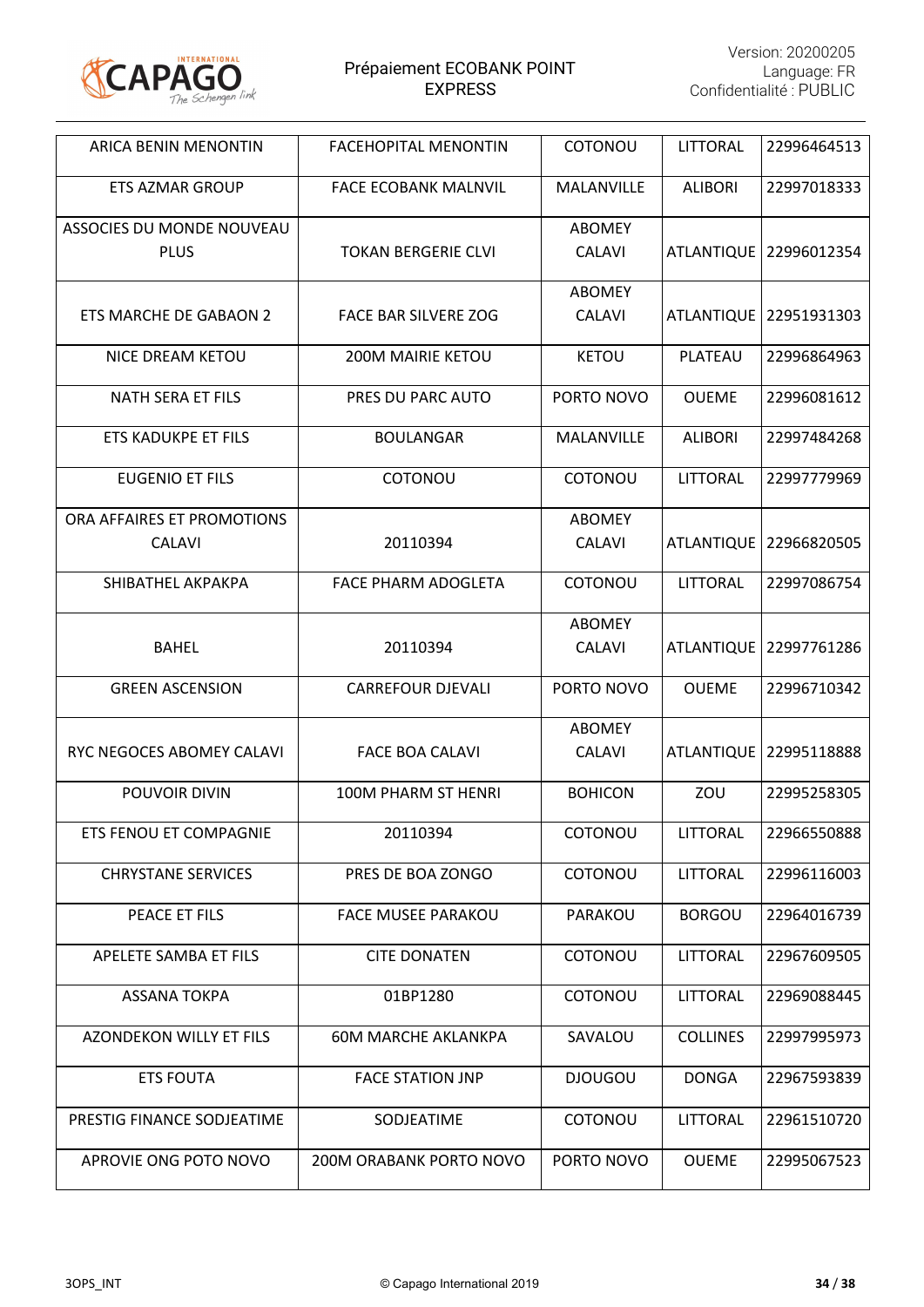

| <b>AHOGNISSE ET FILS</b>           | <b>COMMISSARIAT TOGOUD</b>  | <b>ABOMEY</b><br><b>CALAVI</b> |                   | ATLANTIQUE   22997380206 |
|------------------------------------|-----------------------------|--------------------------------|-------------------|--------------------------|
| SAK SERVICES GODOMEY<br>TOGOUD01   | PRES MOSQUE FASSASSI        | <b>ABOMEY</b><br><b>CALAVI</b> |                   | ATLANTIQUE   22997625667 |
| ETS EMOLAFRE DJEGAN DAHO           | <b>FACE ECOLE LE VERGER</b> | PORTO NOVO                     | <b>OUEME</b>      | 22997601244              |
| <b>GLOBE COM SERVICES CALAVI 3</b> | <b>FIN PAVE VON CEB</b>     | <b>ABOMEY</b><br><b>CALAVI</b> | <b>ATLANTIQUE</b> | 22997333604              |
| <b>ASSANA SIKECODJI</b>            | 01BP1280                    | COTONOU                        | <b>LITTORAL</b>   | 22969088445              |
| <b>ADJINAKOU CICA</b>              | <b>BOHICON</b>              | <b>BOHICON</b>                 | ZOU               | 22995404444              |
| <b>LUPINA OFFICE TRADING</b>       | <b>100M ECOBANK ETOILE</b>  | COTONOU                        | LITTORAL          | 22966050605              |
| <b>BECG GSM</b>                    | A 200M ESCAE TANKPE         | <b>ABOMEY</b><br><b>CALAVI</b> | <b>ATLANTIQUE</b> | 22997251271              |
| <b>IDEAL BUSINESS CORPORATE</b>    | <b>ILOT 14 PARCELLE L</b>   | PORTO NOVO                     | <b>OUEME</b>      | 22995702040              |
| <b>TEST AGENCY BANKING</b>         | <b>AGP</b>                  | COTONOU                        | LITTORAL          | 22951211945              |
| POUVOIR DIVIN DAKO                 | <b>CARREFOUR DAKO</b>       | <b>BOHICON</b>                 | ZOU               | 22995258305              |
| <b>TEPH BTP</b>                    | <b>TANKPE ECOLE EXEMPLE</b> | <b>ABOMEY</b><br><b>CALAVI</b> | <b>ATLANTIQUE</b> | 22967529720              |
| <b>ETS ATA</b>                     | <b>LOBOGO QTIER AKLOME</b>  | <b>BOPA</b>                    | <b>MONO</b>       | 22962033945              |
| RINAFRIQUE AKPASSA                 | <b>FACE MISSOHONME</b>      | PORTO NOVO                     | <b>OUEME</b>      | 22967042604              |
| ETS OLA TIC                        | <b>LIBRAIRIE ST PAUL</b>    | PARAKOU                        | <b>BORGOU</b>     | 22997108449              |
| KASSALI MALANVILLE                 | MALANVILLE                  | MALANVILLE                     | <b>ALIBORI</b>    | 22997448450              |
| <b>ANGE MARCUS</b>                 | <b>ABOMEY CALAVI</b>        | <b>ABOMEY</b><br><b>CALAVI</b> | <b>ATLANTIQUE</b> | 2299581752               |
| FIM DU VERSEAU 54                  | <b>IMMEUBL BOA STE RITA</b> | COTONOU                        | <b>LITTORAL</b>   | 22995404035              |
| SANDRLAK                           | AITCHEDJI 200M EGLIS        | <b>ABOMEY</b><br><b>CALAVI</b> |                   | ATLANTIQUE   22997293366 |
| ETS LA VOIX DES ANGES              | YINKE 700M ECOBANK          | <b>NATITINGOU</b>              | <b>ATACORA</b>    | 22997725605              |
| NCPAB CETRAC                       | <b>QTIER SERO NTIA</b>      | <b>DJOUGOU</b>                 | <b>DONGA</b>      | 22996007212              |
| <b>ETS VALDERO</b>                 | PRES ECOL NOTRE DAME        | PORTO NOVO                     | <b>OUEME</b>      | 22997038028              |
| <b>MAERAL</b>                      | <b>VEDOKO CARREFOUR VIE</b> | COTONOU                        | <b>LITTORAL</b>   | 22966222972              |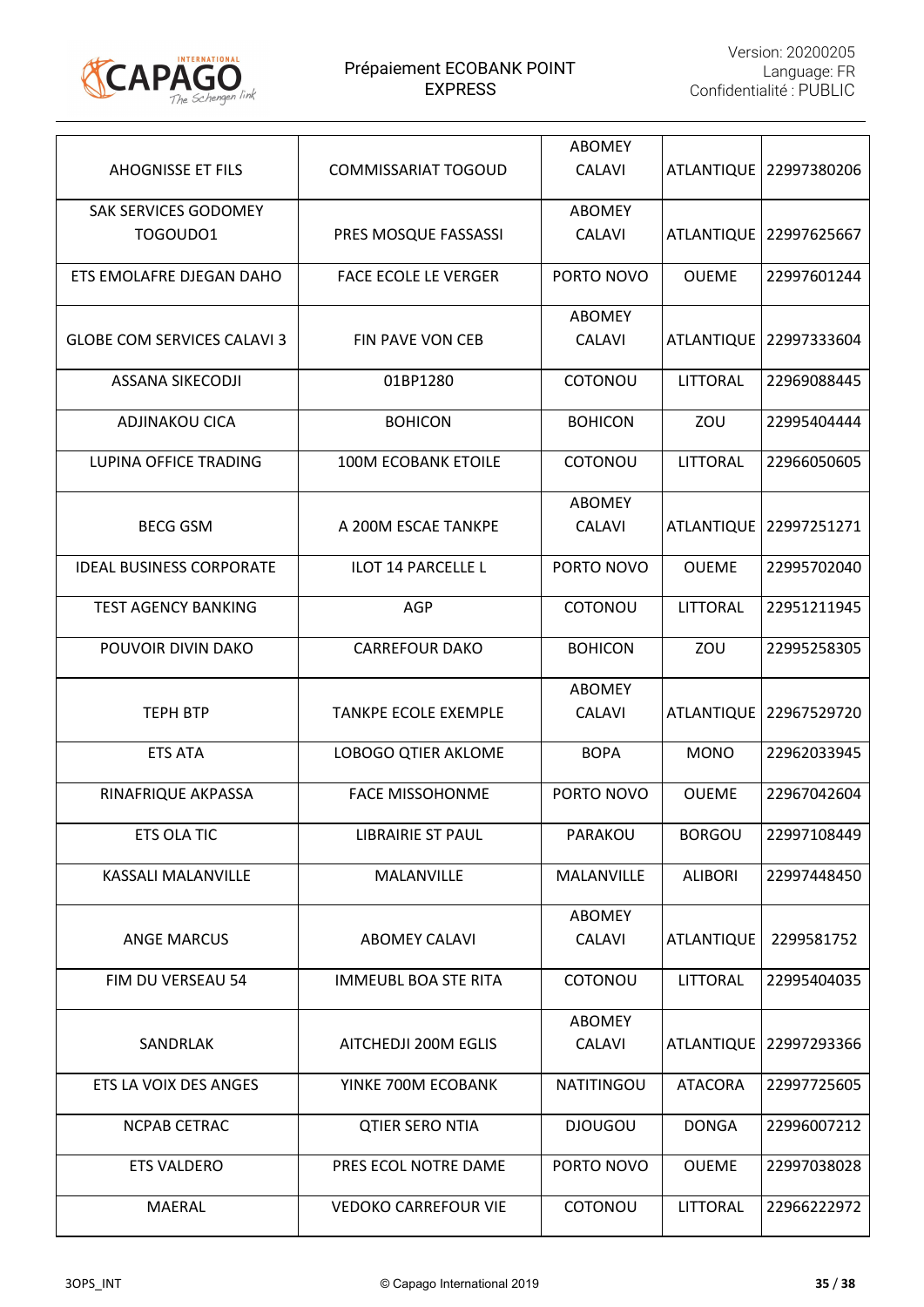

| ANU OLUWA POHO                    | <b>RUE CLINIC MISSESSIN</b> | COTONOU                        | <b>LITTORAL</b>   | 22995979801              |
|-----------------------------------|-----------------------------|--------------------------------|-------------------|--------------------------|
| RYC NEGOCES MENONTIN              | <b>FACE MARIE MENONTIN</b>  | <b>COTONOU</b>                 | LITTORAL          | 22995333395              |
| <b>WINNER HOUSE</b>               | ATROKPOCODJI CARFOUR        | <b>ABOMEY</b><br><b>CALAVI</b> |                   | ATLANTIQUE   22997838661 |
| <b>MAGNIFICAT ROSA</b>            | COTONOU                     | COTONOU                        | LITTORAL          | 22997607415              |
| ETS MASSAVO ET ASSOCIES           | COTONOU                     | COTONOU                        | <b>LITTORAL</b>   | 22997392372              |
| LA FINANCIERE CADJEHOUN           | <b>FACE MONT SINAI</b>      | COTONOU                        | LITTORAL          | 22962181010              |
| SHIBATHEL JONCQUET                | <b>FACE GARE JONCQUET</b>   | COTONOU                        | LITTORAL          | 22997086754              |
| DHH ET FILS 2                     | <b>GODOMEY GARE</b>         | <b>ABOMEY</b><br>CALAVI        | <b>ATLANTIQUE</b> | 22997853882              |
| LE COMPTOIRE DES AFFAIRES         | <b>ST FRANCOIS BOHICON</b>  | <b>BOHICON</b>                 | ZOU               | 22961914459              |
| <b>GOLD FINANCE</b>               | PRES DE CI GUSTA CAMP GUEZO | COTONOU                        | <b>LITTORAL</b>   | 22997092108              |
| <b>ILTEL SAKETE 1</b>             | <b>300M DE MTN PRODITEL</b> | <b>SAKETE</b>                  | PLATEAU           | 22997696004              |
| LA FINANCIERE JERICHO             | PHICIE ST MICHEL            | COTONOU                        | LITTORAL          | 22962181010              |
| LA ROG                            | <b>FACE CEG1 ABOMEY</b>     | <b>ABOMEY</b>                  | ZOU               | 22995288530              |
| ETS KOREDELE MALANVILE            | MALANVILLE                  | MALANVILLE                     | <b>ALIBORI</b>    | 22997092622              |
| YASHUA FAITH SERVICES             | <b>100M CARREFOUR KPOTA</b> | <b>ABOMEY</b><br>CALAVI        |                   | ATLANTIQUE   22961683337 |
| <b>ILTEL SAKETE 2</b>             | <b>300 M MTN PRODITEL</b>   | <b>SAKETE</b>                  | PLATEAU           | 22997696004              |
| <b>GLOBE COM SERVICES CALAVI5</b> | PRES PHCIE NOKOUE           | COTONOU                        | LITTORAL          | 22997333604              |
| 2 A S SERVICES                    | QT ADOFAN MS NOBIME         | <b>ZOGBODOMEY</b>              | ZOU               | 22997074919              |
| <b>SITOU DEDE</b>                 | 500M HEVIE                  | <b>ABOMEY</b><br><b>CALAVI</b> | <b>ATLANTIQUE</b> | 22997074842              |
| <b>INSOFE PORTO NOVO</b>          | <b>KANDEVIE</b>             | PORTO NOVO                     | <b>OUEME</b>      | 22996737190              |
| <b>GHUDA GAWA</b>                 | <b>TANTO DELTA MOTORS</b>   | COTONOU                        | <b>LITTORAL</b>   | 22997074527              |
| <b>ETS BICAY</b>                  | <b>DJOUGOU FACE EGLISE</b>  | <b>DJOUGOU</b>                 | <b>DONGA</b>      | 22997376884              |
| <b>ZYTRA PLUS</b>                 | A COTE DE ATC BEKO          | PARAKOU                        | <b>BORGOU</b>     | 22966250753              |
| LET THE BLESSING BE               | <b>FACE NSIA BANK KRAKE</b> | <b>SEME KRAKE</b>              | <b>OUEME</b>      | 22995454526              |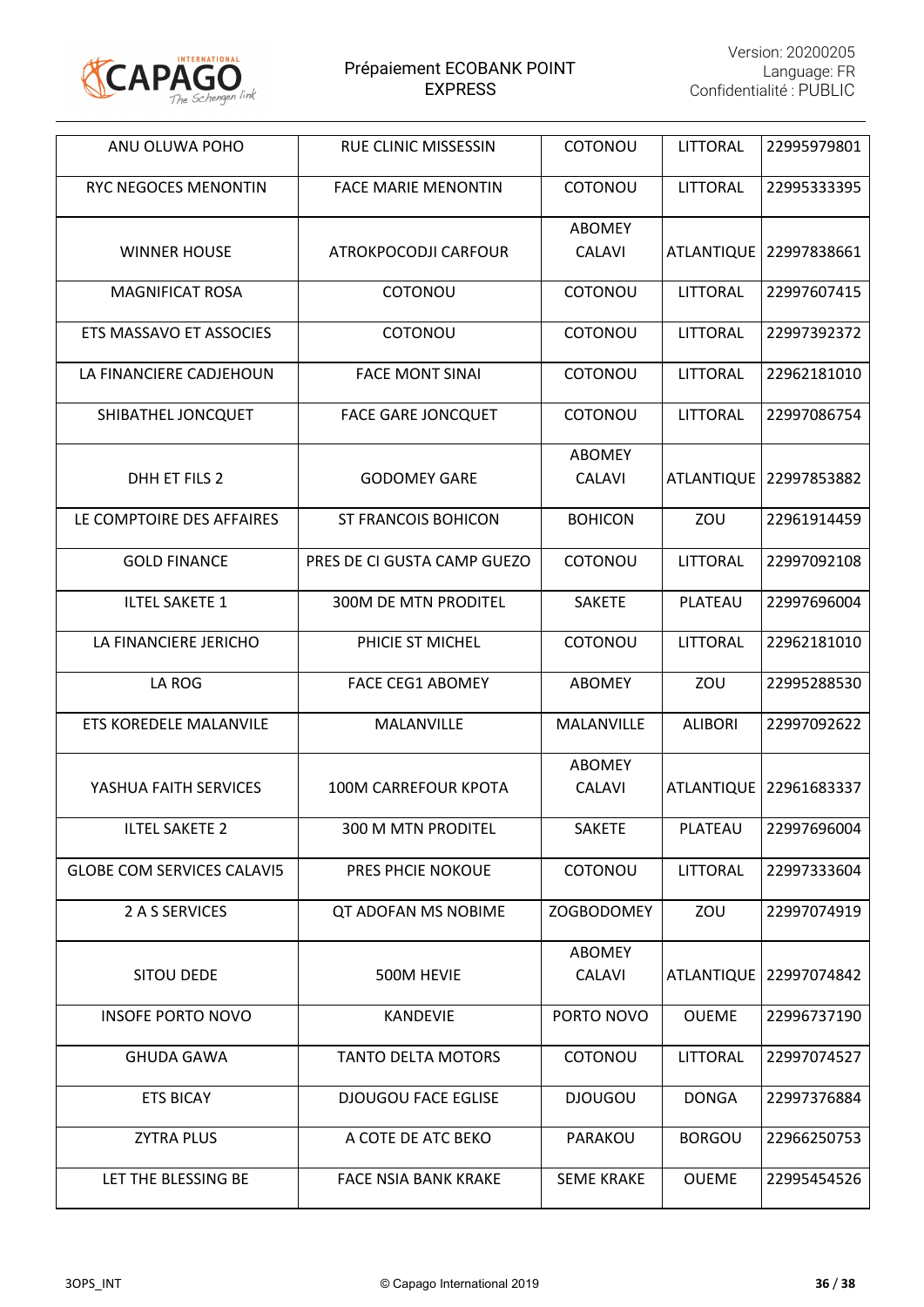

| <b>BJ LE PACTOLE</b>                                   | <b>VERS CEG BOHICON</b>     | <b>BOHICON</b>                 | ZOU               | 22994314313            |
|--------------------------------------------------------|-----------------------------|--------------------------------|-------------------|------------------------|
| POUVOIR DIVIN ABOMEY                                   | <b>CARREFOUR GOHO</b>       | <b>ABOMEY</b>                  | ZOU               | 22997279112            |
| <b>BLUE SQUARE AKPAKPA</b>                             | <b>FACE PEACE HOTEL</b>     | COTONOU                        | <b>LITTORAL</b>   | 22962046258            |
| <b>CHEZ TOI SERVICES</b>                               | DBSU EN QUITTANT UAC        | <b>ABOMEY</b><br><b>CALAVI</b> | <b>ATLANTIQUE</b> | 22996639413            |
| <b>GLOBE COM COCOTOMEY 1</b>                           | <b>FACE LA PLENITUDE</b>    | COCOTOMEY                      | <b>ATLANTIQUE</b> | 22997333604            |
| ETS FAMOS 3                                            | <b>FACE STATION MRS</b>     | COTONOU                        | LITTORAL          | 22997983059            |
| <b>BENIN FINANCE CONSULT</b><br><b>GROUPE ALLADA 2</b> | <b>ALLADA CARREFOUR</b>     | <b>ALLADA</b>                  | <b>ATLANTIQUE</b> | 22996111545            |
| <b>AHOGNISSE ET FILS 2</b>                             | <b>COMMISSARIAT TOGOUDO</b> | <b>ABOMEY</b><br><b>CALAVI</b> | <b>ATLANTIQUE</b> | 22997380206            |
| <b>MARYON SERVICES PLUS 3</b>                          | <b>FACE PHCIE MENONTIN</b>  | COTONOU                        | LITTORAL          | 22997450447            |
| <b>OGO OLUWA TOBI</b>                                  | HOTEL AYELAWADJE            | COTONOU                        | LITTORAL          | 22997778817            |
| <b>GROUPE BETES PARAKOU1</b>                           | <b>QTIER AMAWIGNON PK2</b>  | PARAKOU                        | <b>BORGOU</b>     | 22966580065            |
| <b>FIRHAM CALAVI</b>                                   | PRES PHCIE ZOUNDJA          | <b>ABOMEY</b><br><b>CALAVI</b> | <b>ATLANTIQUE</b> | 22990430575            |
| <b>SIM DA BUSINESS</b>                                 | <b>FACE PHIER ANGELUS</b>   | <b>ABOMEY</b><br><b>CALAVI</b> | <b>ATLANTIQUE</b> | 22966624900            |
| POLLUX BUSINESS CENTER                                 | <b>FACE CLOTURE IITA</b>    | <b>ABOMEY</b><br><b>CALAVI</b> |                   | ATLANTIQUE 22962206720 |
| <b>OBEIR</b>                                           | <b>QTIER BASSON EGLISE</b>  | <b>BANTE</b>                   | <b>COLLINES</b>   | 22997503094            |
| <b>CICA MSF</b>                                        | <b>ILOT 1144 AGONTINKON</b> | COTONOU                        | LITTORAL          | 22967536513            |
| <b>MARYON SERVICES PLUS 1</b>                          | <b>FACE PHCIE MENONTIN</b>  | COTONOU                        | LITTORAL          | 22997450447            |
| <b>GLOBE COM COCOTOMEY 2</b>                           | <b>FACE LA PLENITUDE</b>    | <b>COCOTOMEY</b>               | <b>ATLANTIQUE</b> | 22997333604            |
| SAPHIR DESIGN                                          | <b>WURA HOTEL</b>           | PARAKOU                        | <b>BORGOU</b>     | 22996452946            |
| <b>MECK</b>                                            | <b>CARREFOUR MOQUAS</b>     | <b>BOHICON</b>                 | ZOU               | 22995403664            |